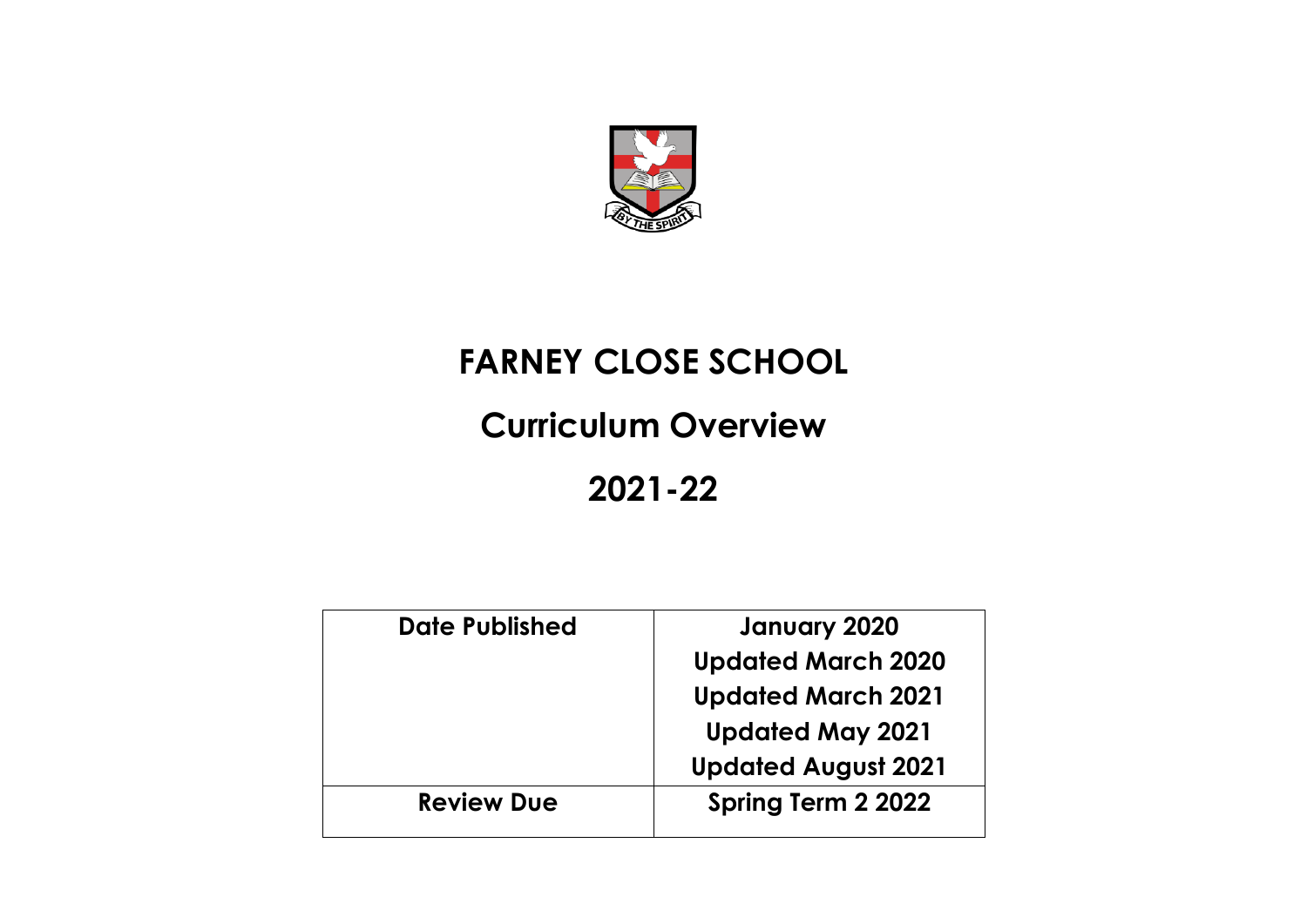| Year <sub>7</sub> | <b>Curriculum Overview</b>                                                                                                                                                                                                                                                                                |                                                                                                                                                                                                                                                                        |                                                                                                                                                                                                                                                       |                                                                                                                                                                                                                              |                                                                                                                                                                                                                                                                                                                     |                                                                                                                                                                                                                                        |  |
|-------------------|-----------------------------------------------------------------------------------------------------------------------------------------------------------------------------------------------------------------------------------------------------------------------------------------------------------|------------------------------------------------------------------------------------------------------------------------------------------------------------------------------------------------------------------------------------------------------------------------|-------------------------------------------------------------------------------------------------------------------------------------------------------------------------------------------------------------------------------------------------------|------------------------------------------------------------------------------------------------------------------------------------------------------------------------------------------------------------------------------|---------------------------------------------------------------------------------------------------------------------------------------------------------------------------------------------------------------------------------------------------------------------------------------------------------------------|----------------------------------------------------------------------------------------------------------------------------------------------------------------------------------------------------------------------------------------|--|
|                   | <b>AUTUMN 1</b>                                                                                                                                                                                                                                                                                           | <b>AUTUMN 2</b>                                                                                                                                                                                                                                                        | <b>SPRING 1</b>                                                                                                                                                                                                                                       | <b>SPRING 2</b>                                                                                                                                                                                                              | <b>SUMMER 1</b>                                                                                                                                                                                                                                                                                                     | <b>SUMMER 2</b>                                                                                                                                                                                                                        |  |
| <b>English</b>    | <b>Ghosts Monsters and</b><br><b>Wizards: Harry Potter</b><br>and the Philosophers<br><b>Stone or The BFG</b><br><b>Reading Writing,</b><br>Speech & Language<br>(S&L):<br>Core Text: Harry Potter<br>and The Philosopher's<br>Stone (JK Rowling)<br>Comprehension and<br>character and plot<br>analysis. | <b>Ghosts Monsters</b><br>and Wizards:<br><b>Harry Potter and</b><br>the Philosophers<br><b>Stone or The BFG</b><br><b>Reading Writing,</b><br><b>S&amp;L:</b><br>Creative writing,<br>writing to inform.<br>Vocabulary and<br>literacy skills. S&L,<br>Presentations. | Someone<br>New/Somewhere<br>new Harry's Mad<br><b>Reading Writing S&amp;L:</b><br>Core Texts: Harry's<br>Mad (DK Smith) or<br>Danny the<br>Champion of the<br>World (R Dahl)<br>Comprehension skills,<br>character and plot<br>analysis, S&L, Myself. | <b>Complete Harry's</b><br>Mad<br>Comprehension<br>skills and Literacy<br>skills, Reading<br><b>Writing S&amp;L:</b><br>Sentence<br>construction.<br>Literacy skills.<br>Developing<br>organisation for<br>creative writing. | Stories from other<br>cultures. Haroun<br>and the Sea of<br><b>Stories by Salman</b><br><b>Rushdie. Reading</b><br><b>Writing S&amp;L:</b><br>Core text: Poetry-<br>past and present.<br>(Pre 20 <sup>th</sup> and Post<br>Century.<br>Identifying specific<br>features - rhyming<br>couplets, simile,<br>metaphor. | Poetry, past and<br>present- A varied<br>selection from the<br><b>Oxford Poetry Book</b><br>series (Books 1-4).<br><b>Reading Writing S&amp;L:</b><br>Writing to inform and<br>describe. Comprehension<br>skills.<br>End of year exams |  |
| <b>Maths</b>      | <b>Number Skills and</b><br>Money:<br>Place value, Money,<br>Calculations, Fractions,<br>Decimals &<br>Percentages                                                                                                                                                                                        | Geometry of<br><b>Shapes:</b><br>2-D shapes, units<br>of measurement<br>Angles. Symmetry<br>Tessellations, 3-D<br>models.                                                                                                                                              | <b>Algebra: GRAPHS</b><br><b>AND MAPPINGS:</b><br>Co-ordinates in first<br>quadrant with<br>geometry. Sequences<br>& functions. Formulae<br>expressions &<br>equations                                                                                | <b>PROBABILITY &amp;</b><br><b>NUMBER:</b><br>4 basic<br>operations,<br>Vocabulary of<br>probability,<br>Probability scale,<br>collect and<br>record data                                                                    | <b>Statistics:</b><br><b>Simplified Data</b><br>cycle.                                                                                                                                                                                                                                                              | <b>NUMBER &amp; MEASURE:</b><br>Units of measure, Area<br>and perimeter of shapes,<br>constructing 3D shapes.<br>Multiplication, Fraction's<br>decimals, and<br>percentages.                                                           |  |
| <b>Science</b>    | <b>Biology &amp; Physics:</b><br>Being a Scientist:<br>Health and safety;<br>planning and<br>practical work.                                                                                                                                                                                              | <b>Biology &amp;</b><br><b>Chemistry:</b><br><b>Body Systems:</b><br>Organ Systems;<br>Gas Exchange;<br>Breathing;                                                                                                                                                     | <b>Biology &amp; Chemistry:</b><br>Reproduction:<br>Adolescence;<br>Reproductive<br>systems; Fertilisation;                                                                                                                                           | <b>Chemistry &amp;</b><br><b>Physics:</b><br>Acids & Alkalis:<br>What are Acids<br>and Alkalis;<br>Hazards;                                                                                                                  | <b>Physics &amp;</b><br>Chemistry:<br>Sound: Waves;<br>Energy Transfer;<br>Loudness and<br>Pitch; Detecting                                                                                                                                                                                                         | <b>Physics &amp; Chemistry:</b><br>Light: Light; Reflection;<br>Refraction; The Camera;<br>The Eye; Colour.                                                                                                                            |  |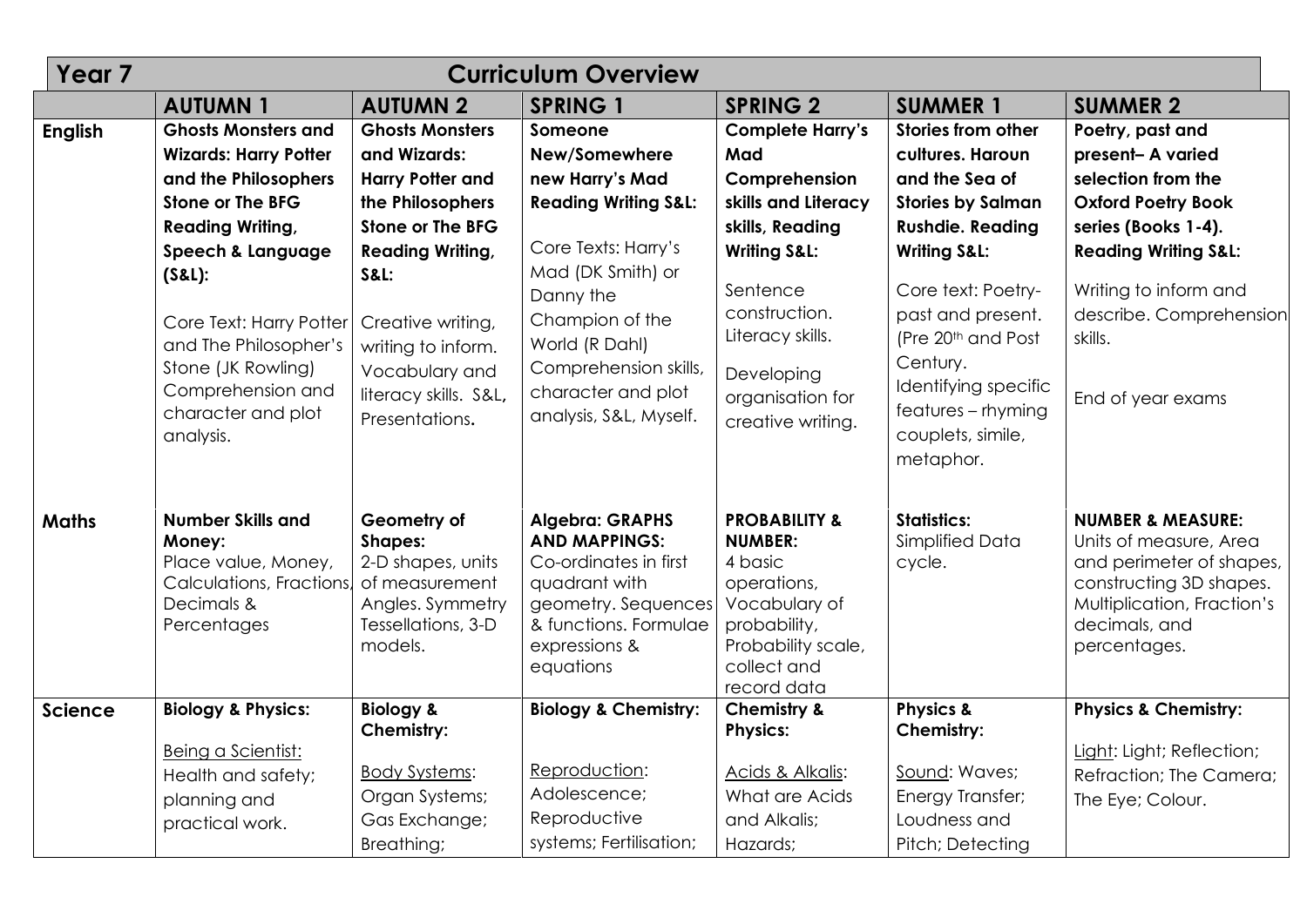|     | Cells: Observing plant<br>and animal cells;<br>specialist cells;<br>movement of<br>substances;<br>unicellular organisms.<br>Space: The night sky;<br>solar system; the<br>Earth; the Moon.                                                                                                                                                                                                                                                                                                                | Skeleton; Joints;<br>Muscles.<br>Particles: Particle<br>Model; States of<br>Matter; Melting<br>and Freezing;<br>Diffusion; Gas<br>Pressure.                                                                                                                                                                                                                                                                         | The Foetus; Life in the<br>Womb; Menstruation;<br>Puberty; Flowers and<br>Pollination;<br>Germination; Seed<br>Dispersal.<br>Elements, Atoms and<br>Compounds: -<br>Elements; Periodic<br>table; Atoms;<br>Compounds;<br>Formulae.                                                                                                                                                                                                       | Indicators and pH;<br>Neutralisation;<br>Making Salts.<br>Forces:<br>Introduction;<br>Squashing and<br>Stretching; Drag<br>and Friction;<br>Gravitational;<br><b>Balanced and</b><br>Unbalanced<br>forces.                                                                                                                                                                                                                                | Sound; Echoes and<br>Ultrasound.<br>Revision - End of<br>Year Assessment.                                                                                                                                                                                                                                                                                                       | <b>Chemical Reactions:</b><br>Reactions; Word<br>Equations; Burning Fuels;<br>Thermal Decomposition;<br><b>Conservation of Mass;</b><br>Exothermic and<br>Endothermic.                                                                                                                                                                                                                                                                                   |
|-----|-----------------------------------------------------------------------------------------------------------------------------------------------------------------------------------------------------------------------------------------------------------------------------------------------------------------------------------------------------------------------------------------------------------------------------------------------------------------------------------------------------------|---------------------------------------------------------------------------------------------------------------------------------------------------------------------------------------------------------------------------------------------------------------------------------------------------------------------------------------------------------------------------------------------------------------------|------------------------------------------------------------------------------------------------------------------------------------------------------------------------------------------------------------------------------------------------------------------------------------------------------------------------------------------------------------------------------------------------------------------------------------------|-------------------------------------------------------------------------------------------------------------------------------------------------------------------------------------------------------------------------------------------------------------------------------------------------------------------------------------------------------------------------------------------------------------------------------------------|---------------------------------------------------------------------------------------------------------------------------------------------------------------------------------------------------------------------------------------------------------------------------------------------------------------------------------------------------------------------------------|----------------------------------------------------------------------------------------------------------------------------------------------------------------------------------------------------------------------------------------------------------------------------------------------------------------------------------------------------------------------------------------------------------------------------------------------------------|
| Art | <b>Elements of Art:</b><br>An introduction to the<br>Art course to teach the the theme of<br>Formal elements of<br>line, shape, form, tone,<br>texture, pattern, and<br>colour. Producing a<br>self-portrait using a<br>range of materials and<br>techniques and<br>supporting studies<br>carried out in<br>Sketchbooks.<br>Critical studies, looking<br>at the portraits of Van<br>Gogh, Picasso, Frieda<br>Kahlo, and Peter Blake<br>Studying the artists'<br>techniques and ideas.<br>Using a range of | <b>Elements of Art:</b><br>Continuing with<br>Portraiture and<br>identity to<br>develop ideas<br>inspired by the<br>work of famous<br>artists. Studying<br>Van Gogh's<br>painting style, the<br>ideas of Frida<br>Kahlo on identity<br>and the ageing of<br>the Face with<br>Rembrandt.<br>Progressing with the and ideas. Using<br>theme of painting<br>and colour mixing<br>to create Van<br>Gogh style portraits | What's in a building?<br>Study a range of<br>architectural<br>movements, past,<br>present, and future,<br>consider<br>environmental<br>impact-observational<br>study of architectural<br>features.<br>Studying the work of<br>Antonio Gaudi and<br>Hundertwasser to<br>compare and<br>contrast different<br>architectural styles<br>perspective drawing,<br>first-hand<br>observation of the<br>school. 3d shape<br>and form. As well as | What`s in a<br>building?<br>Developing ideas of<br>architecture from<br>previous term. Using<br>construction skills to<br>make 3d models in<br>card and recycled<br>materials.<br>Making clay models studies.<br>inspired by<br>Hundertwasser and<br>Gaudi's<br>Architecture.<br>Being inspired by<br>architects work to<br>design and make<br>their own 3d model.<br>using card and clay<br>construction skills.<br>Environmental issue: | Recreating a<br>Landscape:<br>Comparison of<br>different styles and<br>techniques in<br>Landscape painting<br>Working in the<br>local environment<br>for observational<br>Studying the work of<br>Van Gogh, Andre<br>Derain. Making<br>comparisons of the<br>artists styles and<br>influences.<br>Observational<br>studies of the<br>school's landscape<br>in colour. Using the | Recreating a<br>Landscape:<br>Being inspired by the<br>work of Van Gogh,<br>Cezanne and Japanese<br>printmaking in<br>landscape art. A sense<br>of place and our<br>relationship with nature.<br>Producing painting<br>outside in the school<br>grounds and back in the<br>art room. Creating lino<br>prints of the lakes and<br>woods, using an<br>imaginative response.<br>Working in clay as<br>extension work to make<br>small landscapes in Relief. |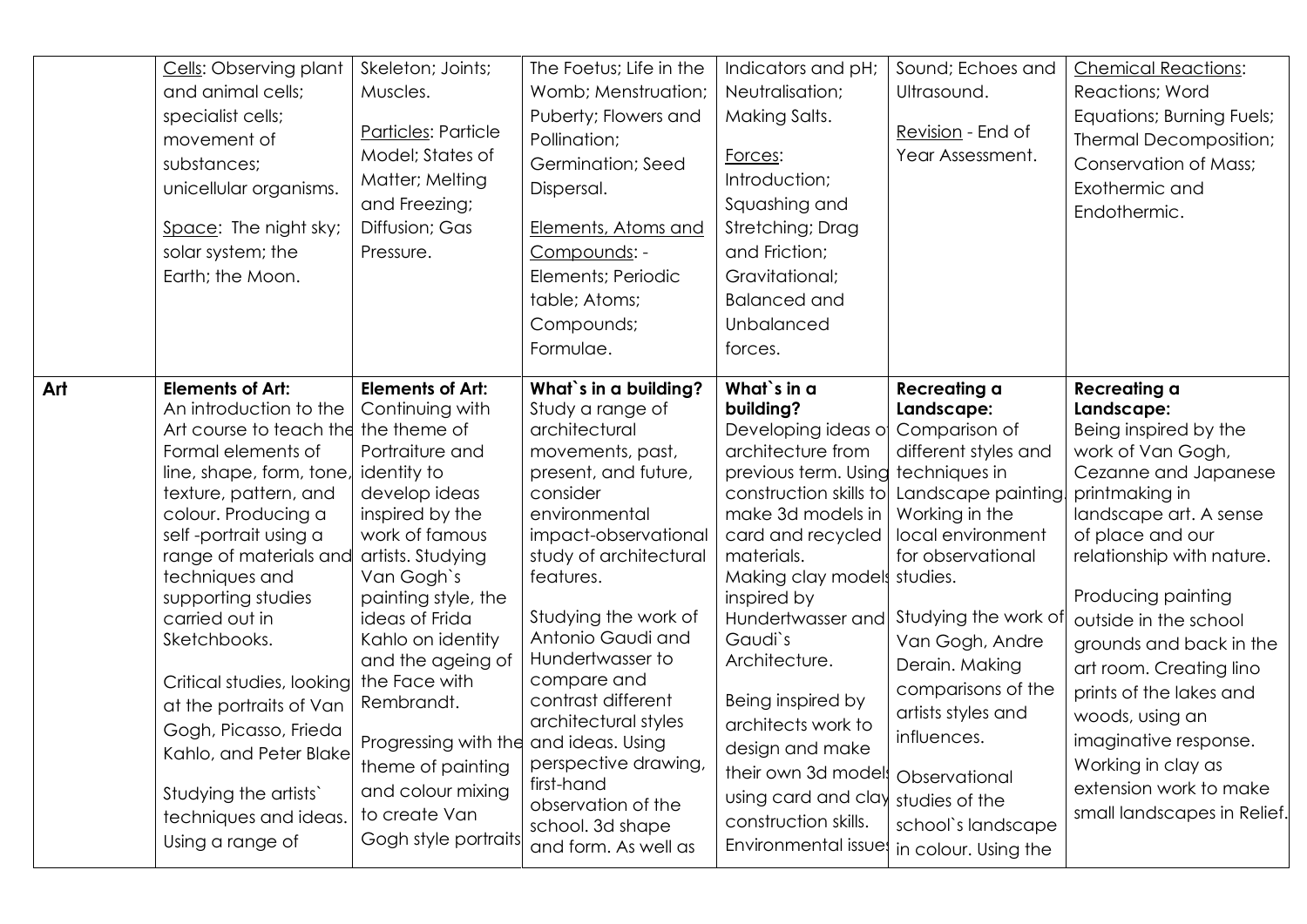|                  | materials to increase                  | With expressive                | experimenting with             | through use of                    | five senses to record                 |                                  |
|------------------|----------------------------------------|--------------------------------|--------------------------------|-----------------------------------|---------------------------------------|----------------------------------|
|                  | student self-                          | mark making.                   | materials and                  | space and                         | moods and reaction                    |                                  |
|                  | confidence. Learning                   | <b>Experimenting with</b>      | techniques                     | sustainability in                 | to the landscape                      |                                  |
|                  | about the proportions                  | the theme of                   |                                | architecture.                     |                                       |                                  |
|                  | and structure of the                   | identity with Frieda           |                                | Display and                       |                                       |                                  |
|                  | head. Experimenting                    | Kahlo and                      |                                | evaluation of final               |                                       |                                  |
|                  | with different materials               | producing colour               |                                | designs                           |                                       |                                  |
|                  | and producing a final                  | studies of how the             |                                |                                   |                                       |                                  |
|                  | self-portrait study.                   | face changes with              |                                |                                   |                                       |                                  |
|                  |                                        | age. Students are              |                                |                                   |                                       |                                  |
|                  |                                        | able to work in a              |                                |                                   |                                       |                                  |
|                  |                                        | range of materials             |                                |                                   |                                       |                                  |
|                  |                                        | such as clay to                |                                |                                   |                                       |                                  |
|                  |                                        | make 3d heads                  |                                |                                   |                                       |                                  |
|                  |                                        | and to construct               |                                |                                   |                                       |                                  |
|                  |                                        | personal objects.              |                                |                                   |                                       |                                  |
|                  |                                        |                                |                                |                                   |                                       |                                  |
|                  |                                        |                                |                                |                                   |                                       |                                  |
| <b>DT</b>        | <b>Health and Safety:</b>              | Coat                           | Design ideas/                  | <b>CAD/CAM Planter:</b>           | <b>Snooker tables:</b>                | <b>Simple electronics:</b>       |
|                  | Spinning tops.                         | hooks/Christmas                | manufacturing a small          | That materials and                | Respond to design                     | Join and combine                 |
|                  | Select and use tools,<br>equipment and | trees:<br>Take account of      | shop with internal<br>details: | components can<br>be combined and | briefs. Generate<br>design proposals. | materials. Evaluate and<br>test. |
|                  | processes to shape                     | the working                    | Use of a wide range of         | processed and                     | Consider                              |                                  |
|                  | and form materials                     | characteristics                | materials and making           | finished to create                | aesthetics.                           |                                  |
|                  | safely and accurately                  | and properties of              | choices as to the              | more useful                       |                                       |                                  |
|                  | and finish them                        | materials.                     | appropriateness to the         | properties and                    |                                       |                                  |
|                  | appropriately.                         |                                | task.                          | particular aesthetic              |                                       |                                  |
| <b>Food Tech</b> | <b>Health and Safety in</b>            | <b>Measuring and</b>           | <b>The Eat Well Guide:</b>     | effects.<br><b>Planning and</b>   | <b>Nutrition:</b>                     | <b>Celebrations:</b>             |
|                  | the Food Room:                         | <b>Making:</b>                 | Recognize the areas o          | <b>Organising:</b>                | Identify different                    | Looking at the role of food      |
|                  | Identify hazards in the                | Learning to weigh              | the Eat well Guide and         | Learning how to                   | nutrients, their                      | in celebrations and              |
|                  | Food room. Identify                    | ingredients and                | implement it into              | follow a simple                   | functions, and                        | making simple party food.        |
|                  | personal hygiene.                      | select the correct             | recipes chosen.                | recipe and work                   | sources.                              |                                  |
|                  |                                        | equipment for<br>basic dishes. |                                | to a time plan.                   |                                       |                                  |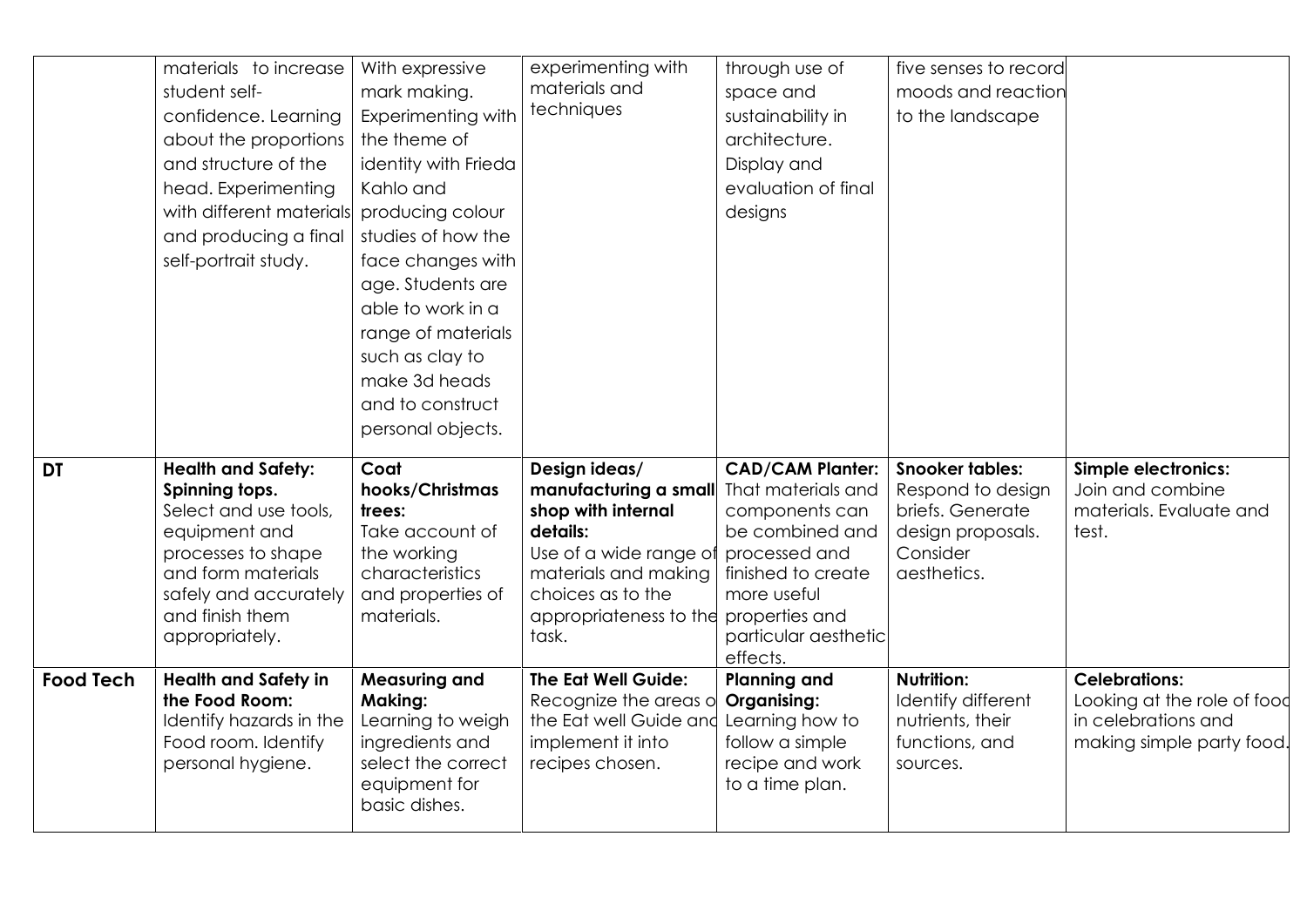| <b>Humanities</b> | Geography<br><b>Basic Skills:</b><br><b>Baseline Assessment</b><br>What is Geography-<br>introduction of<br>physical,<br>environmental, human<br>geography<br>Continents<br>Oceans<br>Countries<br>Capitals<br>Key features: rivers,<br>mountains, lakes etc<br>Introduce compass<br>points<br>Hemispheres<br>Great Britain/Unit<br>Kingdom/British Isles.                                                     | <b>History</b><br><b>What is</b><br><b>History/Basic Skills</b><br><b>The Romans:</b><br>What is<br>History/History skills<br>The Roman Empire<br>and its spread<br>Roman invasion of<br><b>Britain</b><br>Roman Roads<br>Boudicca's<br>rebellion<br>Hadrian's Wall<br>Gods and<br>Goddesses &<br>Roman Baths. | Geography<br><b>Plan and Map Skills:</b><br>Interpreting plans<br>and maps<br>Map symbols<br>Using Keys<br>Using a compass<br>Grid references,<br>Longitude, Latitude,<br>distance, scale,<br>topographical maps.                        | <b>History</b><br><b>Normans:</b><br>Claims to the<br>throne<br>The Battle of<br>Stanford Bridge<br>The Battle of<br>Hastings<br>Why did William<br>win<br>The Feudal system<br><b>Castles Domesday</b><br>Book.                                                     | Geography<br>Settlements:<br>Settlement types,<br>hierarchy<br>Where and why<br>settlements<br>originated<br>Factors that<br>influence location<br>Patterns of land use<br>- simple models<br>Changes in land use<br>Both rural and urbar<br>- including London,<br>Madrid, and Rio de<br>Janeiro<br>Problems and<br>$solutions -$<br>settlements.              | <b>History</b><br><b>Medieval England:</b><br>The Medieval village<br>Christianity in the UK<br>Life in a monastery<br>Pilgrimage<br>Why was the church so<br>important? Thomas<br>Becket.                                                                                                                                                                                                              |
|-------------------|----------------------------------------------------------------------------------------------------------------------------------------------------------------------------------------------------------------------------------------------------------------------------------------------------------------------------------------------------------------------------------------------------------------|----------------------------------------------------------------------------------------------------------------------------------------------------------------------------------------------------------------------------------------------------------------------------------------------------------------|------------------------------------------------------------------------------------------------------------------------------------------------------------------------------------------------------------------------------------------|----------------------------------------------------------------------------------------------------------------------------------------------------------------------------------------------------------------------------------------------------------------------|-----------------------------------------------------------------------------------------------------------------------------------------------------------------------------------------------------------------------------------------------------------------------------------------------------------------------------------------------------------------|---------------------------------------------------------------------------------------------------------------------------------------------------------------------------------------------------------------------------------------------------------------------------------------------------------------------------------------------------------------------------------------------------------|
| <b>ICT</b>        | <b>E-safety &amp; introduction</b><br>to Digital literacy and<br>computing:<br>Pupils learn about safe<br>use of technology in<br>the classroom. (log in's<br>passwords. How to<br>access the network<br>and saving protocols<br>Pupils learn how to<br>understand the issues<br>related to computer<br>viruses, secure<br>passwords, and<br>digital footprints. It<br>aims to increase<br>student's awareness | <b>Spreadsheets &amp;</b><br>Modelling:<br>Entering, editing,<br>and formatting<br>data on<br>spreadsheets as<br>well as graphing<br>data at the end<br>of this course<br>students should<br>be able to set up<br>basic<br>spreadsheets and<br>create graphs<br>from data.                                     | <b>Presentations:</b><br>Plan and create<br>presentations about<br>endangered pupils.<br>Pupils will explore the<br>concept of fitness for<br>purpose when using<br>images, text, colour,<br>and sound to enhance<br>their presentation. | <b>Presentations</b><br>continued:<br>They will consider<br>how to match<br>and adapt their<br>presentation to a<br>given audience<br>and purpose.<br>Finally, they will<br>evaluate the<br>suitability of their<br>work for different<br>audiences and<br>purposes. | <b>Flowcharts &amp;</b><br>Pseudocodes:<br>Flowcharts focus on<br>everyday situations,<br>so they learn the<br>concepts using ides<br>with which they are<br>familiar.<br>They will be<br>introduced to the<br>different shapes and<br>what process they<br>represent.<br>By the end of the<br>unit students should<br>be able to create a<br>flowchart showing | Scratch:<br>This introduces students to<br>programming with code<br>using blocks of scratch.<br>By end of the unit<br>All students will have<br>created a simple design<br>plan for their game<br>(including, the<br>background, sprites, aims<br>of the game, some<br>coding following their<br>plan.<br>Create a clear design<br>plan with some examples<br>of code blocks that they<br>intend to use |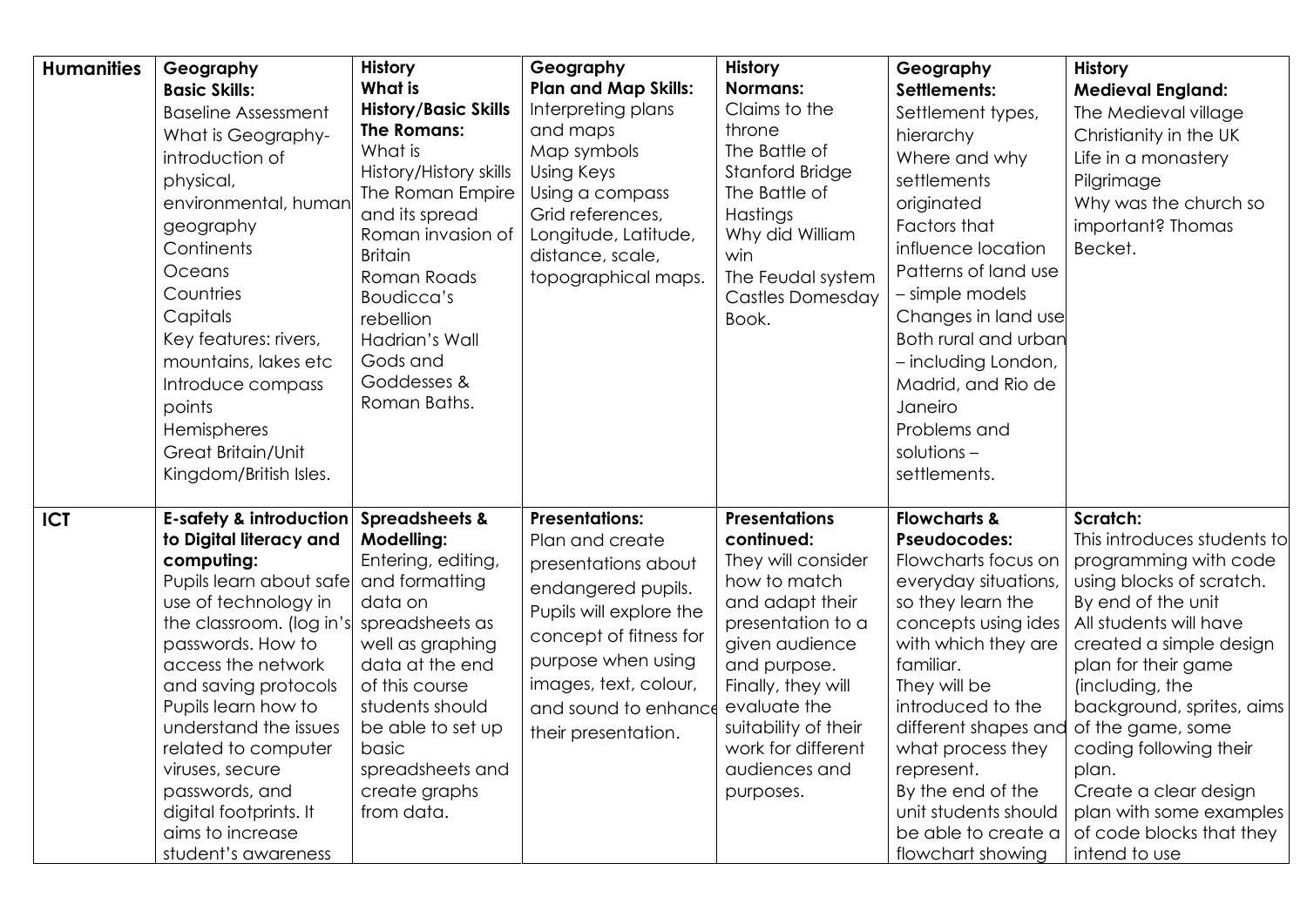|              | of the issues<br>surrounding<br>computer viruses,<br>poor password<br>security and their<br>ever-increasing<br>digital footprint. |                                                                                                                                                                   |                                                                                                                                                             |                                                                                                                                                                     | simple use of<br>symbols or<br>comprehensive<br>flowchart.<br>To be able to use<br>the input/output<br>and delay symbols ir<br>a flowchart. To be<br>able to convert an<br>algorithm into a<br>flowchart.                                                                                                                                                                       | Include efficient code<br>such as forever loops.<br>Then conditions etc. They<br>will use a limited number<br>of techniques in their<br>code (collision detection,<br>wait commands etc.<br>Some students will<br>create a detailed<br>design plan which shows<br>a clear understand of |
|--------------|-----------------------------------------------------------------------------------------------------------------------------------|-------------------------------------------------------------------------------------------------------------------------------------------------------------------|-------------------------------------------------------------------------------------------------------------------------------------------------------------|---------------------------------------------------------------------------------------------------------------------------------------------------------------------|---------------------------------------------------------------------------------------------------------------------------------------------------------------------------------------------------------------------------------------------------------------------------------------------------------------------------------------------------------------------------------|-----------------------------------------------------------------------------------------------------------------------------------------------------------------------------------------------------------------------------------------------------------------------------------------|
|              |                                                                                                                                   |                                                                                                                                                                   |                                                                                                                                                             |                                                                                                                                                                     | Pseudocodes<br>Design, use and<br>evaluate<br>computational<br>abstractions that<br>model the state and<br>behaviour of real-<br>world problems and<br>physical systems.<br>To know what a<br>pseudocode is, why<br>it's used & write it to<br>solve a problem.<br>To increase<br>confidence, using if,<br>then, else & while.<br>Some with support<br>others<br>independently. | their game concept.<br>Sketches are annotated<br>well with examples of<br>collision detection,<br>random numbers, good<br>use of wait commands.<br>codes.                                                                                                                               |
| <b>Music</b> | Class 1<br><b>Music Elements 1:</b><br>Exploration of the<br><b>Elements of Music</b><br>through riffs,<br>ostinatos, melody,     | Class <sub>2</sub><br><b>Music Elements 1:</b><br>Exploration of the<br><b>Elements of Music</b><br>through riffs,<br>ostinatos, melody,<br>and<br>accompaniments | Class 1<br><b>Musical Structures:</b><br>Exploration of how<br>music can be<br>structured and<br>notated within<br>different genres -<br>with main focus on | Class <sub>2</sub><br><b>Musical Structures:</b><br>Exploration of how<br>music can be<br>structured and<br>notated within<br>different genres -<br>with main focus | Class 1<br><b>Futures:</b><br>Students select<br>their choice of<br>music to learn to<br>play together as a<br>band. Also,<br>opportunity to                                                                                                                                                                                                                                    | <b>Class 2</b><br><b>Futures:</b><br>Students select their<br>choice of music to learn<br>to play together as a<br>band. Also, opportunity<br>to perform their own<br>choice of music on their                                                                                          |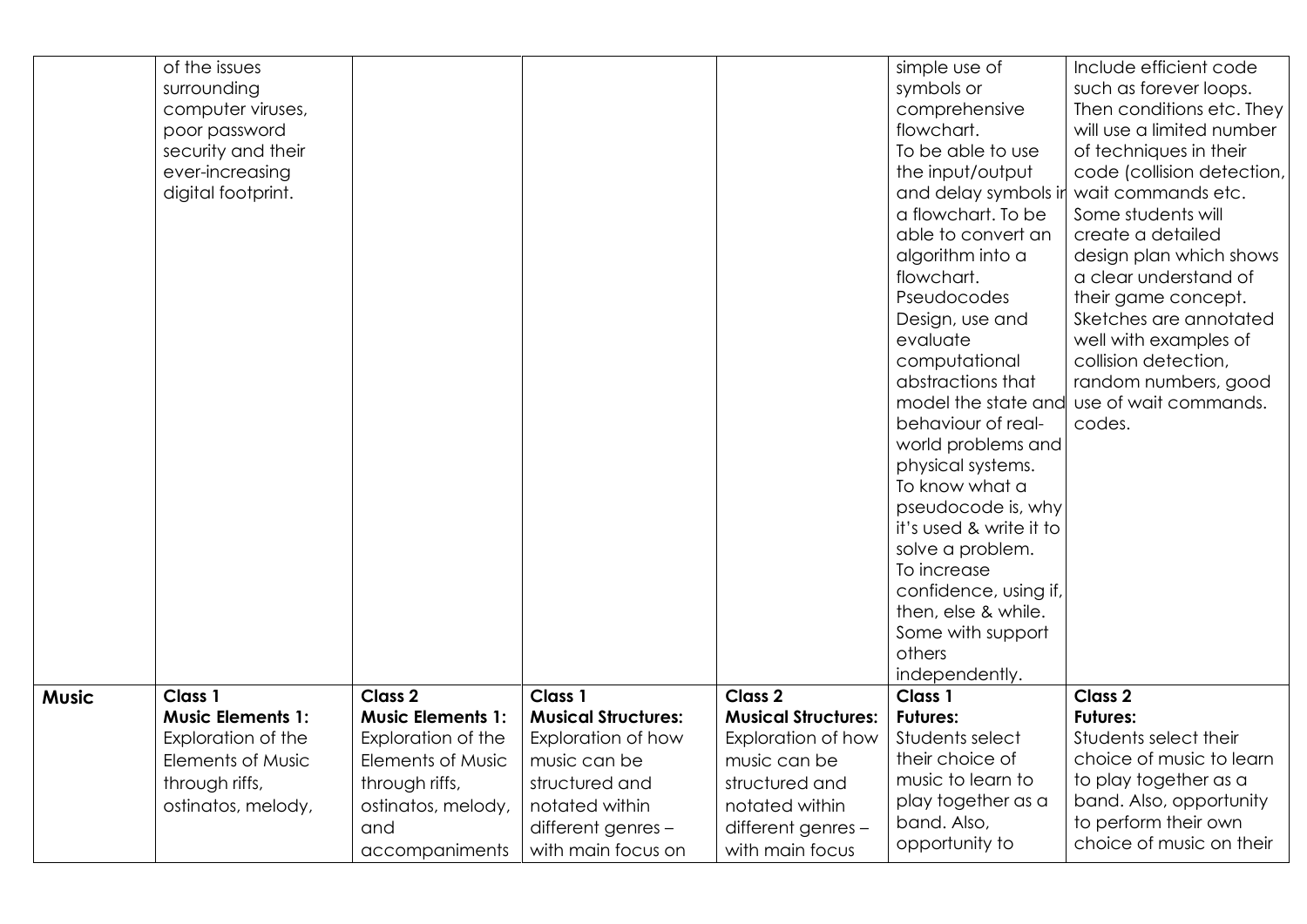| <b>PE</b>   | and<br>accompaniments<br><b>Team Building Games</b><br>& Introduction to<br>personal fitness:<br>Understanding the<br>early concepts of<br>working together. Early<br>fundamentals of how<br>some parts of the body<br>work during exercise.                    | <b>Gymnastics,</b><br><b>Activities &amp;</b><br><b>Modified Team</b><br><b>Games:</b><br>Understanding<br>backward and<br>forward movement<br>of the body.<br>How games are<br>played and the<br>importance of<br>each individual skill<br>and its<br>development. | Samba<br><b>Personal Fitness, Speed</b><br><b>Agility &amp; Quickness:</b><br>Understanding how<br>certain parts move<br>during exercise.<br><b>Building blocks of</b><br>developing a range<br>of specified<br>movements.                       | on Samba<br><b>Ball Skills,</b><br><b>Gymnastics &amp; Team Basketball</b><br><b>Building Games:</b><br>Development of<br>hand/eye<br>coordination using<br>size ball. Revisit<br>some of the aspect<br>of gymnastics from<br>the previous term.                     | perform their own<br>choice of music on<br>their choice of<br>instrument.<br><b>Net Games:</b><br>Bronze, Silver and<br>Gold skill<br>assessments,<br>keywords relating to<br>a range of different Basketball, personal<br>learning and thinking<br>skills assessments,<br>and exploring and<br>communicating<br>ideas concepts and<br>emotions.<br>Cross-curricular links<br>to Science focusing<br>on Physics and<br>Biology. | choice of instrument.<br><b>Athletic Activities &amp;</b><br><b>Striking Games:</b><br>Bronze, Silver and Gold<br>skill assessments, keywords<br>relating to athletics,<br>personal learning and<br>thinking skills assessments,<br>and exploring and<br>communicating ideas<br>concepts and emotions.<br>Cross-curricular links to<br>Science focusing on<br>Physics and Biology. |
|-------------|-----------------------------------------------------------------------------------------------------------------------------------------------------------------------------------------------------------------------------------------------------------------|---------------------------------------------------------------------------------------------------------------------------------------------------------------------------------------------------------------------------------------------------------------------|--------------------------------------------------------------------------------------------------------------------------------------------------------------------------------------------------------------------------------------------------|----------------------------------------------------------------------------------------------------------------------------------------------------------------------------------------------------------------------------------------------------------------------|---------------------------------------------------------------------------------------------------------------------------------------------------------------------------------------------------------------------------------------------------------------------------------------------------------------------------------------------------------------------------------------------------------------------------------|------------------------------------------------------------------------------------------------------------------------------------------------------------------------------------------------------------------------------------------------------------------------------------------------------------------------------------------------------------------------------------|
| <b>PSHE</b> | <b>REPECT- Getting on</b><br>together, Introducing<br><b>Citizenship:</b><br>Skills: Enquiry,<br>Citizenship, Skills,<br>Empathy, Speaking<br>and Listening.<br>Assessment: Baseline<br>test, Classroom based<br>activities, Teacher<br>assessment, S&L Skills. | Emotional<br>Wellbeing-<br>including Bullying,<br>Discrimination,<br>Stress,<br><b>Body</b><br>Self<br>Image,<br>Confidence:<br>Skills: Recall and<br>knowledge,<br>empathy,<br>personal<br>wellbeing,<br>citizenship skills                                        | Learning to Learn,<br>how we learn, How<br>the brain works,<br>Learning<br>preferences:<br>Skills: Identify<br>Personal Learning<br>Preference<br>Knowledge, Empathy<br>and enquiry skills, S&L<br>Skills.<br>Assessment:<br>Individual learning | <b>Physical Health:</b><br>Skills: Knowledge<br>of basic first aid.<br>Knowledge and<br>recall of healthy<br>eating, benefits of<br>exercise, Empathy<br>and S&L skills.<br>Assessment:<br>Teacher<br>assessment<br>Speaking and<br>Listening skills.<br>Class based | Growing Up -Body<br><b>Changes:</b><br>Skills: Knowledge of<br>physical and<br>emotional<br>changes in<br>adolescence,<br>Empathy, S&L Skills<br>& Body<br>confidence.<br>Assessment:<br>Teacher<br>assessment<br>Speaking and                                                                                                                                                                                                  | <b>Growing Up:</b><br>Skills: Importance of<br>personal hygiene during<br>puberty, introduction of<br>physical attraction and<br>appropriate<br>relationships, Empathy,<br>and enquiry skills.<br>Assessment: Teacher<br>assessment Speaking<br>and Listening Skills.<br>Written activities. End of<br>topic test.                                                                 |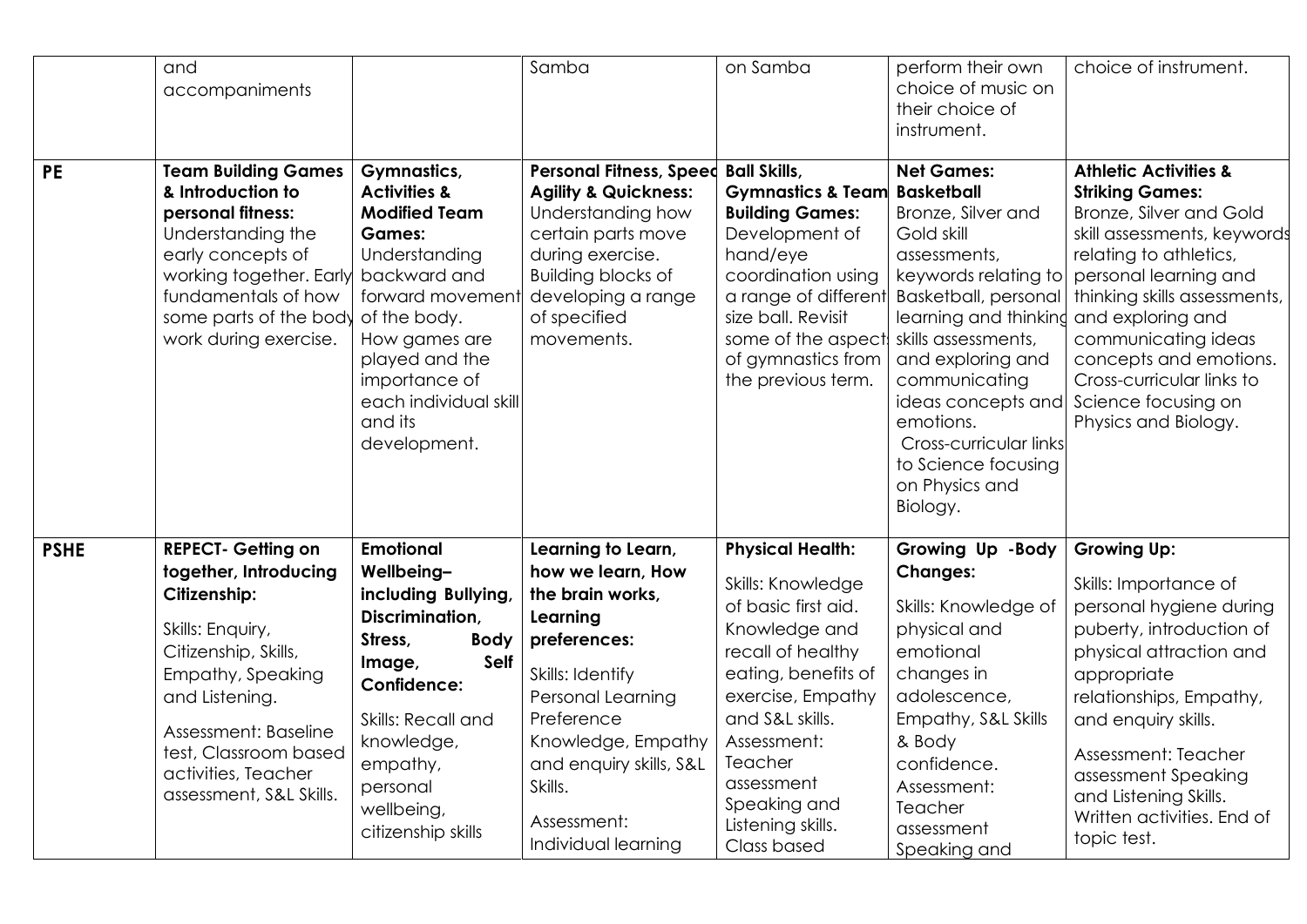|           |                                                                                                                      | S&L Skills.<br>Assessment:<br>Teacher<br>assessment<br>Speaking and<br>Listening Skills<br>Written activities,                                                                                                | preferences<br>identified. Pupils own<br>learning strategies<br>agreement.<br>Learning to learn<br>assessment.                                                                                                                                                             | worksheet End of<br>topic tests.                                                                                                                                                                                                | Listening Skills.<br>Written activities.<br>End of topic test.                                                                                   |                                                                                                                                                                                                    |
|-----------|----------------------------------------------------------------------------------------------------------------------|---------------------------------------------------------------------------------------------------------------------------------------------------------------------------------------------------------------|----------------------------------------------------------------------------------------------------------------------------------------------------------------------------------------------------------------------------------------------------------------------------|---------------------------------------------------------------------------------------------------------------------------------------------------------------------------------------------------------------------------------|--------------------------------------------------------------------------------------------------------------------------------------------------|----------------------------------------------------------------------------------------------------------------------------------------------------------------------------------------------------|
| <b>RE</b> | <b>Looking for God:</b><br>Key Areas of Study:<br>QCA Unit 7A: Where<br>do we look for God?<br>Skills: Self enquiry. | End of topic tests.<br><b>Mother Teresa:</b><br>Key Areas of Study:<br>QCA Unit 7B:<br>What does justice<br>mean to<br>Christians?<br>Skills: Recall and<br>knowledge of<br>Historical/Religious<br>accounts. | <b>Justice &amp; The</b><br><b>Teachings of Jesus</b><br>and St Paul:<br>Key Areas of Study:<br>QCA Unit 7B: What<br>does justice mean to<br>Christians?<br>Skills: Historical and<br><b>Biblical</b><br>interpretation -<br>Knowledge,<br>Empathy, and<br>enquiry skills. | <b>Martin Luther King:</b><br>Key Areas of Study:<br>QCA Unit 7B:<br>What does justice<br>mean to<br><b>Christians?</b><br>Skills: Impacts of<br>the practice of<br>religion -<br>Knowledge,<br>Empathy, and<br>enquiry skills. | <b>Muhammed Seal of</b><br>the Prophets:<br>Key Areas of Study:<br>QCA Unit 7C:<br>Religious figure.<br><b>Skills: Philosophical</b><br>enquiry. | Gotama Buddha Founder<br>of Buddhism:<br>Key Areas of Study:<br>QCA Unit 7D: Who was<br>Gotama Buddha?<br>Skills: Historical and<br>cultural impact-<br>Knowledge, Empathy,<br>and enquiry skills. |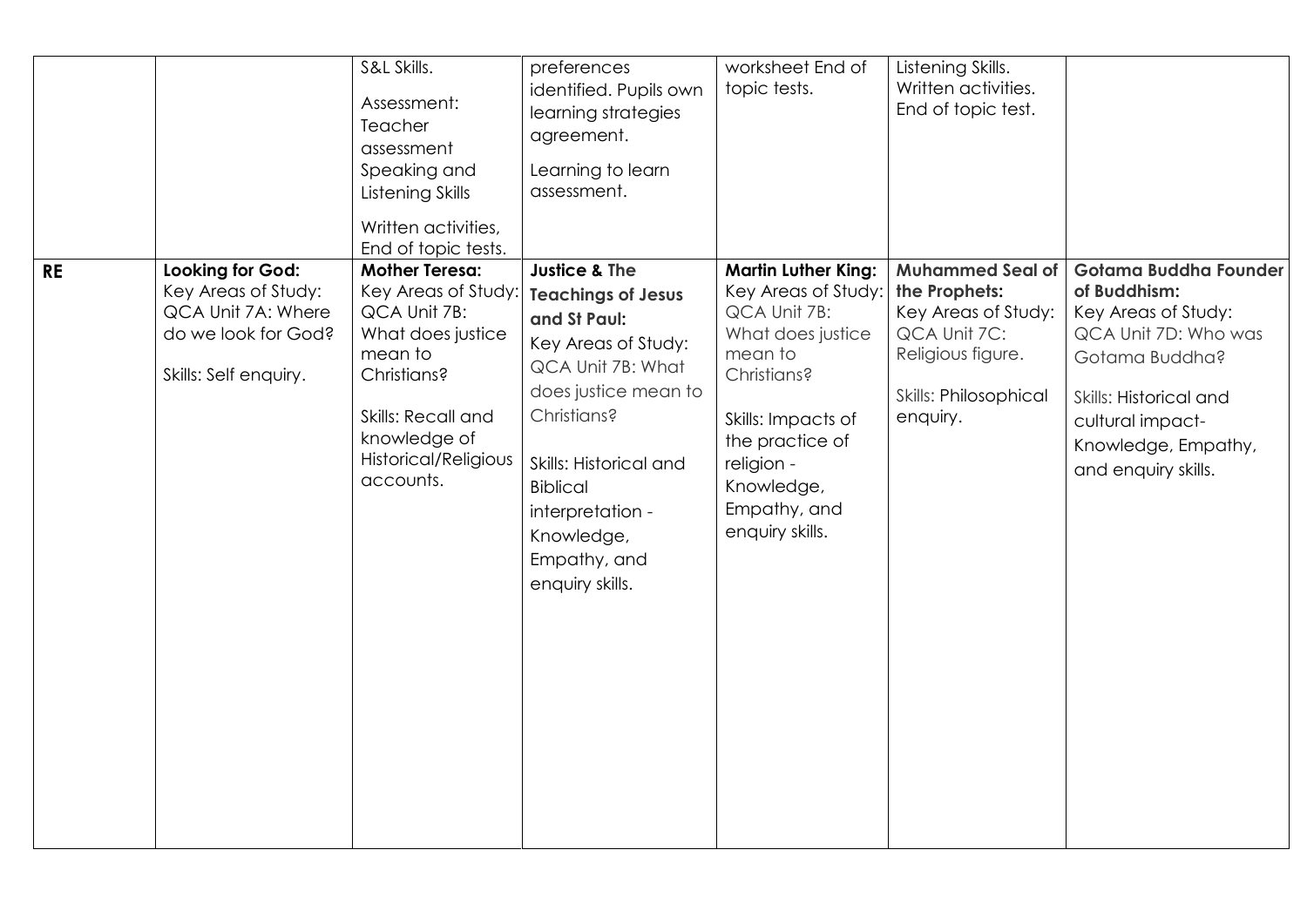| Year <sub>8</sub> |                                                                                                                                                                                                                                                                                                         | <b>Curriculum Overview</b>                                                                                                                                                                   |                                                                                                                                                                                                                                                                                                                                        |                                                                                                                                                                                                                                                                                                                                                                                                                                             |                                                                                                                                                                                                   |                                                                                                                                                                                                                                                                                                                                                                                                                                                             |
|-------------------|---------------------------------------------------------------------------------------------------------------------------------------------------------------------------------------------------------------------------------------------------------------------------------------------------------|----------------------------------------------------------------------------------------------------------------------------------------------------------------------------------------------|----------------------------------------------------------------------------------------------------------------------------------------------------------------------------------------------------------------------------------------------------------------------------------------------------------------------------------------|---------------------------------------------------------------------------------------------------------------------------------------------------------------------------------------------------------------------------------------------------------------------------------------------------------------------------------------------------------------------------------------------------------------------------------------------|---------------------------------------------------------------------------------------------------------------------------------------------------------------------------------------------------|-------------------------------------------------------------------------------------------------------------------------------------------------------------------------------------------------------------------------------------------------------------------------------------------------------------------------------------------------------------------------------------------------------------------------------------------------------------|
|                   | <b>AUTUMN1</b>                                                                                                                                                                                                                                                                                          | <b>AUTUMN 2</b>                                                                                                                                                                              | <b>SPRING 1</b>                                                                                                                                                                                                                                                                                                                        | <b>SPRING 2</b>                                                                                                                                                                                                                                                                                                                                                                                                                             | <b>SUMMER 1</b>                                                                                                                                                                                   | <b>SUMMER 2</b>                                                                                                                                                                                                                                                                                                                                                                                                                                             |
| <b>English</b>    | <b>Surrealism-The</b><br><b>Daydreamer. Reading</b><br><b>Writing S&amp;L:</b><br>Use a variety of<br>dramatic techniques<br>to explore ideas.<br>Appreciate how the<br>structure and<br>organisation of plays<br>contribute to<br>dramatic effect.<br>Organised,<br>imaginative, and<br>clear writing. | <b>Surrealism-The</b><br>Daydreamer.<br><b>Reading Writing</b><br><b>S&amp;L:</b><br>Comprehension<br>skills-locating and<br>retrieving<br>information from a<br>text. Writing to<br>inform. | <b>Modern Literature-</b><br><b>Great Uncle Stilton.</b><br><b>Reading Writing and</b><br><b>S&amp;L:</b><br>Written and verbal<br>responses to texts.<br>Comprehension<br>questions based on<br>texts. Empathising with<br>fictional characters.<br>Identifying good and<br>evil characters -<br>written work<br>reviewing/analysing. | Media-<br><b>Newspapers &amp;</b><br><b>Reports. Reading</b><br><b>Writing S&amp;L:</b><br>How ideas, values<br>and emotions are<br>explored and<br>portrayed -<br>reading for<br>meaning. Re-<br>telling a story -<br>understanding<br>why the text has<br>been influential<br>and significant.<br>Visualisation of<br>text. To consider<br>how meanings<br>are changed<br>when ideas or<br>stories, are<br>adapted to<br>different media. | <b>Stories from other</b><br>cultures- Holes by<br>Louis Sachar.<br><b>Reading Writing S&amp;L:</b><br>Comprehension skills.<br>Introduce inference<br>and deductive skills<br>Writing to advise. | <b>Poetry: Expressing</b><br>opinions. Taken from<br><b>Oxford English</b><br><b>Programme Books</b><br>1&2 and other<br>sources. Reading<br><b>Writing S&amp;L:</b><br>Listening skills. Group<br>working. Written and<br>verbal responses to<br>texts. Comprehension<br>questions based on<br>texts. Empathising with<br>fictional characters.<br>Identifying good and<br>evil characters -<br>written work<br>reviewing/analysing.<br>End of year exams. |
| <b>Maths</b>      | <b>Number Skills and</b><br>Money:<br>Integers, powers and<br>roots, multiples, factors,<br>primes. Fractions,                                                                                                                                                                                          | Geometry of<br><b>Shapes:</b><br>2D Shapes,<br>Angles, symmetry,<br>Tessellations,<br>Transformations,                                                                                       | <b>Algebra: GRAPHS</b><br><b>AND MAPPINGS:</b><br>Sequences and<br>functions. Plot graphs<br>of linear functions.<br>Equations,                                                                                                                                                                                                        | <b>Probability:</b><br>Experimental<br>probability,<br>notation, event<br>not occurring,<br>mutually exclusive                                                                                                                                                                                                                                                                                                                              | <b>Statistics:</b><br>The Data cycle                                                                                                                                                              | <b>UNITS OF MEASURE &amp;</b><br><b>NUMBER:</b><br>Units of measurement<br>length, area, volume,<br>capacity, mass, time,<br>and angle.                                                                                                                                                                                                                                                                                                                     |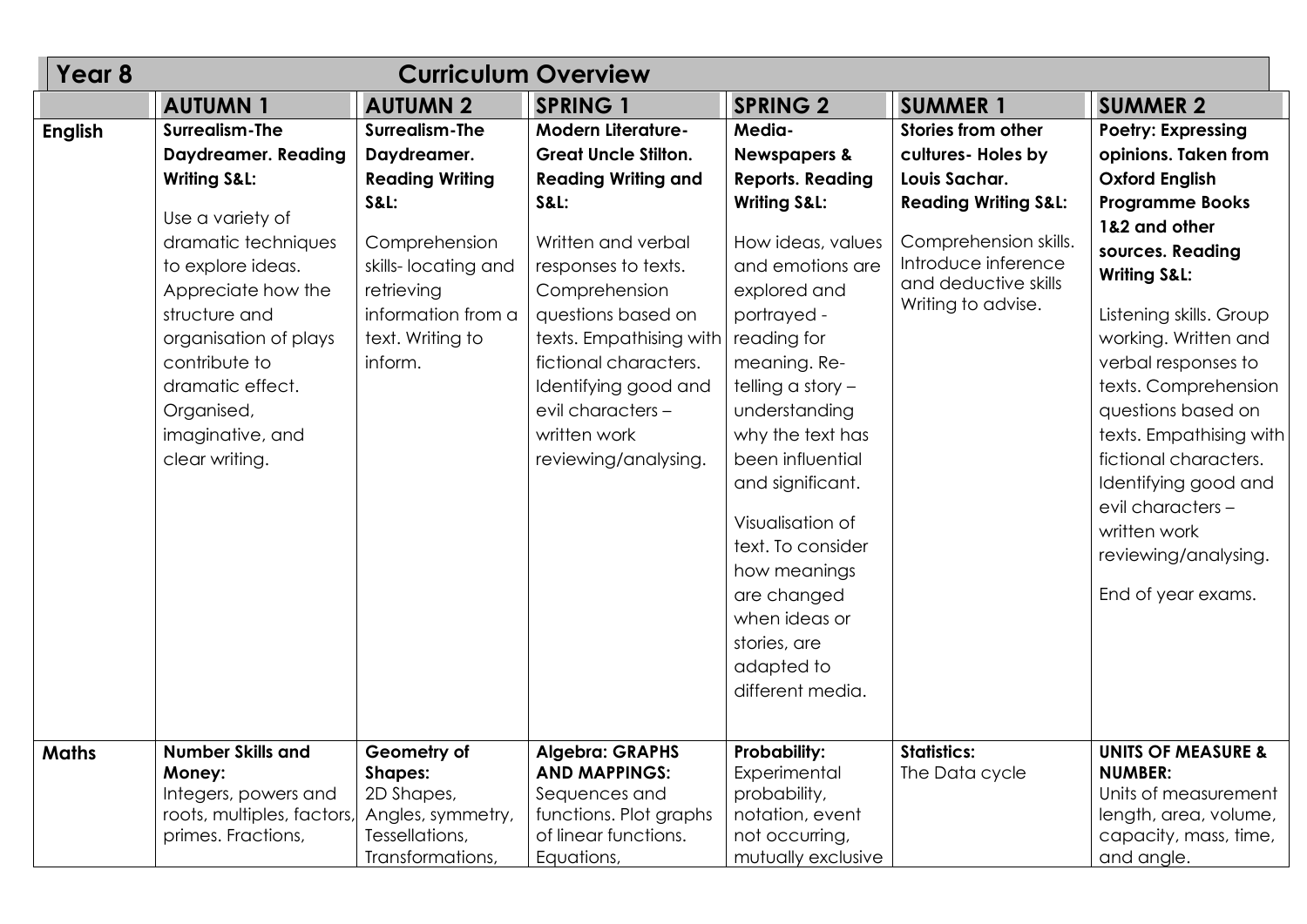| <b>Science</b> | decimals, and<br>percentages.<br>Calculations: problem<br>solving and money<br>calculations.<br><b>Chemistry &amp; Physics:</b>                                                                                                                                                                                                                                                                                                      | 3D shapes,<br>Constructions.<br><b>Chemistry &amp;</b><br><b>Biology:</b>                                                                                                                                                                                                                                                                                        | expressions, and<br>formulae.<br><b>Chemistry &amp; Biology:</b>                                                                                                                                                                                                                                                                   | outcomes,<br>estimates,<br>experimental vs<br>Theoretical<br><b>Physics:</b>                                                                                       | <b>Biology &amp; Physics:</b>                                                                                                                                                                                                                                                                                                                       | Calculations:<br>Consolidate and<br>extend working with<br>decimals. estimations.<br><b>Physics &amp; Biology:</b>                                                                                                                                                                                                   |
|----------------|--------------------------------------------------------------------------------------------------------------------------------------------------------------------------------------------------------------------------------------------------------------------------------------------------------------------------------------------------------------------------------------------------------------------------------------|------------------------------------------------------------------------------------------------------------------------------------------------------------------------------------------------------------------------------------------------------------------------------------------------------------------------------------------------------------------|------------------------------------------------------------------------------------------------------------------------------------------------------------------------------------------------------------------------------------------------------------------------------------------------------------------------------------|--------------------------------------------------------------------------------------------------------------------------------------------------------------------|-----------------------------------------------------------------------------------------------------------------------------------------------------------------------------------------------------------------------------------------------------------------------------------------------------------------------------------------------------|----------------------------------------------------------------------------------------------------------------------------------------------------------------------------------------------------------------------------------------------------------------------------------------------------------------------|
|                | Being a Scientist:<br>Health and safety;<br>planning and<br>practical work.<br>Separating<br>techniques: Mixtures;<br>Solutions; Solubility;<br>Filtration; Evaporation;<br>Distillation;<br>Chromatography.<br>Electricity &<br>Magnetism: Charging<br>up; Circuits &<br><b>Currents; Potential</b><br>Difference; Series and<br>Parallel; Resistance;<br>Magnets & Magnetic<br>Fields;<br>Electromagnets; Using<br>Electromagnets. | The Periodic<br>Table: Metals &<br>Non-metals;<br>Groups & Periods;<br>Elements in Group<br>1; Elements in<br>Group 7; Elements<br>of group 0.<br>Ecosystems:<br>Photosynthesis;<br>Leaves; Plant<br>Minerals;<br>Chemosynthesis;<br>Aerobic<br>respiration;<br>Anaerobic<br>respiration; Food<br>Chains & Webs;<br>Disruption of Food<br>Chains;<br>Ecosystems. | Metals and Acids:<br>Acids & Metals;<br>Metals and Oxygen;<br>Metals & Water;<br>Displacement<br>Reactions; Extracting<br>Metals; Ceramics;<br>Polymers;<br>Composites.<br>Health & Lifestyle:<br>Nutrients; Food Tests;<br>Unhealthy Diet;<br>Digestive Systems;<br><b>Bacteria &amp; Enzymes;</b><br>Drugs; Alcohol;<br>Smoking. | Motion &<br>Pressure: Speed;<br><b>Motion Graphs;</b><br>Gas Pressure;<br>Liquid Pressure;<br>Solid Pressure;<br>Weight and<br>pressure;<br>Moments.<br>Checkpoint | Adaptation &<br>Inheritance:<br>Competition &<br>Adaptation;<br>Adapting to Change;<br>Variation; Continuous<br>& Discontinuous;<br>Inheritance; Natural<br>Selection; Extinction.<br>The Earth: Earth &<br>Earth's Atmosphere;<br>Sedimentary Rocks;<br>Igneous Rocks;<br>Metamorphic Rocks;<br>The Rock Cycle; The<br>Carbon Cycle;<br>Recycling. | Energy: Foods &<br>Fuels; Energy Adds<br>Up; Temperature;<br>Particles;<br>Conduction;<br>Convection;<br>Radiation; Energy<br>Resources; Energy &<br>Power; Work Energy<br>& Machines.<br>Revision - End of Year<br>Test<br>Relationships;<br>Puberty; Optimal<br>Nutrition; Eating<br>Disorders; Drugs;<br>Smoking. |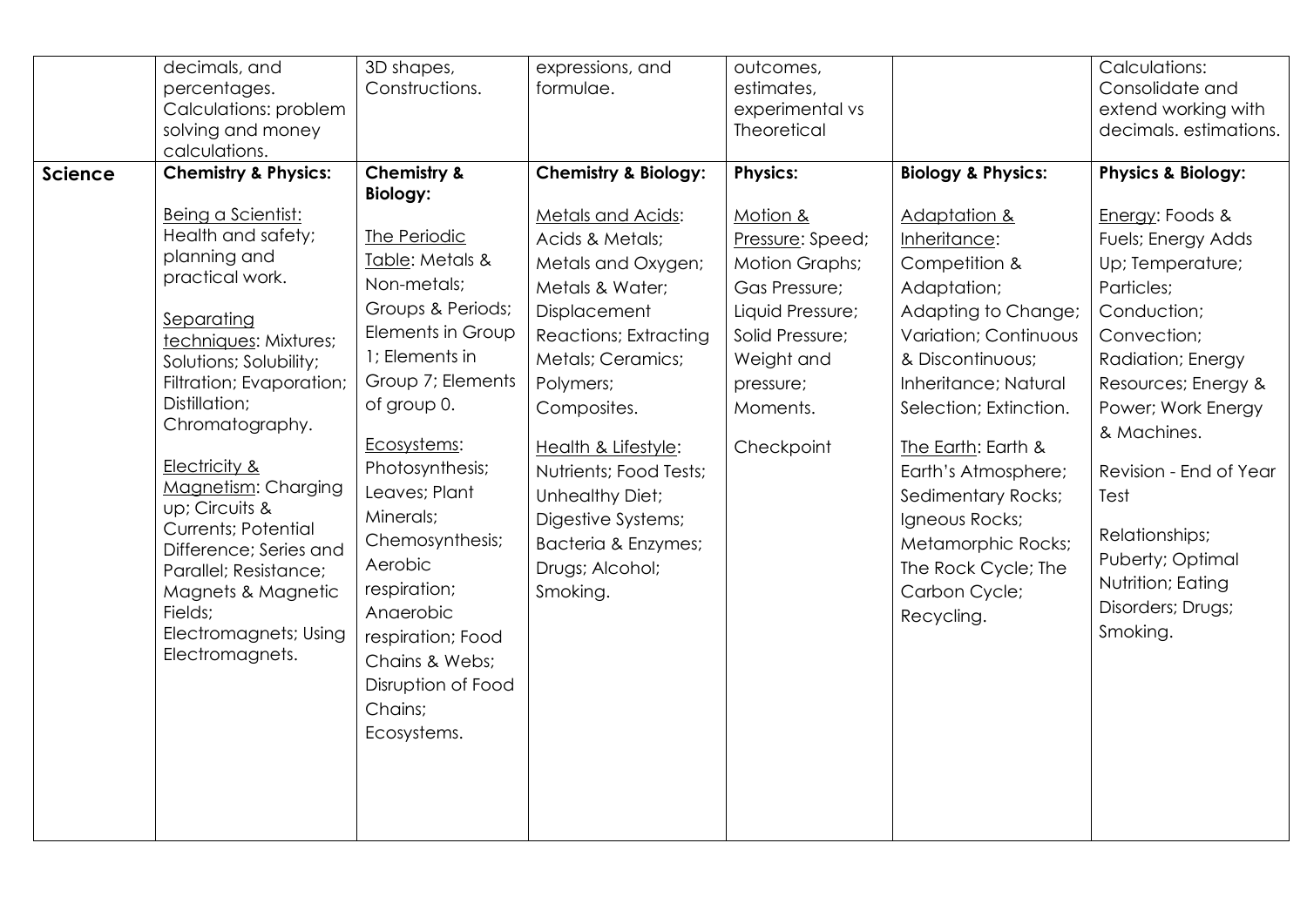| Art       | <b>Objects and</b><br><b>Viewpoints:</b><br>Explore and experiment<br>with a range of familiar<br>objects, observed and<br>recorded directly from<br>still-life. Research Cubist<br>ideas of multi point<br>perspective to<br>represent shape, form,<br>and space.<br>Studying the work of | <b>Objects and</b><br><b>Viewpoints:</b><br>Explore the theme<br>of cubism,<br>experimenting<br>with multi point<br>perspective and<br>constructing<br>cubist guitars.<br>Studying the work<br>of George Braque<br>and Picasso to | Animating art:<br>Explore impact and<br>composition of the<br>moving image.<br>Analysis of paintings,<br>film, cartoons, digital<br>and other images<br>from contemporary<br>visual culture e.g.,<br>CGI.<br>Studying the work of<br>Tim Burton, Wallace | Animating art:<br>Storyboards to<br>explore an<br>animation design<br>and create a<br>completed short<br>animation<br>sequence.<br>Using the work of<br>surrealism, modern<br>animation, pop art Aboriginal dot<br>fauvism, or futurism. | <b>Shared view:</b><br>Ideas of Aboriginal<br>Australian art and<br>culture.<br>Identity shared beliefs<br>of ecology,<br>spiritualism, mystery,<br>and sacred art that<br>are site specific.<br>Research of the<br>paintings, maps, and | <b>Shared view:</b><br>Continuing ideas<br>influenced by<br>Aboriginal artists and<br>culture. Including<br>rock painting, musical<br>instruments, and<br>straw sculptures.<br>Students constructing of<br>temporary 3d<br>sculpture, relief work<br>and clay to |
|-----------|--------------------------------------------------------------------------------------------------------------------------------------------------------------------------------------------------------------------------------------------------------------------------------------------|-----------------------------------------------------------------------------------------------------------------------------------------------------------------------------------------------------------------------------------|----------------------------------------------------------------------------------------------------------------------------------------------------------------------------------------------------------------------------------------------------------|------------------------------------------------------------------------------------------------------------------------------------------------------------------------------------------------------------------------------------------|------------------------------------------------------------------------------------------------------------------------------------------------------------------------------------------------------------------------------------------|------------------------------------------------------------------------------------------------------------------------------------------------------------------------------------------------------------------------------------------------------------------|
|           | Picasso and Juan Gris,<br>comparing their<br>different styles in<br>Cubism. Producing<br>observational drawings<br>of musical instruments<br>in a range of recycled<br>materials. Working in<br>collage and<br>annotating findings.                                                        | design and make<br>large cubist guitars<br>in card and<br>recycled materials<br>inspired by the<br>1920s cubist<br>movement.<br>Researching,<br>analysing, and<br>comparing skills.                                               | and Gromit Nick park,<br>anime, Picsar and<br>Disney animation.<br>Making flick books,<br>moving figures,<br>zoetropes plasticine<br>animation with<br>cameras and films<br>cameras.                                                                     | Students to<br>design and<br>create their own<br>short, animated<br>film with sound<br>using.                                                                                                                                            | sculptures.<br>Creating drawings,<br>prints and paintings<br>inspired by the<br>aboriginal artist's<br>culture. Sketchbook<br>work and ideas in<br>clay Creating African<br>masks from recycled<br>materials.                            | communicate<br>meaning in a design<br>incorporating<br>symbolism. Extension<br>work to make musical<br>instruments out of<br>recycled materials<br>Researching African<br>art to produce a<br>power point.                                                       |
| <b>DT</b> | <b>Health and safety</b><br><b>Sunglasses:</b><br>Select and use tools,<br>equipment and<br>processes to shape<br>and form materials<br>safely and accurately<br>and finish them<br>appropriately.<br>Recognise and use<br>structures and how to                                           | <b>Animal</b><br>construction:<br>Forces of<br>compression,<br>tension, torsion,<br>and shear<br>produce different<br>effects.                                                                                                    | Flight<br>(Hovercraft)/planes:<br>Select and use tools,<br>equipment and<br>processes to shape<br>and form materials<br>safely and accurately<br>and finish them<br>appropriately.                                                                       | <b>Flight (Rockets):</b><br>Take account of<br>the working<br>characteristics<br>and properties of<br>materials.                                                                                                                         | Marble run:<br>Select and use tools,<br>equipment, and<br>processes.                                                                                                                                                                     | Money boxes:<br>Join and combine<br>materials.<br>Evaluate and test.                                                                                                                                                                                             |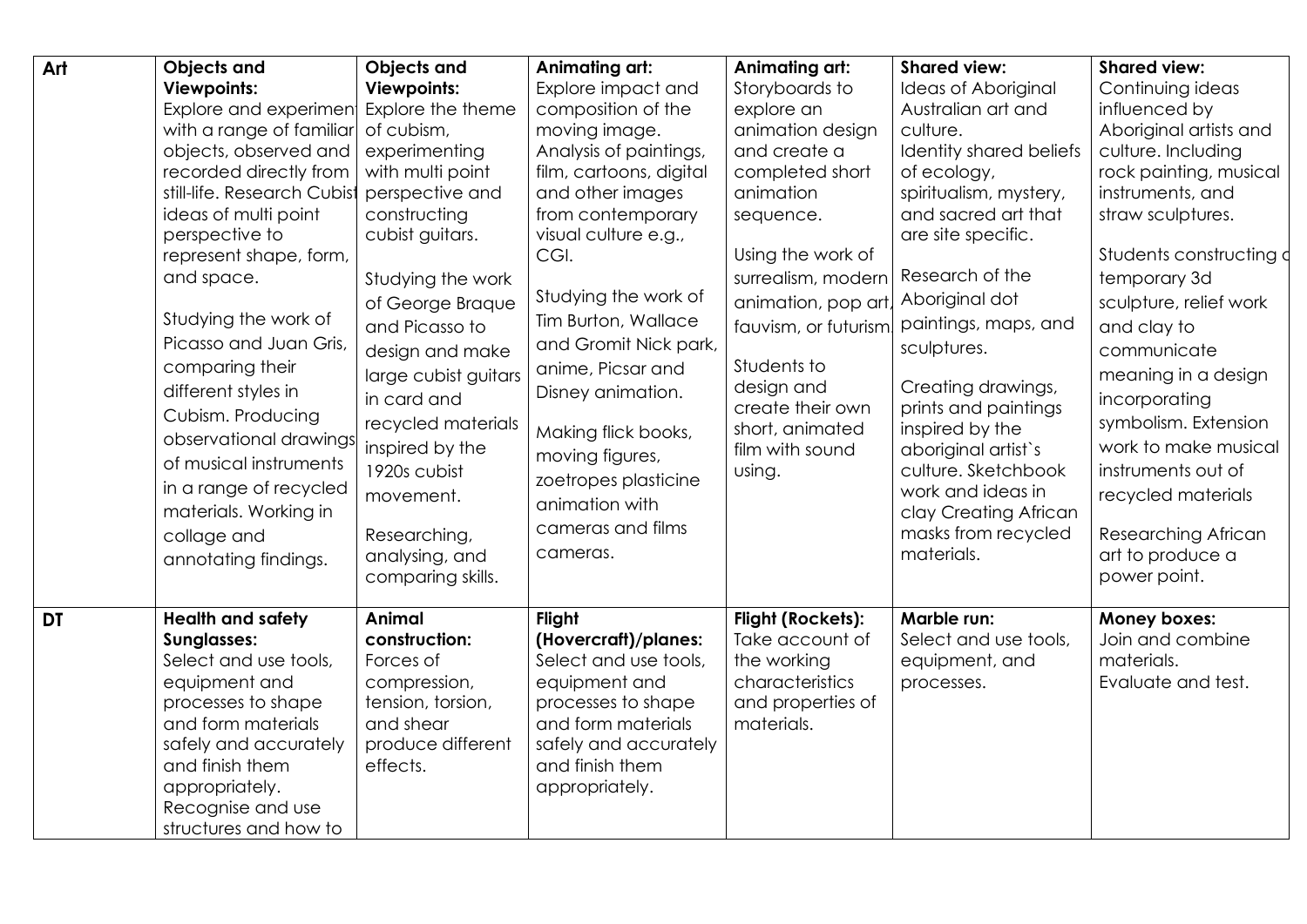|                  | support and reinforce<br>them.                                                                                                                                                                                                                    |                                                                                                                                                                                                                                                                                      |                                                                                                                                                                                                                                                                      |                                                                                                                                                                                                                                       |                                                                                                                                                                                                                                              |                                                                                                                                                                                                                                                                                               |
|------------------|---------------------------------------------------------------------------------------------------------------------------------------------------------------------------------------------------------------------------------------------------|--------------------------------------------------------------------------------------------------------------------------------------------------------------------------------------------------------------------------------------------------------------------------------------|----------------------------------------------------------------------------------------------------------------------------------------------------------------------------------------------------------------------------------------------------------------------|---------------------------------------------------------------------------------------------------------------------------------------------------------------------------------------------------------------------------------------|----------------------------------------------------------------------------------------------------------------------------------------------------------------------------------------------------------------------------------------------|-----------------------------------------------------------------------------------------------------------------------------------------------------------------------------------------------------------------------------------------------------------------------------------------------|
| <b>Food Tech</b> | Functions of ingredients Food Science:<br>Seasonality:<br>To research the<br>Functions of Ingredients examine raising<br>To discuss seasonality.                                                                                                  | To discuss<br>Gelatinisation. To<br>agents.                                                                                                                                                                                                                                          | <b>International Cuisine:</b><br>To research, plan,<br>prepare and evaluate<br>a range of dishes from<br>around the world.                                                                                                                                           | <b>Religious Diets:</b><br>To identify how<br>religion may affect<br>diet and to<br>research, plan,<br>prepare and<br>evaluate a dish<br>suitable for a<br>chosen religion.                                                           | <b>Food Labelling:</b><br>To analyse what is<br>required by law when<br>labelling foods.                                                                                                                                                     | Packaging:<br>To compare food<br>packaging. To create<br>an example of Food<br>packaging.                                                                                                                                                                                                     |
| Geography        | <b>Weather and Climate:</b><br>Define climate. Define<br>weather. Introduce<br>weather terminology<br>and keywords. Explore<br>weather patterns in the<br>UK - Summer, Winter,<br>Explore rainfall<br>patterns in UK - link to<br>topology of UK. | <b>Weather and</b><br><b>Climate:</b><br>Frontal, Relief and<br>Convectional<br>rainfall.<br>Water cycle.<br>Predicting weather<br>of clouds. Wind<br>direction and force<br>Global climate<br>regions. How<br>human and<br>physical process<br>impact on climate.<br>Microclimates. | <b>Economic Activities</b><br><b>Primary Industries:</b><br>Define and identify<br>types of economic<br>activity.<br>Farming:<br>Types of farming in UK .<br>using clouds – types links to topology and<br>weather conditions.<br>How UK countryside is<br>changing. | <b>Economic Activities</b><br><b>Primary Industries:</b><br>How farming differs<br>around world -<br>focus on Kerala<br>India.<br>Alternative farming<br>methods.<br>Challenges of<br>meeting needs a<br>growing world<br>population. | <b>Economic Activities -</b><br>Secondary:<br>Best sites for<br>manufacturing<br>Needs of the car<br>industry<br>Team project<br>relocation of primary,<br>secondary, tertiary,<br>and quaternary sectors<br>- presentation to the<br>board. | <b>Economic Activities -</b><br><b>Tertiary and</b><br>Quaternary:<br>What is the tourist<br>industry?<br>Where do tourists trave<br>and why?<br>Investigate high tech<br>industries. Factors that<br>govern the location of<br>high-tech industry<br>Summative economic<br>activity enquiry. |
| <b>History</b>   | Henry and reformation:<br>Who was Henry?<br>Henry and Religion<br><b>Catholics V Protestants</b><br>Henry and the break<br>with Rome<br>Martin Luther<br>The Reformation.                                                                         | The Tudor Dynasty:<br>Tudor timeline: -<br>Henry VII<br><b>Edward VI</b><br>Mary Tudor<br>Elizabeth I<br>The Armada                                                                                                                                                                  | <b>The Stuarts:</b><br>Who were the Stuarts?<br>James I and II<br>Charles I and II<br>Cromwell and the Civil<br>War<br>The Great Fire of<br>London<br>Witchcraft and King.                                                                                           | <b>Rats and</b><br><b>Rebellions:</b><br><b>Gun Powder Plot</b><br>Peasant's revolt<br>The Plague<br>Jacobite Risings<br><b>Boston Tea Party</b><br>French Revolution.                                                                | <b>The Slave Trade:</b><br>Britain and the slave<br>trade<br>Life of a slave<br>The Middle Passage<br>The life of a Slave<br>William<br>Wilberforce/Abraham<br>Lincoln                                                                       | The British Empire:<br>Introduction to the<br><b>British Empire</b><br><b>Industrial Revolution</b><br>Key Inventions<br>The Victorians.                                                                                                                                                      |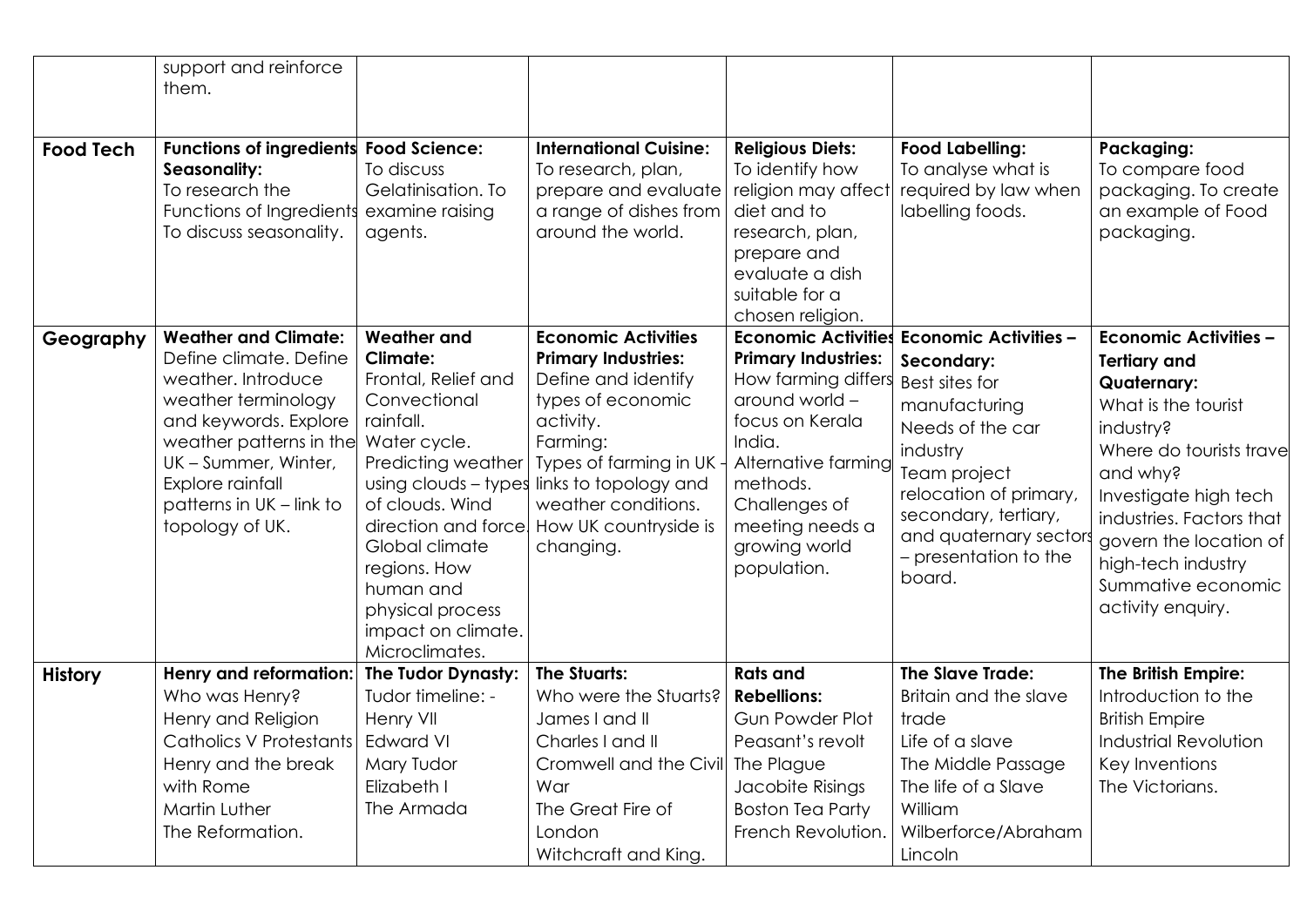|              |                                                                                                                                                                                                                                                                                                                                                                                                                                                                                                                                                                                                                                                                                                  |                                                                                                                                                                                                                                                                                                                                                       |                                                                                                                                                                                                                                                                                                                                            |                                                                                                                                                                                                                                                                                                                                       | Abolition                                                                                                                                                                                                                                                          |                                                                                                                                                                                                                                                                                                                                                                                                                                                                                                                                          |
|--------------|--------------------------------------------------------------------------------------------------------------------------------------------------------------------------------------------------------------------------------------------------------------------------------------------------------------------------------------------------------------------------------------------------------------------------------------------------------------------------------------------------------------------------------------------------------------------------------------------------------------------------------------------------------------------------------------------------|-------------------------------------------------------------------------------------------------------------------------------------------------------------------------------------------------------------------------------------------------------------------------------------------------------------------------------------------------------|--------------------------------------------------------------------------------------------------------------------------------------------------------------------------------------------------------------------------------------------------------------------------------------------------------------------------------------------|---------------------------------------------------------------------------------------------------------------------------------------------------------------------------------------------------------------------------------------------------------------------------------------------------------------------------------------|--------------------------------------------------------------------------------------------------------------------------------------------------------------------------------------------------------------------------------------------------------------------|------------------------------------------------------------------------------------------------------------------------------------------------------------------------------------------------------------------------------------------------------------------------------------------------------------------------------------------------------------------------------------------------------------------------------------------------------------------------------------------------------------------------------------------|
|              |                                                                                                                                                                                                                                                                                                                                                                                                                                                                                                                                                                                                                                                                                                  |                                                                                                                                                                                                                                                                                                                                                       |                                                                                                                                                                                                                                                                                                                                            |                                                                                                                                                                                                                                                                                                                                       | Emancipation.                                                                                                                                                                                                                                                      |                                                                                                                                                                                                                                                                                                                                                                                                                                                                                                                                          |
|              |                                                                                                                                                                                                                                                                                                                                                                                                                                                                                                                                                                                                                                                                                                  |                                                                                                                                                                                                                                                                                                                                                       |                                                                                                                                                                                                                                                                                                                                            |                                                                                                                                                                                                                                                                                                                                       |                                                                                                                                                                                                                                                                    |                                                                                                                                                                                                                                                                                                                                                                                                                                                                                                                                          |
| <b>ICT</b>   | E-Safety:<br>Online safety &<br>grooming, &<br>cyberbullying.<br>(spiralized learning<br>opportunity)<br>Recap on password<br>security, computer<br>viruses). During this unit<br>students will understand<br>the effects that<br>cyberbullying can have creating charts.<br>on someone.<br>To have the knowledge learn to sort data<br>of what to do in the<br>event of cyberbullying.<br>Be responsible for my<br>own behaviour online<br>by thinking about what<br>impact it could have.<br>The students should<br>understand a range<br>of ways to use<br>technology safely,<br>respectfully,<br>responsibly, and<br>securely, including<br>protecting their online<br>identify and privacy. | <b>Spreadsheets:</b><br>Spiralized review<br>of previous<br>knowledge from<br>year 7. During this<br>unit, pupils will<br>spiralize their<br>learning. Focusing<br>on previous<br>learning writing<br>basic formula and<br>They will then<br>in tables, to write<br>absolute cell<br>references to use<br>tools such as<br>conditional<br>formatting. | Desk top publishing:<br>Logos-Students are<br>going to design a<br>booklet about a literary<br>topic or free choice.<br>This unit will focus on<br>acquiring the skills and<br>the knowledge<br>necessary for the<br>creation of bespoke<br>logos. The unit places d<br>considerable emphasis<br>on evaluation and<br>fitness for purpose. | Desk top publishing Hardware and<br>(continued):<br>Creating booklets-<br>The 2 <sup>nd</sup> part of the<br>unit focuses on the<br>correct selection of<br>a layout for the<br>booklet. The<br>planning of the<br>booklet and its<br>ultimate creation.<br>It also requires an<br>end user<br>evaluation of the<br>finished product. | Software:<br>Understand the<br>hardware and<br>software components<br>that make up<br>computer systems and<br>how they<br>communicate with one<br>another and other<br>systems.<br>Understand how<br>instructions are stored<br>and executed within<br>a computer. | <b>Binary numbers:</b><br>Understand how<br>numbers can be<br>represented in binary<br>and be able to carry<br>out simple operations<br>on binary numbers<br>(binary addition and<br>conversation between<br>binary and decimal)<br>This unit introduces<br>binary numbers.<br>Students will learn<br>How the binary<br>number system works<br>and become<br>confident at<br>converting between<br>denary and binary and<br>then from binary back<br>to denary. Students will<br>also learn to<br>accurately perform<br>binary addition. |
| <b>Music</b> | <b>Digital Music:</b><br>Exploring digital music                                                                                                                                                                                                                                                                                                                                                                                                                                                                                                                                                                                                                                                 | Song / Rap Writing:<br>Composing and                                                                                                                                                                                                                                                                                                                  | <b>BBC Ten Pieces:</b><br>Using Western Art                                                                                                                                                                                                                                                                                                | <b>Recycled Rhythms:</b><br>Exploring world                                                                                                                                                                                                                                                                                           | <b>Musical Futures:</b><br>Students select their                                                                                                                                                                                                                   | <b>Film and Stage Music:</b><br>Listening and                                                                                                                                                                                                                                                                                                                                                                                                                                                                                            |
|              | making and editing                                                                                                                                                                                                                                                                                                                                                                                                                                                                                                                                                                                                                                                                               | creating                                                                                                                                                                                                                                                                                                                                              | music to inspire                                                                                                                                                                                                                                                                                                                           | rhythms through                                                                                                                                                                                                                                                                                                                       | choice of music to                                                                                                                                                                                                                                                 | composing music for                                                                                                                                                                                                                                                                                                                                                                                                                                                                                                                      |
|              | using the software                                                                                                                                                                                                                                                                                                                                                                                                                                                                                                                                                                                                                                                                               | songs/raps                                                                                                                                                                                                                                                                                                                                            | creative music                                                                                                                                                                                                                                                                                                                             | junk instruments.                                                                                                                                                                                                                                                                                                                     | learn to play together                                                                                                                                                                                                                                             | film tracks.                                                                                                                                                                                                                                                                                                                                                                                                                                                                                                                             |
|              | programs Mixcraft and                                                                                                                                                                                                                                                                                                                                                                                                                                                                                                                                                                                                                                                                            | individually and as                                                                                                                                                                                                                                                                                                                                   | making.                                                                                                                                                                                                                                                                                                                                    |                                                                                                                                                                                                                                                                                                                                       | as a band and perform                                                                                                                                                                                                                                              |                                                                                                                                                                                                                                                                                                                                                                                                                                                                                                                                          |
|              | Audacity.                                                                                                                                                                                                                                                                                                                                                                                                                                                                                                                                                                                                                                                                                        | a class (including                                                                                                                                                                                                                                                                                                                                    |                                                                                                                                                                                                                                                                                                                                            |                                                                                                                                                                                                                                                                                                                                       | own choice of music                                                                                                                                                                                                                                                |                                                                                                                                                                                                                                                                                                                                                                                                                                                                                                                                          |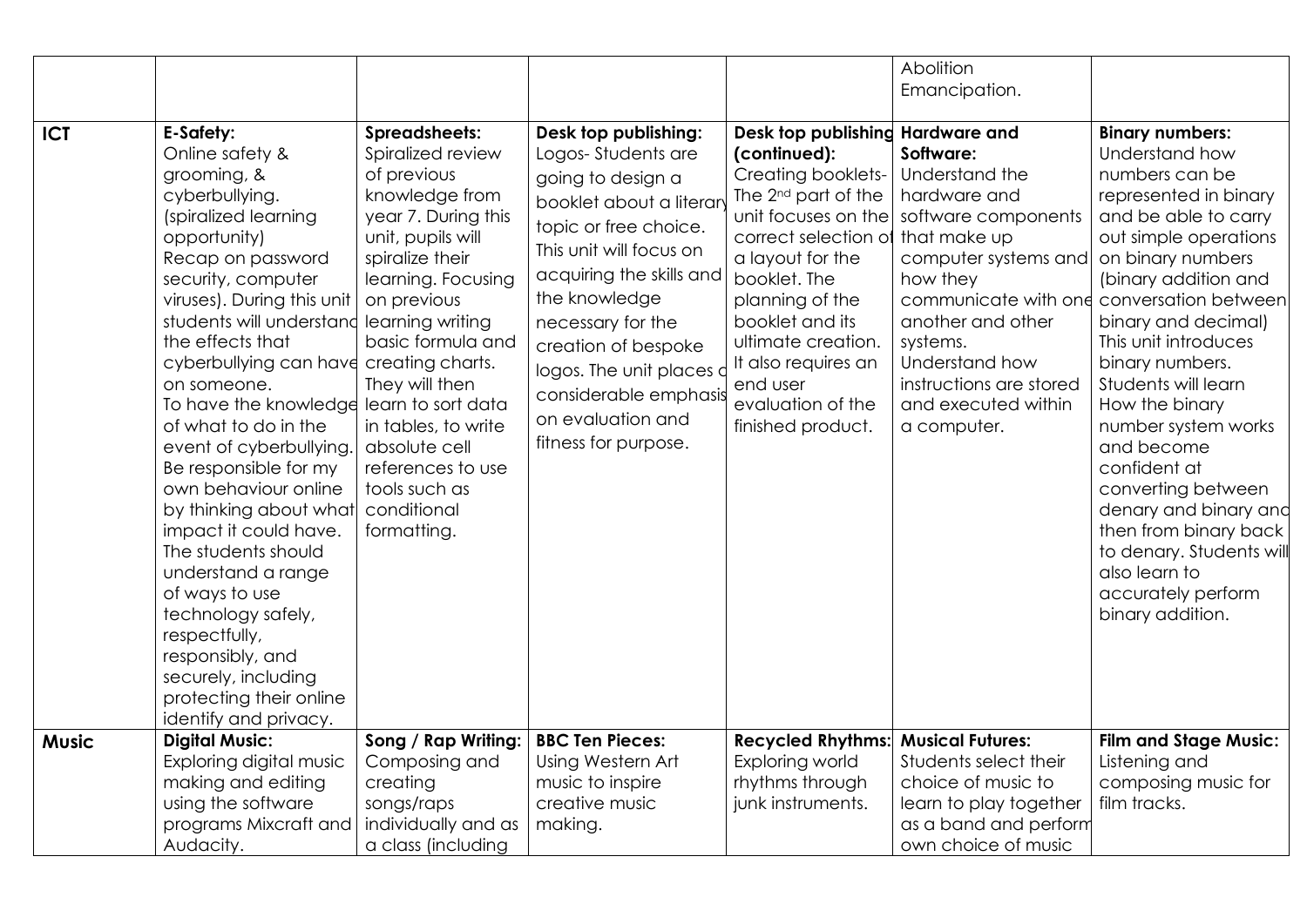|             |                                                                                                                                                                                                                                                                                | seasonal song<br>option).                                                                                                                                                                                                                                    |                                                                                                                                                                                                                                                 |                                                                                                                                                                                                                          | on their choice of<br>instrument.                                                                                                                                                                                                                                                                                                  |                                                                                                                                                                                                                                                                                                                                                                        |
|-------------|--------------------------------------------------------------------------------------------------------------------------------------------------------------------------------------------------------------------------------------------------------------------------------|--------------------------------------------------------------------------------------------------------------------------------------------------------------------------------------------------------------------------------------------------------------|-------------------------------------------------------------------------------------------------------------------------------------------------------------------------------------------------------------------------------------------------|--------------------------------------------------------------------------------------------------------------------------------------------------------------------------------------------------------------------------|------------------------------------------------------------------------------------------------------------------------------------------------------------------------------------------------------------------------------------------------------------------------------------------------------------------------------------|------------------------------------------------------------------------------------------------------------------------------------------------------------------------------------------------------------------------------------------------------------------------------------------------------------------------------------------------------------------------|
| <b>PE</b>   | <b>Team Building Games &amp;</b><br>Introduction to personal<br>fitness:<br><b>Building on the earlier</b><br>foundations of<br>understanding the early<br>concepts of working<br>together.<br>Early fundamentals of<br>how some parts of the<br>body work during<br>exercise. | <b>Gymnastics</b><br><b>Activities &amp;</b><br><b>Modified Team</b><br><b>Games:</b><br>The relevance of<br>rules and their<br>impact on<br>everyone playing<br>the game.<br>What to look for<br>when trying to<br>develop skills and<br>tactics.           | <b>Personal Fitness,</b><br><b>Speed Agility</b><br><b>Quickness &amp;</b><br><b>Gymnastics:</b><br>Understanding how<br>certain parts move<br>during exercise.<br><b>Building blocks of</b><br>developing a range<br>of specified<br>movements | <b>Team Building</b><br>Games.<br>& Ball Skills:<br>Development of<br>hand/eye<br>coordination using<br>a range of different<br>size ball.<br>Revisit some of<br>the aspects of<br>gymnastics from<br>the previous term. | <b>Net Games: Basketball</b><br>Bronze, Silver and Gold<br>skill assessments,<br>keywords relating to<br>Basketball, personal<br>learning and thinking<br>skills assessments, and<br>exploring and<br>communicating ideas<br>concepts and<br>emotions.<br>Cross-curricular links to<br>Science focusing on<br>Physics and Biology. | <b>Athletic Activities &amp;</b><br><b>Striking Games:</b><br><b>Bronze, Silver and Gold</b><br>skill assessments,<br>keywords relating to<br>athletics, personal<br>learning and thinking<br>skills assessments, and<br>exploring and<br>communicating ideas<br>concepts and<br>emotions.<br>Cross-curricular links to<br>Science focusing on<br>Physics and Biology. |
| <b>PSHE</b> | <b>REPECT-Drug</b><br><b>Education, Legal</b><br>Drugs, and Illegal<br>Drugs:<br>Skills: Knowledge,<br>Empathy, S&L skills,<br>and enquiry skills.<br>Assessment: Teacher<br>Assessment S&L Skills,<br>Drug's knowledge<br>Test 1. Consequences<br>story.                      | <b>Drug Education -</b><br><b>Illegal Drugs:</b><br>Skills: Knowledge,<br>Empathy, S&L skills,<br>and enquiry skills.<br>Assessment:<br>Teacher<br>Assessment<br>Speaking and<br>Listening Skills.<br><b>Illegal Drugs</b><br>Assessments.<br>Drugs Project. | <b>Careers:</b><br>Skills: Application of<br>knowledge,<br>independent inquiry.<br>S&L skills.<br>Assessment: Teacher<br><b>Assessment Speaking</b><br>and Listening Skills.<br>Written activities. End<br>of topic test.                       | Puberty:<br>Skills: Knowledge<br>of physical and<br>emotional<br>changes,<br>consent,<br>contraception,<br>parental<br>responsibilities<br>S&L skills,<br>empathy<br>personal safety.<br>Assessment:<br>Teacher assessed | <b>Relationships:</b><br>Skills: Knowledge of a<br>variety of<br>relationships, healthy<br>and unhealthy -<br>family-romantic-<br>sexual. S&L skills<br>Empathy.<br>Assessment: Teacher<br>assess S&L skills.<br>Online assessment.                                                                                                | <b>Business:</b><br>Skills: Knowledge of<br>business types and<br>purpose. Consumer<br>Rights. Influence<br>analysis of media<br>and advertising.<br>Recognition of scams<br>and cons.<br>Assessment: Teacher<br>assess S&L skills.<br>Online assessment.                                                                                                              |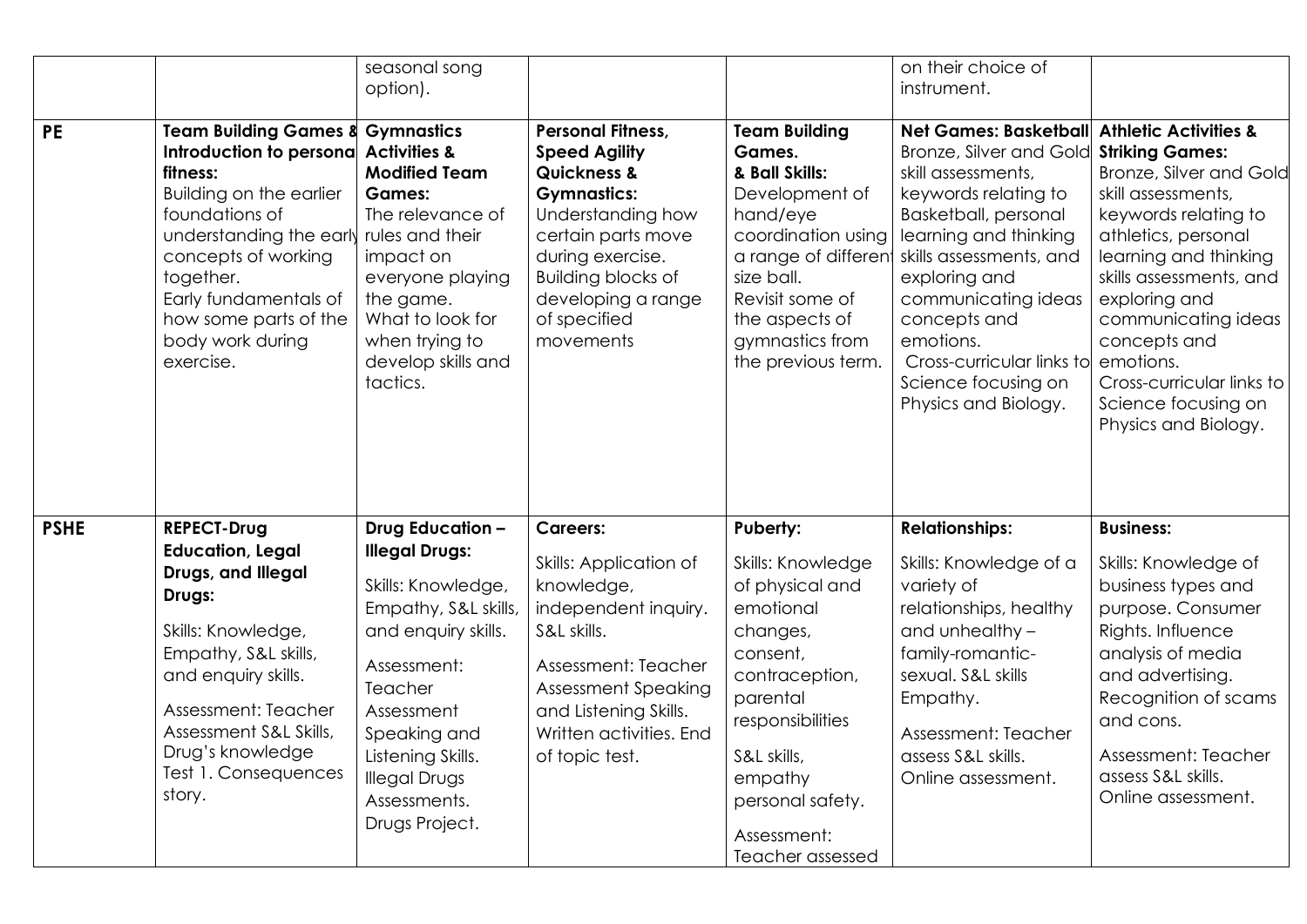|           |                                                                                                                                                                                                                                   |                                                                                                                                                                                                                                                                     |                                                                                                                                                                                                                      | S&L contributions<br>Written activities.<br>End of topic<br>assessment.                                                                        |                                                                                                                                                               |                                                                                                                                                          |
|-----------|-----------------------------------------------------------------------------------------------------------------------------------------------------------------------------------------------------------------------------------|---------------------------------------------------------------------------------------------------------------------------------------------------------------------------------------------------------------------------------------------------------------------|----------------------------------------------------------------------------------------------------------------------------------------------------------------------------------------------------------------------|------------------------------------------------------------------------------------------------------------------------------------------------|---------------------------------------------------------------------------------------------------------------------------------------------------------------|----------------------------------------------------------------------------------------------------------------------------------------------------------|
| <b>RE</b> | <b>Christian Love &amp; The</b><br>Messiah:<br>Key Areas of Study:<br>QCA Unit 8A: What<br>does Jesus' incarnation<br>mean for Christians<br>today?<br><b>Skills: Understanding</b><br>Knowledge, Empathy,<br>and enquiry skills. | The Church &<br><b>Resurrection:</b><br>Key Areas of Study:<br>QCA Unit 8B:<br>What does the<br>Resurrection of<br>Jesus mean for<br>Christians today?<br>Skills: Historical<br>and scriptural<br>interpretation -<br>Knowledge,<br>Empathy, and<br>enquiry skills. | <b>Islamic Beliefs:</b><br>Key Areas of Study:<br>QCA Unit 8C: Beliefs<br>and practice.<br>Skills: Independent<br>Research, Historical<br>interpretation,<br>Impact analysis with<br>link with religious<br>beliefs. | The Mosque:<br>Key Areas of Study:<br>QCA Unit 8E: A<br>visit to a place of<br>worship.<br>Skills: Introduction<br>to philosophical<br>skills. | <b>Jewish festivals &amp; The</b><br>Synagogue:<br>Key Areas of Study:<br>QCA Unit 8E: A visit to<br>a place of worship.<br>Skills: Philosophical<br>enquiry. | The Mandir & The<br>Vihara:<br>Key Areas of Study:<br>QCA Unit 8E: A visit to<br>a place of worship.<br>Skills: Introduction to<br>philosophical skills. |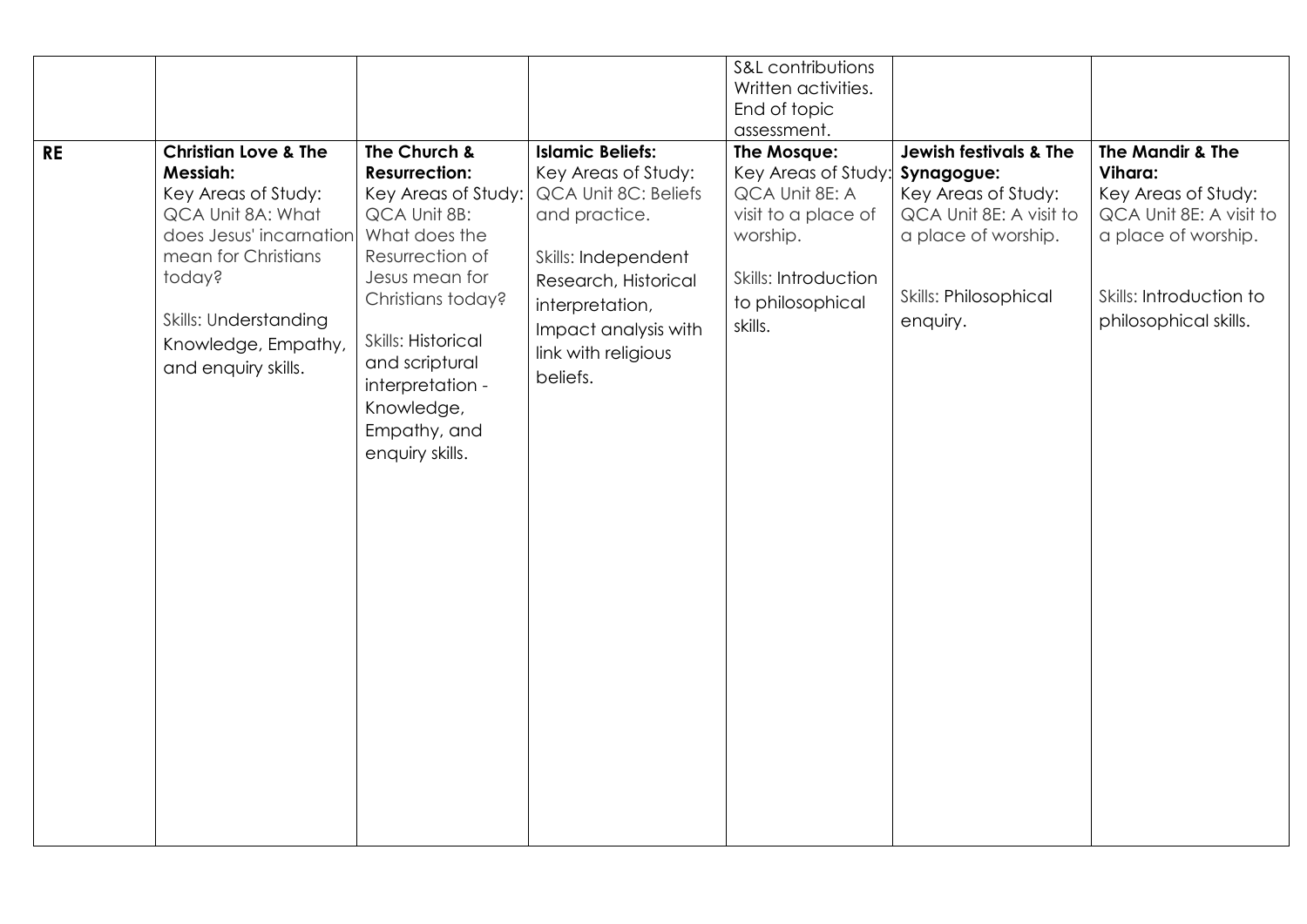| Year 9         | <b>Curriculum Overview</b>                                                                                                                                                                                                                                                                                                                                                                      |                                                                                                                                                                                                                                                                                                                                                             |                                                                                                                                                                                                                                                                                                                                                 |                                                                                                                                                                                                                                                                                                                                                                                                                                                |                                                                                                                                                                                                                                                                                                                                                                                                                             |                                                                                                                                                                                                                                                                                                                                                                                                        |  |  |
|----------------|-------------------------------------------------------------------------------------------------------------------------------------------------------------------------------------------------------------------------------------------------------------------------------------------------------------------------------------------------------------------------------------------------|-------------------------------------------------------------------------------------------------------------------------------------------------------------------------------------------------------------------------------------------------------------------------------------------------------------------------------------------------------------|-------------------------------------------------------------------------------------------------------------------------------------------------------------------------------------------------------------------------------------------------------------------------------------------------------------------------------------------------|------------------------------------------------------------------------------------------------------------------------------------------------------------------------------------------------------------------------------------------------------------------------------------------------------------------------------------------------------------------------------------------------------------------------------------------------|-----------------------------------------------------------------------------------------------------------------------------------------------------------------------------------------------------------------------------------------------------------------------------------------------------------------------------------------------------------------------------------------------------------------------------|--------------------------------------------------------------------------------------------------------------------------------------------------------------------------------------------------------------------------------------------------------------------------------------------------------------------------------------------------------------------------------------------------------|--|--|
|                | <b>AUTUMN 1</b>                                                                                                                                                                                                                                                                                                                                                                                 | <b>AUTUMN 2</b>                                                                                                                                                                                                                                                                                                                                             | <b>SPRING 1</b>                                                                                                                                                                                                                                                                                                                                 | <b>SPRING 2</b>                                                                                                                                                                                                                                                                                                                                                                                                                                | <b>SUMMER 1</b>                                                                                                                                                                                                                                                                                                                                                                                                             | <b>SUMMER 2</b>                                                                                                                                                                                                                                                                                                                                                                                        |  |  |
| <b>English</b> | <b>Core Text: Oliver</b><br>Twist-Pre 1900's<br>literature (Charles<br><b>Dickens) Reading</b><br>Writing, S&L:<br><b>Basic understanding</b><br>of the Victorian Era.<br>Develop emotive<br>language. Drama.<br>Developing<br>understanding of<br>themes, events, and<br>characters. Ability to<br>respond verbally and<br>in graded<br>comprehension.<br>Awareness of<br>'invented' language. | <b>Core Text: Oliver</b><br><b>Twist, literature</b><br>(Charles Dickens)<br><b>Reading Writing,</b><br><b>S&amp;L:</b><br>Written and verbal<br>responses to texts.<br>Comprehension<br>questions based on<br>texts.<br>Empathising with<br>fictional characters.<br>Identifying good<br>and evil characters<br>- written work<br>reviewing/<br>analysing. | Core Text: The Tempest<br>or Macbeth<br>(Shakespeare Play)<br><b>Reading Writing, S&amp;L:</b><br>Shakespearean studies<br>- plot, character, and<br>theme analysis.<br>Shakespeare's<br>language.<br>Contextualising<br>Shakespeare.<br>Note making/<br>discussion.<br>Empathising with the<br>dilemma facing<br>Macbeth or e.g.,<br>Prospero. | <b>Macbeth or The</b><br><b>Tempest. Reading</b><br><b>Writing S&amp;L:</b><br>Using imagination -<br>projecting<br>Listening and<br>responding to ideas.<br>Identifying key<br>features, themes, and<br>characters, learning to<br>select sentences,<br>phrases, and ideas.<br>Understanding the play<br>its implications and<br>relevance and being<br>able to understand<br>Shakespeare's<br>language and the use<br>of linguistic devices. | <b>Core texts: Dracula</b><br>(B. Stoker) or Room<br>13 (R. Swindells).<br><b>Reading Writing S&amp;L:</b><br>Horror genre.<br>Writing to describe,<br>inform and advise.<br>Sentence level and<br>SPAG.<br>Discussion and close<br>comprehension<br>work linked to the<br>text. Differentiated<br>worksheets. Express<br>opinions about<br>major events in the<br>story. Read<br>independently<br>establishing<br>meaning. | Dracula (B. Stoker).<br><b>Reading Writing S&amp;L:</b><br>Responding to<br>fiction and using<br>the text as support<br>for answering.<br>Understanding<br>subject matter and<br>the nature of the<br>writer's craft. Hot<br>seating and role<br>play. Sharing<br>imagined<br>scenarios.<br>Contextualising<br>story and<br>imagining the<br>dramatic situation<br>Exam revision.<br>End of year exams |  |  |
| <b>Maths</b>   | <b>NUMBER:</b><br>Fractions, decimals,<br>percentages, ratio,<br>and proportion.                                                                                                                                                                                                                                                                                                                | <b>Transformation</b><br>Geometry:<br>Transformations,<br>Pythagoras,<br>Constructions.                                                                                                                                                                                                                                                                     | <b>ALGEBRA: GRAPHS</b><br><b>AND MAPPINGS:</b><br>Solving linear<br>equations.<br>Sequences, functions,<br>and graphs.                                                                                                                                                                                                                          | <b>PROBABILITY:</b><br>Notation, prob of<br>event not, mutually<br>exclusive outcomes,<br>successive outcomes.                                                                                                                                                                                                                                                                                                                                 | <b>Statistics:</b><br>Surveys,<br>experiments,<br>Representing data<br>Compare<br>Distribution,<br>Compare averages.                                                                                                                                                                                                                                                                                                        | <b>UNITS OF MEASURE</b><br><b>AND NUMBER:</b><br>Area of shapes,<br>Volume of shapes,<br>Pythagoras.                                                                                                                                                                                                                                                                                                   |  |  |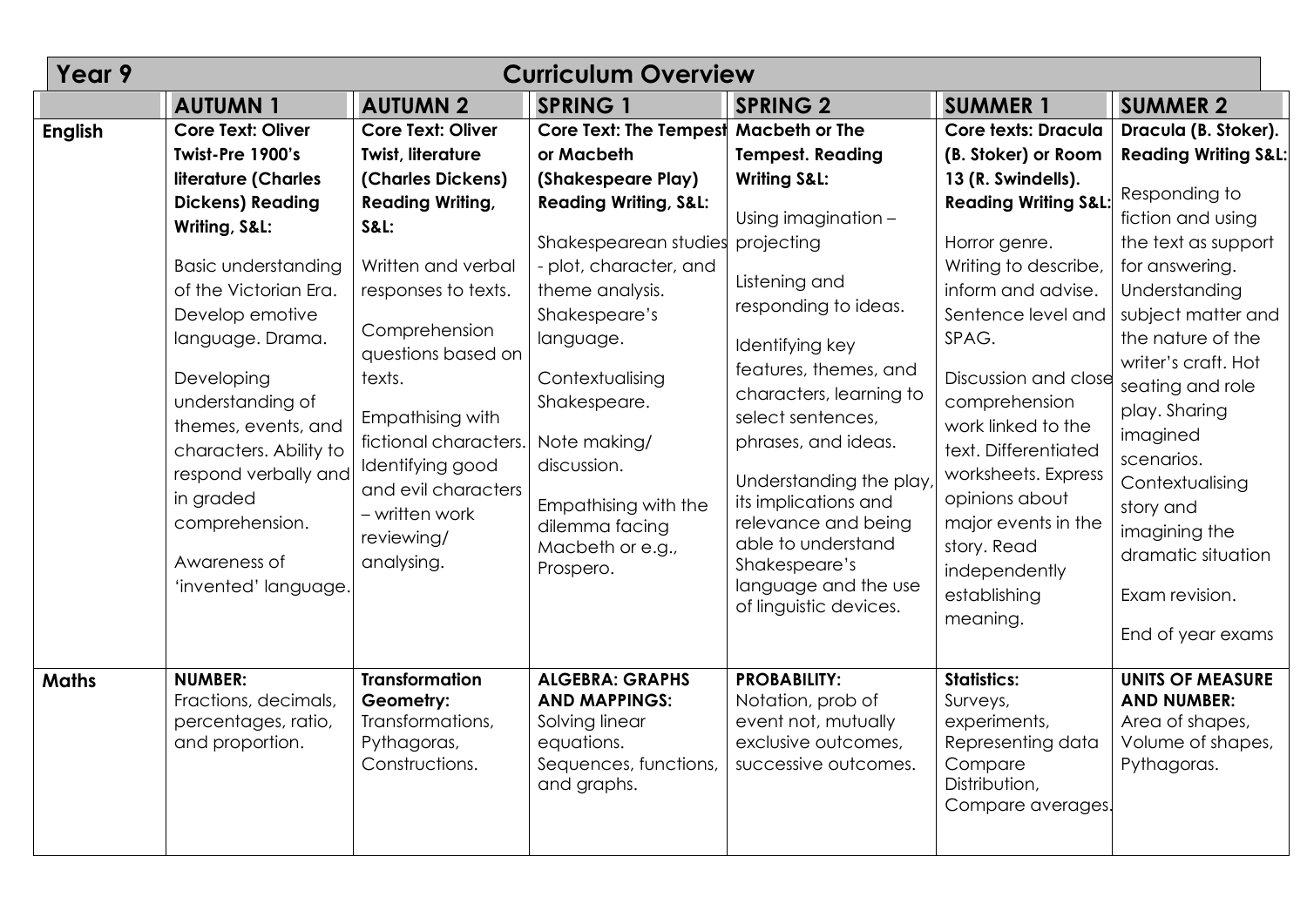| <b>Science</b> | <b>Biology &amp; Physics:</b> | <b>Chemistry &amp;</b> | Physics & Chemistry:    | <b>Biology &amp; Health:</b> | <b>Biology &amp; Physics:</b> | <b>Chemistry &amp;</b> |
|----------------|-------------------------------|------------------------|-------------------------|------------------------------|-------------------------------|------------------------|
|                | Health and safety in          | <b>Physics:</b>        | <b>Pre-GCSE Content</b> | Biology: 9C - Plants         | Pre-GCSE Content              | <b>Physics:</b>        |
|                | the Science lab.              | Chemistry: 9E -        |                         | and Photosynthesis:          |                               | Pre-GCSE Content       |
|                |                               | Metals: Metals and     | Physics: 9I Energy and  | Plants; Data;                | Biology: 9G                   |                        |
|                | Biology: 9A -                 | Acids; Metal           | Electricity: Energy     | Photosynthesis; The          | Environmental                 | Physics:               |
|                | Inheritance:                  | Oxides; Metal          | Transformations;        | role of the leaf; Uses of    | Chemistry: Soil               | 9K - Speed:            |
|                | <b>Different Species;</b>     | carbonates.            | Electricity             | Glucose; Roots.              | Types; Acid Rain;             | Racing; Measuring      |
|                | Fertilisation;                | Practical work         | transformations;        |                              | Global Warming                | Speed; Changing        |
|                | Inheritance;                  | incorporated.          | Power; Fruit Batteries; | 9D - Plants for Food;        | (Climate change);             | Speed; Forces;         |
|                | Selective Breeding;           | C2 - The Periodic      | Generating              | Where does food              | The Ozone.                    | Streamlining.          |
|                | Cloning.                      | table: History of      | electricity; Sankey     | come from; Fertilisers       |                               |                        |
|                | 9B - Fit and Healthy:         | periodic table;        | Diagrams.               | and plant growth;            | 9H - Using                    | Physics: 9I-           |
|                | How fit are you;              | Electronic             |                         | Herbicides and               | Chemistry: Making             | Pressure and           |
|                | Respiration; Lungs            | structure; Groups 1    | 9J - Space: Definitions | Pesticides; DDT; Perfect     | new Materials;                | Moments: Under         |
|                | and Smoking;                  | and 7 in the           | and key words; Mass     | environments.                | Endothermic                   | Pressure;              |
|                | Nutrition; Muscles;           | periodic table;        | and weight;             | Revision - Looking at        | reactions;                    | Hydraulics;            |
|                | Drugs including               | explaining trends.     | Geocentric model;       | <b>Exam Questions</b>        | Exothermic                    | pressure in Gases;     |
|                | caffeine.                     |                        | Satellites.             |                              | reactions;                    | Levers.                |
|                |                               | 9F - Reactivity:       |                         |                              | Reactivity;                   |                        |
|                | Health:                       | Reactivity of the      |                         |                              | Displacement;                 | Revision - End of      |
|                | Reproductive                  | elements;              |                         |                              | Conservation of               | Year Test              |
|                | System;                       | Displacement           |                         |                              | Mass.                         | Examination            |
|                | Relationships;                | reactions              |                         |                              | Physics: P3 Energy            | techniques and         |
|                | Contraception; STIs           |                        |                         |                              | resources: energy             | methods of             |
|                | (Sexually                     | Revision - Looking     |                         |                              | demands; energy               | revision using past    |
|                | Transmitted                   | at Exam Questions      |                         |                              | from wind and                 | papers and mark        |
|                | Diseases); Safe Sex;          |                        |                         |                              | water; power from             | schemes                |
|                | Teenage                       |                        |                         |                              | sun and the Earth;            |                        |
|                | Pregnancy; Alcohol.           |                        |                         |                              | energy and the                |                        |
|                |                               |                        |                         |                              | environment; Big              |                        |
|                |                               |                        |                         |                              | energy ideas.                 |                        |
|                |                               |                        |                         |                              |                               |                        |
|                |                               |                        |                         |                              |                               |                        |
|                |                               |                        |                         |                              |                               |                        |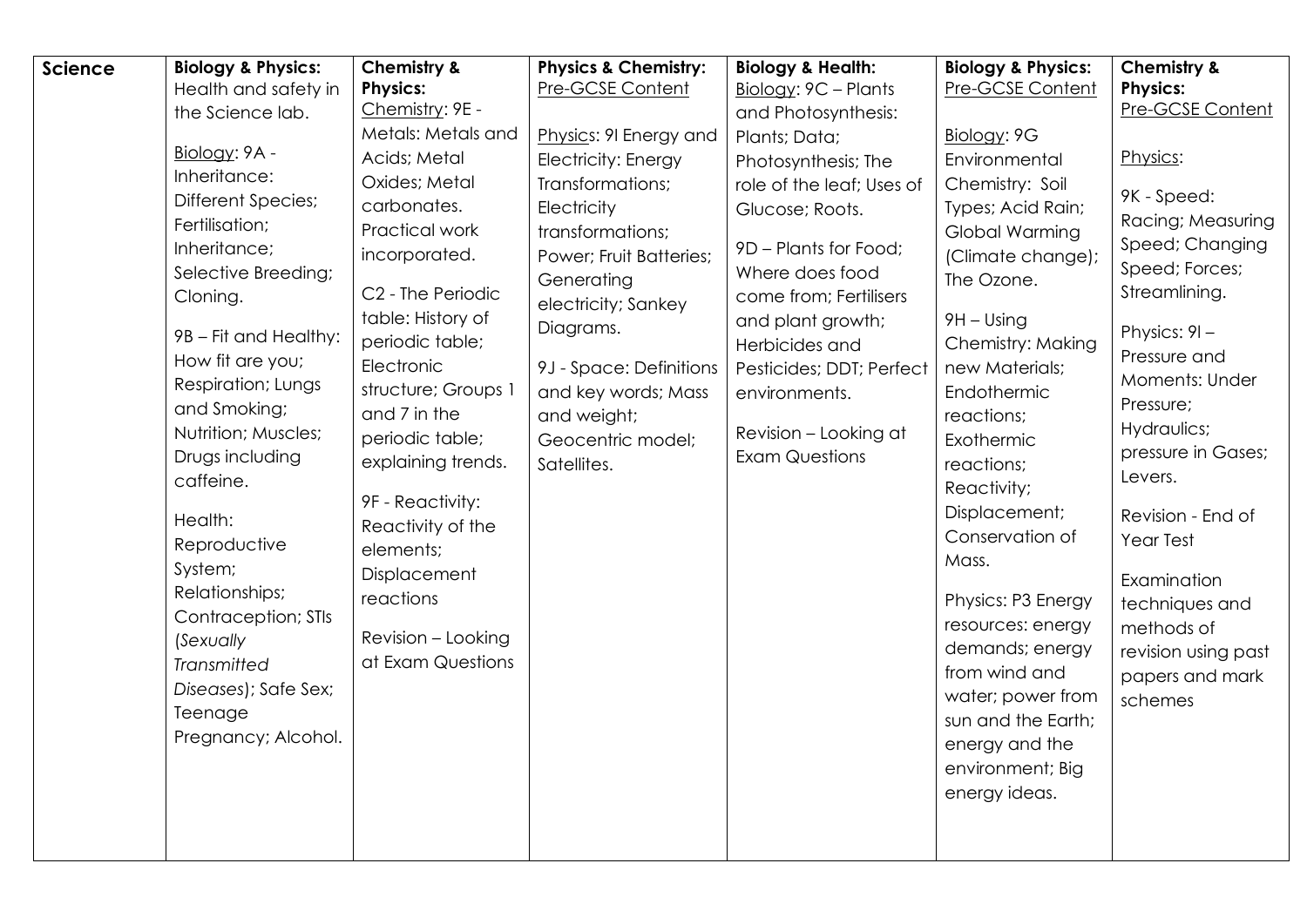| Art       | Life Events:<br>Self-exploration of                                                                                                                                                                                                                                          | Conflict in art:<br>Study of the first                                                                                                                                                                                                                                              | Changing your style:<br>Investigating the                                                                                                                                 | Changing your style:<br>Investigating fashion                                                                                                                                | Revision - Looking<br>at Exam Questions<br>Personal places/<br><b>Public spaces:</b>                                                                                                                                               | Personal<br>places/Public                                                                                                                                                                            |
|-----------|------------------------------------------------------------------------------------------------------------------------------------------------------------------------------------------------------------------------------------------------------------------------------|-------------------------------------------------------------------------------------------------------------------------------------------------------------------------------------------------------------------------------------------------------------------------------------|---------------------------------------------------------------------------------------------------------------------------------------------------------------------------|------------------------------------------------------------------------------------------------------------------------------------------------------------------------------|------------------------------------------------------------------------------------------------------------------------------------------------------------------------------------------------------------------------------------|------------------------------------------------------------------------------------------------------------------------------------------------------------------------------------------------------|
|           | ideas and events in<br>life for image making<br>A range of visual<br>information e.g.,<br>photojournalism.                                                                                                                                                                   | world war artists and<br>the vorticist<br>movement.<br>Comparison of the<br>shelter drawings of<br>henry Moore during                                                                                                                                                               | influence of art from<br>different cultures and<br>traditions on fashion<br>and design.<br>Research the ideas of                                                          | designers such as Art<br>Nouveau and Art<br>Deco as well as<br>African fabric design.<br>Synthesise ideas from                                                               | Explore<br>experiences of<br>public art. Explore<br>different ways that<br>ideas, beliefs, and<br>values are                                                                                                                       | <b>Spaces:</b><br>Developing from<br>the ideas stage to<br>create site specific<br>work that could be<br>placed in the                                                                               |
|           | Development of a<br>"life Events" Box that<br>explores a particular<br>event, using<br>appropriate mix of<br>media, work carried<br>out in sketchbooks<br>and creating a 3d<br>personal box with<br>artwork. In reference<br>to Peter Blake's work<br>and Marcel<br>Duchamp. | the blitz.<br>Studying the work of<br>the WW 1 artists such<br>as Percy Wyndham<br>Lewis and German<br>expressionism.<br>Producing<br>sketchbook ideas of<br>battlefield art.<br>Printmaking, 3d work<br>and painting.<br>Studying the work of<br>Henry Moore's<br>shelter studies. | fashion to create an<br>image of themselves as<br>part of a different tribe<br>Design ideas, artist<br>research,<br>experimenting with<br>fabrics and found<br>materials. | term Spring 1 to design<br>and make fashion<br>garments and body<br>adornment using<br>traditional block<br>printing techniques<br>onto fabric. Students<br>to wear outfits. | represented from<br>different cultures in<br>public art.<br>Researching the<br>work of public art<br>such as sculpture,<br>lighting effects<br>and sustainable<br>art. designing<br>sculptural ideas<br>and creating<br>maquettes. | school grounds.<br>Studying the work<br>of Andy<br>Goldsworthy to<br>make art in the<br>school grounds<br>with only natural<br>materials to create<br>work that is<br>uplifting and of<br>aesthetic. |
| <b>DT</b> | <b>Health and safety</b><br>Jewellery boxes:<br>Select and use tools,<br>equipment and<br>processes to shape<br>and form materials<br>safely and<br>accurately and                                                                                                           | 's:<br>That materials and<br>components can be<br>combined and<br>processed and<br>finished to create<br>more useful                                                                                                                                                                | Modelling/Moquette Bird boxes/Planning:<br>Focused practical<br>task that develops a<br>range of techniques,<br>skills, processes, and<br>knowledge.                      | <b>Vacuum forming:</b><br>Select and use tools,<br>equipment and<br>processes to shape<br>and form materials<br>safely and accurately<br>and finish them<br>appropriately.   | A child's toy:<br><b>Focused practical</b><br>task that develops<br>a range of<br>techniques, skills,<br>processes, and<br>knowledge.                                                                                              | <b>Bedroom light:</b><br>Take account of<br>the working<br>characteristics and<br>properties of<br>materials.                                                                                        |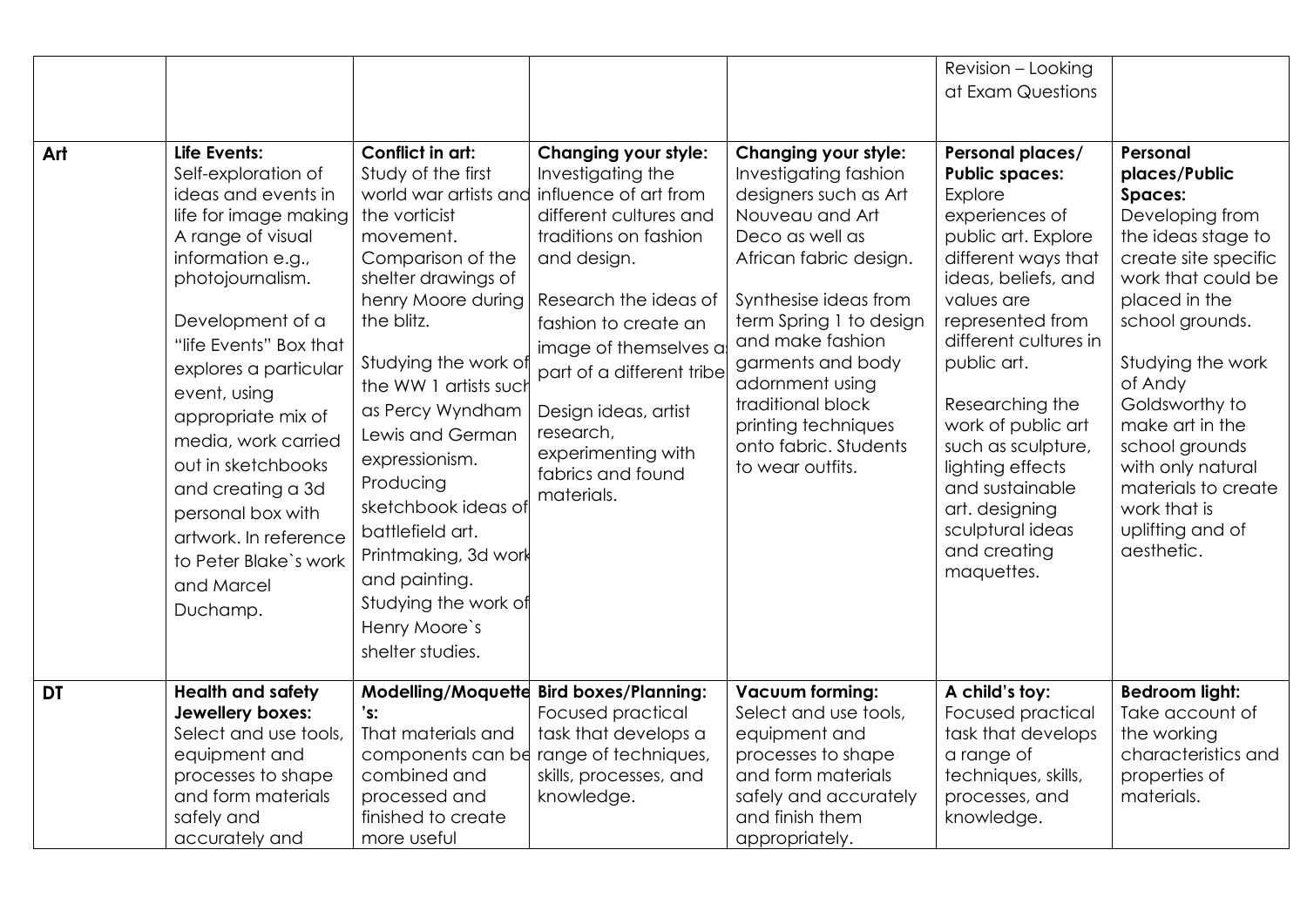|                  | finish them<br>appropriately.                                                                                                                                                                                                                                                                                         | properties and<br>particular aesthetic                                                                                                                                                                                                                                          |                                                                                                                                                                                                                                                                                          |                                                                                                                                                                                                                                                                                                         |                                                                                                                                                                                                                                                    |                                                                                                                                                                                                                 |
|------------------|-----------------------------------------------------------------------------------------------------------------------------------------------------------------------------------------------------------------------------------------------------------------------------------------------------------------------|---------------------------------------------------------------------------------------------------------------------------------------------------------------------------------------------------------------------------------------------------------------------------------|------------------------------------------------------------------------------------------------------------------------------------------------------------------------------------------------------------------------------------------------------------------------------------------|---------------------------------------------------------------------------------------------------------------------------------------------------------------------------------------------------------------------------------------------------------------------------------------------------------|----------------------------------------------------------------------------------------------------------------------------------------------------------------------------------------------------------------------------------------------------|-----------------------------------------------------------------------------------------------------------------------------------------------------------------------------------------------------------------|
|                  |                                                                                                                                                                                                                                                                                                                       | effects                                                                                                                                                                                                                                                                         |                                                                                                                                                                                                                                                                                          |                                                                                                                                                                                                                                                                                                         |                                                                                                                                                                                                                                                    |                                                                                                                                                                                                                 |
| <b>Food Tech</b> | <b>Cross Contamination:</b><br>Critical temperatures,<br>Food poisoning:<br>To classify the causes<br>of cross<br>contamination. To<br>state the critical<br>temperatures when<br>cooking and storing<br>food. To research and<br>identify the main<br>types of food<br>poisoning, their<br>sources, and<br>symptoms. | <b>Practical Kitchen</b><br>and personal<br>Hygiene:<br>To prepare range<br>of dishes in a safe<br>and hygienic<br>manner.                                                                                                                                                      | <b>Savoury New Product</b><br>Development:<br>To adapt, design, plan<br>make, package and<br>evaluate a dish.                                                                                                                                                                            | <b>Sweet New Product</b><br>Development:<br>To adapt, design, plan,<br>make, package and<br>evaluate a dish.                                                                                                                                                                                            | <b>Healthy eating:</b><br>To discuss the<br>importance of a<br>balanced diet both<br>in relation to<br>themselves and<br>others.                                                                                                                   | <b>Afternoon Tea:</b><br>To research, plan,<br>prepare and serve<br>an Afternoon Tea<br>to customers as<br>part of a team<br>using Hospitality<br>facilities.                                                   |
| Geography        | <b>WJEC Responding to</b>                                                                                                                                                                                                                                                                                             |                                                                                                                                                                                                                                                                                 | WJEC Responding to WJEC Responding to a                                                                                                                                                                                                                                                  | <b>WJEC Threatened</b>                                                                                                                                                                                                                                                                                  | <b>WJEC Threatened</b>                                                                                                                                                                                                                             | <b>WJEC Threatened</b>                                                                                                                                                                                          |
|                  | a major tectonic                                                                                                                                                                                                                                                                                                      | a major tectonic                                                                                                                                                                                                                                                                | major tectonic event -                                                                                                                                                                                                                                                                   | <b>Ecosystems - Humanities</b>                                                                                                                                                                                                                                                                          | Ecosystems-                                                                                                                                                                                                                                        | Ecosystems-                                                                                                                                                                                                     |
|                  | event - Humanities                                                                                                                                                                                                                                                                                                    | event - Humanities                                                                                                                                                                                                                                                              | <b>Humanities Pathway</b>                                                                                                                                                                                                                                                                | <b>Pathway Unit:</b>                                                                                                                                                                                                                                                                                    | <b>Humanities Pathway</b>                                                                                                                                                                                                                          | <b>Humanities Pathway</b>                                                                                                                                                                                       |
|                  | <b>Pathway Unit:</b><br>LO1 Know that there<br>are a range of<br>tectonic events and<br>that certain areas of<br>the world are<br>vulnerable to these<br>events.<br>AC1.1 - Outline some<br>features of one<br>tectonic event.<br>AC1.2 Identify and<br>name areas of the                                             | <b>Pathway Unit:</b><br>LO2 Know how<br>tectonic events may<br>impact on people's<br>health and well-<br>being and the<br>infrastructure and<br>economy of the<br>area affected.<br>AC2.1 Give some<br>effects of a tectonid<br>event on people's<br>health and well-<br>being. | Unit:<br>LO3 Know how people<br>organisations and the<br>government in the UK<br>can respond to a<br>tectonic event to help<br>reduce the impact of<br>such hazards.<br>AC3.1 Outline how an<br>individual in the UK car<br>help people and<br>countries affected by<br>tectonic events. | LO1 Know the features<br>of a range of<br>threatened ecosystems<br>at a national and global<br>scale and why they are<br>endangered.<br>AC1.1 Identify one<br>threatened ecosystem<br>in the UK and one on a<br>global scale.<br>AC1.2 Outline a range<br>of features of both<br>threatened ecosystems. | Unit:<br>LO2 Know how<br>people endanger<br>the continued<br>existence of<br>threatened<br>ecosystems at a<br>national and global<br>scale.<br>AC2.1 Outline how<br>one ecosystem in<br>the UK has been<br>threatened by the<br>actions of people. | Unit:<br>LO3 Know how<br>threatened<br>ecosystems can be<br>protected at both<br>national and global<br>scales.<br>AC3.1 Outline how<br>people can protect<br>threatened<br>ecosystems.<br>AC3.2<br>Outline how |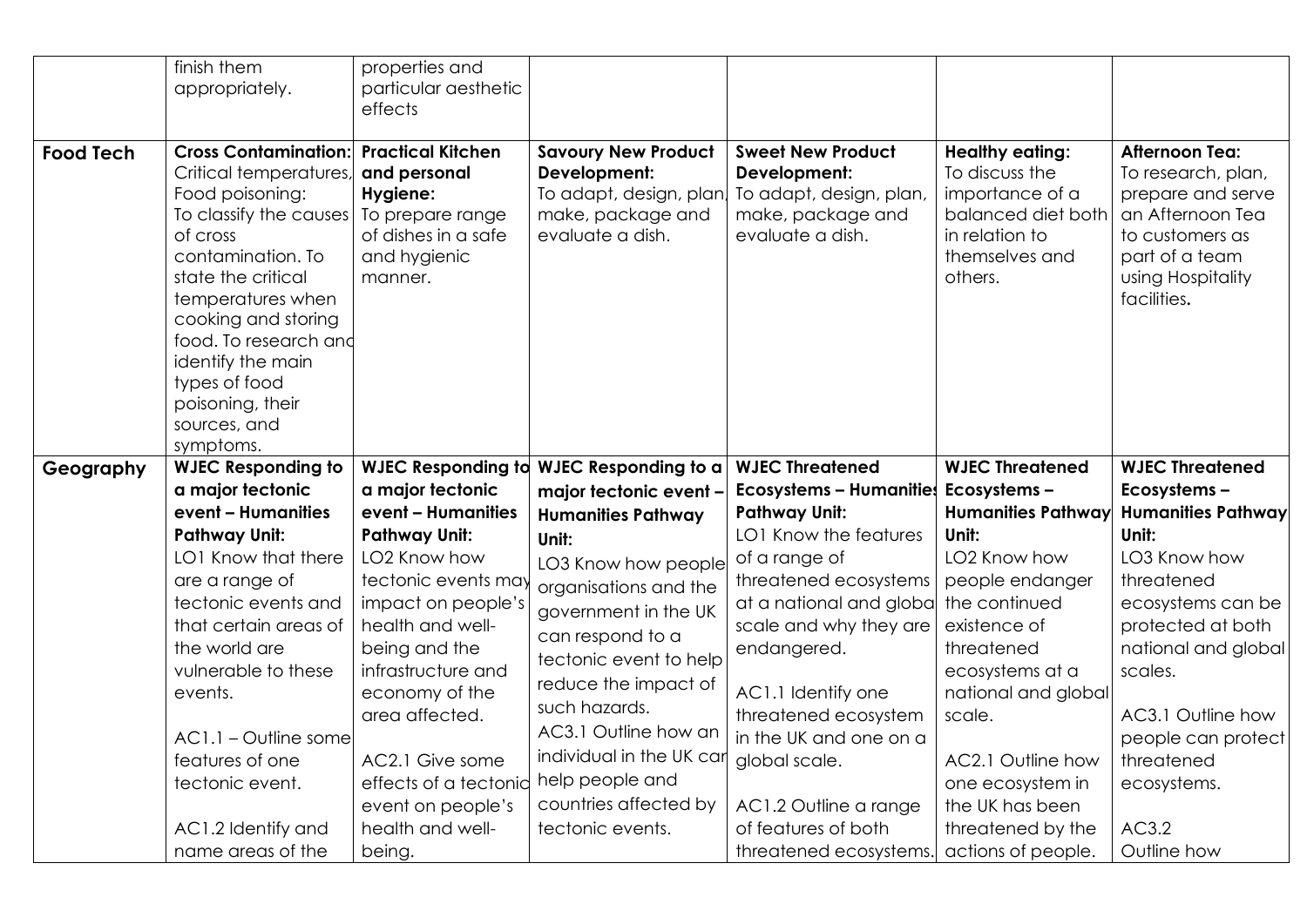|                | world vulnerable to<br>tectonic events.                                                                                                                                                                                                                                                                     | AC2.2 Give some<br>effects of a tectonid<br>event on the<br>infrastructure of an<br>affected area.<br>AC2.3 Give some<br>effects of a<br>tectonic event on<br>the economy of<br>an area affected<br>by a tectonic<br>event.                                                                                                            | AC3.2 Outline a range<br>of aid that can be<br>given by the British<br>Government.<br>AC3.3 Outline the work<br>of a British Charity of<br>NGO that provides aid<br>to people in affected<br>areas.<br>AC3.4 Give ways in                                                                | AC1.3 Give reasons<br>why both ecosystems<br>are endangered.                                                                                                                                                                                                                                                                        | AC2.2 Outline how<br>an ecosystem in<br>other parts of the<br>world can be<br>threatened by the<br>actions of people.                                                                                                                                             | governments and<br>or global<br>organisations can<br>protect a<br>threatened<br>ecosystem.                                                                                                                                                                                |
|----------------|-------------------------------------------------------------------------------------------------------------------------------------------------------------------------------------------------------------------------------------------------------------------------------------------------------------|----------------------------------------------------------------------------------------------------------------------------------------------------------------------------------------------------------------------------------------------------------------------------------------------------------------------------------------|------------------------------------------------------------------------------------------------------------------------------------------------------------------------------------------------------------------------------------------------------------------------------------------|-------------------------------------------------------------------------------------------------------------------------------------------------------------------------------------------------------------------------------------------------------------------------------------------------------------------------------------|-------------------------------------------------------------------------------------------------------------------------------------------------------------------------------------------------------------------------------------------------------------------|---------------------------------------------------------------------------------------------------------------------------------------------------------------------------------------------------------------------------------------------------------------------------|
|                |                                                                                                                                                                                                                                                                                                             |                                                                                                                                                                                                                                                                                                                                        | which the risks<br>associated with<br>tectonic evens may<br>be reduced                                                                                                                                                                                                                   |                                                                                                                                                                                                                                                                                                                                     |                                                                                                                                                                                                                                                                   |                                                                                                                                                                                                                                                                           |
| <b>History</b> | <b>WJEC</b><br><b>British Society in the</b><br><b>Past Humanities</b><br><b>Pathway Unit:</b><br><b>LO1 Know features</b><br>and characteristics of<br>a particular British<br>society in the past.<br>AC1.1 Outline<br>features and<br>characteristics of a<br>particular British<br>society in the past. | <b>WJEC British Society</b><br>in the Past<br><b>Humanities Pathway</b><br>Unit:<br>LO2 Know similarities historical sources to<br>and difference<br>between aspects of<br>a particular British<br>society in the past<br>and their own life.<br>AC2.2 Outline how<br>people's lives in a<br>particular British<br>society in the past | <b>WJEC British Society in</b><br>the Past Humanities<br><b>Pathway Unit:</b><br>LO3 Be able to use<br>find out about a<br>particular British society<br>in the past.<br>AC3.1 Categorise<br>different types of<br>historic sources from a<br>particular British society<br>in the past. | <b>WJEC Historical change</b><br>over time Humanities<br><b>Pathway Unit:</b><br>LO1 Know about major<br>changes which<br>happened in a<br>particular theme or<br>society - Health and<br>medicine or Crime and<br>Punishment.<br>AC1.1 Outline the<br>features of a theme or<br>society at the beginning<br>of the period studied. | <b>WJEC Historical</b><br>change over time<br><b>Humanities Pathway</b><br>Unit:<br>LO <sub>2</sub> Know reasons<br>for major changes in<br>a particular theme<br>or society.<br>AC2.1 Give<br>reasons why major<br>changes occurred<br>in a theme or<br>society. | <b>WJEC Historical</b><br>change over time<br><b>Humanities Pathway</b><br>Unit:<br>LO3 Know how<br>major changes in a<br>particular theme or<br>society affected<br>people's lives.<br>AC3.1 Outline how<br>changes in a theme<br>or society affected<br>people's lives. |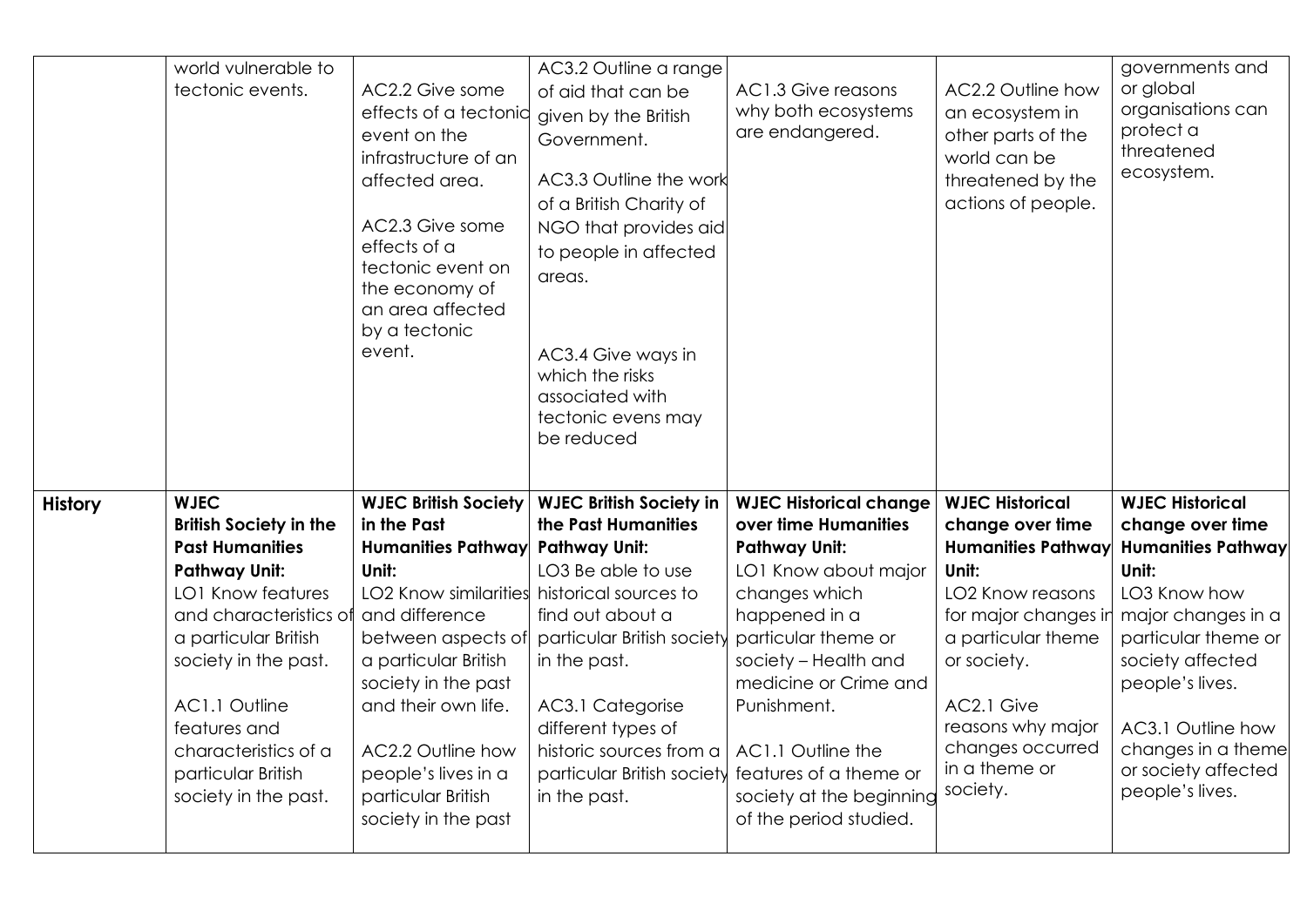|            | AC1.2 Outline the<br>importance of certair life today.<br>people in a particular<br>British society in the<br>past.<br><b>LO2 Know similarities</b><br>and difference<br>between aspects of d<br>particular British<br>society in the past<br>and their own life.<br>AC2.1 Identify<br>similarities between a<br>particular British<br>society in the past<br>and their own time. | were different from                   | AC3.2 Use historical<br>sources to make<br>observations about a<br>particular British society<br>in the past. | AC1.2 Outline the major<br>changes that happened<br>in a theme or society<br>during the period<br>studied. |                                        |                                              |
|------------|-----------------------------------------------------------------------------------------------------------------------------------------------------------------------------------------------------------------------------------------------------------------------------------------------------------------------------------------------------------------------------------|---------------------------------------|---------------------------------------------------------------------------------------------------------------|------------------------------------------------------------------------------------------------------------|----------------------------------------|----------------------------------------------|
| <b>ICT</b> | <b>E-Safety:</b><br>Spiralized learning                                                                                                                                                                                                                                                                                                                                           | Spreadsheets:<br>Opportunity for      | Cryptography:<br>Historical background                                                                        | Cryptography: Modern<br>encryption methods                                                                 | Data use and<br>misuse:                | Data use and<br>misuse:                      |
|            | from year 7 & 8.                                                                                                                                                                                                                                                                                                                                                                  | spiralized learning                   | to encryption.                                                                                                | Barcodes, check digits                                                                                     | Opportunity to view                    | Opportunity to view                          |
|            | Password protection,                                                                                                                                                                                                                                                                                                                                                              | (from previous                        | Crack codes.                                                                                                  | QR codes etc SSR, E-                                                                                       | IT systems in the real                 | IT systems in the real                       |
|            | computer viruses,                                                                                                                                                                                                                                                                                                                                                                 | years 7 & 8).<br>Students are given 2 | Introduce the<br>importance of more                                                                           | commerce SSL. 2 <sup>nd</sup> half<br>of the unit. Bringing the                                            | world through<br>external trips with a | world through<br>external trips with a       |
|            | online grooming, and                                                                                                                                                                                                                                                                                                                                                              | scenarios.                            | modern cryptography.                                                                                          | importance of                                                                                              | large local                            | large local                                  |
|            | cyberbullying. The                                                                                                                                                                                                                                                                                                                                                                |                                       | Enigma and WW2 &                                                                                              | Encryption into the                                                                                        | supermarket (staff                     | supermarket (staff                           |
|            | selfie generation &                                                                                                                                                                                                                                                                                                                                                               | A school fete. They                   | Alan Turing. During this                                                                                      | modern world of online                                                                                     | numbers permitting)                    | numbers permitting)                          |
|            | sexting. Students                                                                                                                                                                                                                                                                                                                                                                 | will need to<br>interrogate the       | unit students will learn<br>about the use and                                                                 | shopping. How<br>we shop today.                                                                            | In the unit pupils<br>investigate the  | The unit introduces<br>pupils to the ways in |
|            | should understand a                                                                                                                                                                                                                                                                                                                                                               | model to answer                       | purpose of                                                                                                    | Understanding the                                                                                          | large-scale use of                     | which organisations                          |
|            | range of ways to use                                                                                                                                                                                                                                                                                                                                                              | questions to seek                     | cryptography and                                                                                              | importance of making                                                                                       | data by commercia                      | collect data, (Data                          |
|            | technology safely,<br>respectfully                                                                                                                                                                                                                                                                                                                                                | various solutions.                    | encryption. Learning                                                                                          | sure that Website have                                                                                     | organisations. The                     | protection Act) and                          |
|            |                                                                                                                                                                                                                                                                                                                                                                                   |                                       | about the purpose and security and                                                                            |                                                                                                            |                                        | the different ways                           |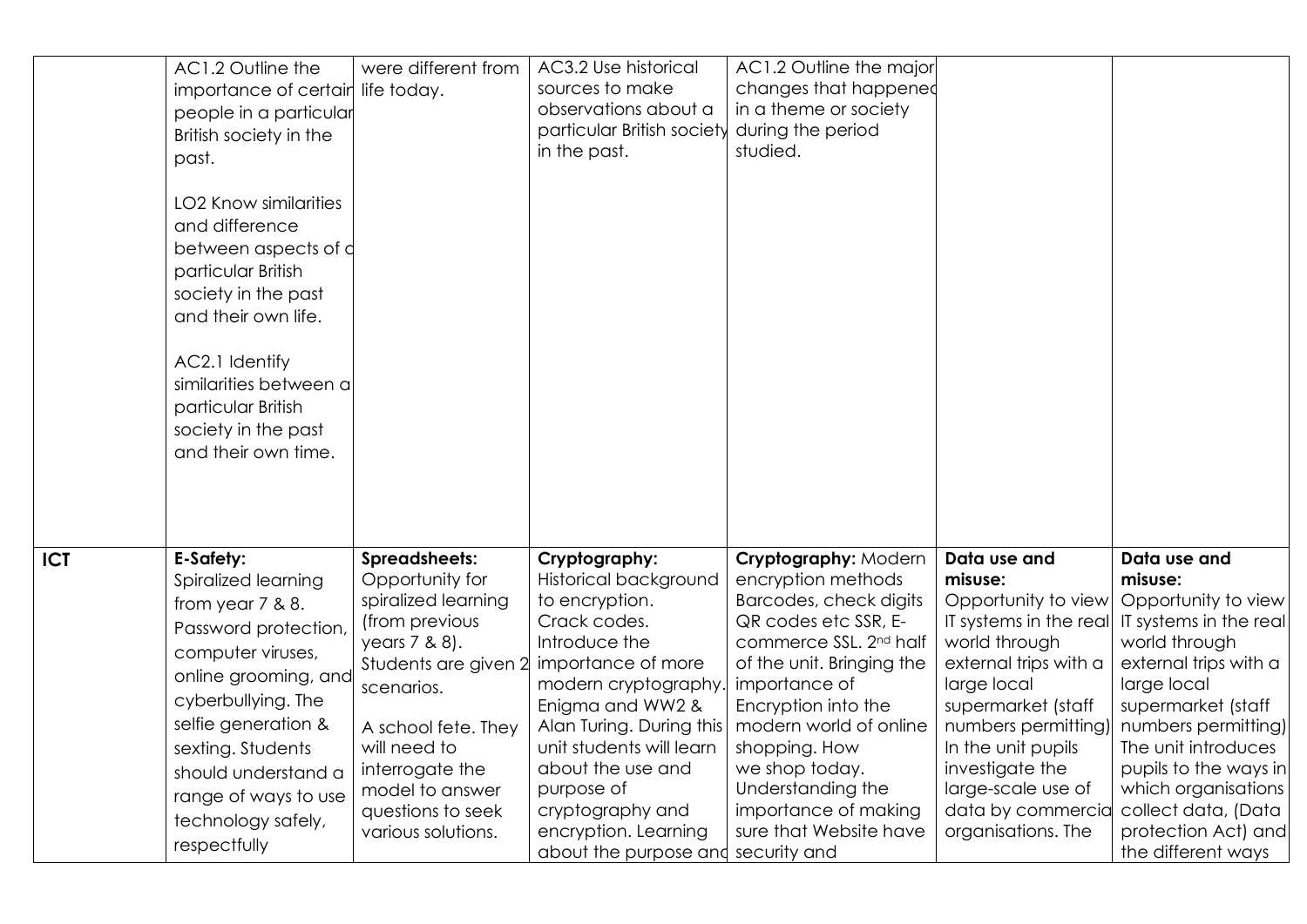|              | responsibly and<br>securely, including<br>protecting their online                                                                                                          | A scenario of a<br>breakfast menu for<br>a girl called Alex.                                                                                                                                                                                                                                                                                                                                                                                                    | use of cryptography in<br>everyday society and<br>understand how the                                                               | recognising it.                                                                                                                                                                                         | unit is based around<br>the use of IT in the<br>retail industry and                                                                                                                                                                                                                                                                                                                                                                                                 | data can be<br>protected from<br>misuse or damage.                                                                                                                                                                  |
|--------------|----------------------------------------------------------------------------------------------------------------------------------------------------------------------------|-----------------------------------------------------------------------------------------------------------------------------------------------------------------------------------------------------------------------------------------------------------------------------------------------------------------------------------------------------------------------------------------------------------------------------------------------------------------|------------------------------------------------------------------------------------------------------------------------------------|---------------------------------------------------------------------------------------------------------------------------------------------------------------------------------------------------------|---------------------------------------------------------------------------------------------------------------------------------------------------------------------------------------------------------------------------------------------------------------------------------------------------------------------------------------------------------------------------------------------------------------------------------------------------------------------|---------------------------------------------------------------------------------------------------------------------------------------------------------------------------------------------------------------------|
|              | identity and privacy.                                                                                                                                                      | They are asked to<br>construct a model<br>to ascertain<br>whether her<br>breakfast meets a<br>set of nutritional<br>requirements. They<br>are then asked to<br>use this model to<br>check a different<br>breakfast. Students<br>are expected to<br>make and test a<br>prediction by using<br>their model<br>Presentation of<br>information using<br>different formats is<br>required. More<br>able students will<br>investigate the use<br>of if. then formula. | use of computers has<br>enabled ever more<br>secure and<br>sophisticated methods<br>of cryptography to be<br>developed.            |                                                                                                                                                                                                         | pupils find out about<br>electronic stock<br>control systems,<br>including the use of<br>bar codes and<br>electronic point of<br>scale (Epos) systems<br>and loyalty cards.<br>The social<br>implications of<br>loyalty cards and<br>EPOS cards are<br>emphasized.<br>The unit introduces<br>pupils to the ways in<br>which organisations<br>collect data, (Data<br>protection Act) and<br>the different ways<br>data can be<br>protected from<br>misuse or damage. |                                                                                                                                                                                                                     |
| <b>Music</b> | <b>Jazz and Blues:</b><br>Exploration of the<br>roots of jazz and<br>blues,<br>composing/improvisir was developed in<br>g using the blues<br>scale and the 12 bar<br>blues | Serialism and<br><b>Minimalism:</b><br>Exploration of how<br>Western Art Music<br>20th century through<br>Serialism (Arnold<br>Schoenberg) and<br>minimalism (Philip<br>Glass and Steve<br>Reich)                                                                                                                                                                                                                                                               | <b>BBC Ten Pieces:</b><br>Using Western Art<br>music to inspire<br>creative music making<br>(not studied in Y8 due<br>to Covid-19) | <b>Music from Around the</b><br>world:<br>Exploration of the music<br>of India, Japan, British<br>Isles, Caribbean, and<br>America, with a focus<br>on tonalities, scales, and<br>other musical devices | <b>Musical Futures:</b><br>Students select their<br>choice of music to<br>learn to play<br>together as a band.<br>Also, opportunity to<br>perform their own<br>choice of music on<br>their choice of<br>instrument.                                                                                                                                                                                                                                                 | <b>Musical Futures:</b><br>Students select their<br>choice of music to<br>learn to play<br>together as a band.<br>Also, opportunity to<br>perform their own<br>choice of music on<br>their choice of<br>instrument. |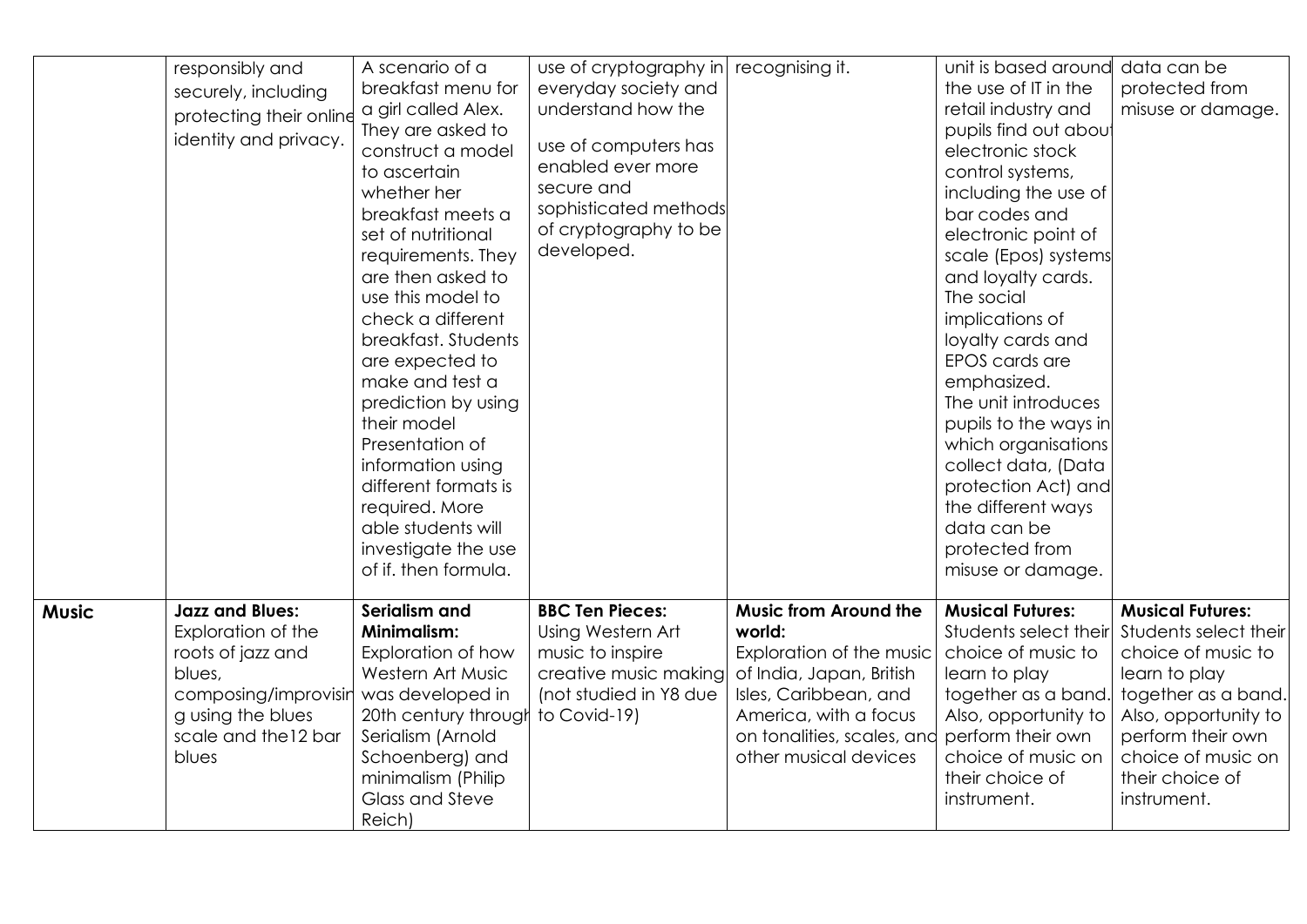| <b>PE</b>   | <b>Team Building Games Gymnastics</b><br>& Introduction to<br>personal fitness:<br>With the foundations<br>laid in the earlier part<br>of KS3 the students<br>are extended by the<br>range<br>of team building<br>challenges.<br>In personal fitness the<br>introduction of pair<br>work is introduced. | <b>Activities &amp; Modified</b><br><b>Team Games:</b><br>In gymnastics a<br>greater emphasis is<br>on sequencing.<br>However, there may<br>be some students<br>still who are unable<br>to move on to this.<br>Therefore, some<br>elements will need<br>to be revisited. | <b>Personal Fitness &amp;</b><br><b>Speed Agility</b><br><b>Quickness:</b><br>Understanding how<br>repetition of specific<br>drills can promote<br>muscle memory and<br>therefore some tasks<br>become automatic.<br>This is commonplace in<br>SAQ drills.                | <b>Team Building, Games</b><br><b>Modified &amp; Team</b><br><b>Games:</b><br>Greater time is spent<br>on aspects of tactical<br>awareness in team<br>games. However, with<br>many ASD students this<br>aspect can be tricky.<br>Patience is required. | <b>Net Games:</b><br><b>Basketball</b><br>Bronze, Silver and<br>Gold skill<br>assessments,<br>keywords relating to<br>Basketball, personal<br>learning and<br>thinking skills<br>assessments, and<br>exploring and<br>communicating<br>ideas concepts and<br>emotions.<br>to Science focusing<br>on Physics and<br>Biology. | <b>Athletic Activities &amp;</b><br><b>Striking Games:</b><br>Bronze, Silver and<br>Gold skill<br>assessments,<br>keywords relating to<br>athletics, personal<br>learning and<br>thinking skills<br>assessments, and<br>exploring and<br>communicating<br>ideas concepts and<br>emotions.<br>Cross-curricular links Cross-curricular links<br>to Science focusing<br>on Physics and<br>Biology. |
|-------------|---------------------------------------------------------------------------------------------------------------------------------------------------------------------------------------------------------------------------------------------------------------------------------------------------------|--------------------------------------------------------------------------------------------------------------------------------------------------------------------------------------------------------------------------------------------------------------------------|---------------------------------------------------------------------------------------------------------------------------------------------------------------------------------------------------------------------------------------------------------------------------|--------------------------------------------------------------------------------------------------------------------------------------------------------------------------------------------------------------------------------------------------------|-----------------------------------------------------------------------------------------------------------------------------------------------------------------------------------------------------------------------------------------------------------------------------------------------------------------------------|-------------------------------------------------------------------------------------------------------------------------------------------------------------------------------------------------------------------------------------------------------------------------------------------------------------------------------------------------------------------------------------------------|
| <b>PSHE</b> | <b>REPECT- Personal</b><br>Finances-<br>budgeting, tax,<br>debt, loans, and<br>skimming:<br>Skills: Knowledge,<br>Life Skills, and<br>Inquiry.<br>Questioning,<br>Speaking, listening,<br>debating.<br>Assessment:<br><b>Teacher Assessment</b><br>S&L Skills. 3 x topic<br>assessments.                | <b>Global Issues:</b><br><b>Skills: Application</b><br>of knowledge,<br>Inquiry, empathy,<br>and evaluation.<br>Assessment:<br>Teacher<br>Assessment S&L<br>Skills. Online<br>Assessment.<br>Presentation.                                                               | <b>Sex Education and</b><br><b>Hygiene</b><br><b>Consent and the law:</b><br>Skills: Application of<br>knowledge, Life Skills,<br>Sexual Health,<br>Wellbeing empathy<br>and evaluation.<br>Assessment: Teacher<br>Assessment S&L.<br>Online assessment.<br>Written task. | <b>Contraception and STI:</b><br>Skills: Knowledge, Life<br>Skills, Sexual Health,<br>Wellbeing, Empathy<br>debating and S&L skills.<br>Assessment: Teacher<br>Assessment S&L. Online<br>assessment.                                                   | <b>Enterprise:</b><br>Skills: Research,<br>Interpretation of<br>information,<br>decision making,<br>teamwork.<br>Assessment:<br>Assessment.<br>Enterprise<br>endeavour.                                                                                                                                                     | <b>Rights and</b><br>Responsibilities at<br><b>Work</b><br><b>Health and Safety</b><br>at Work:<br>Skills: Knowledge,<br>Interpretation of<br>information and<br>Life Skills.<br>Assessment: Rights<br>and Responsibilities<br>Test.                                                                                                                                                            |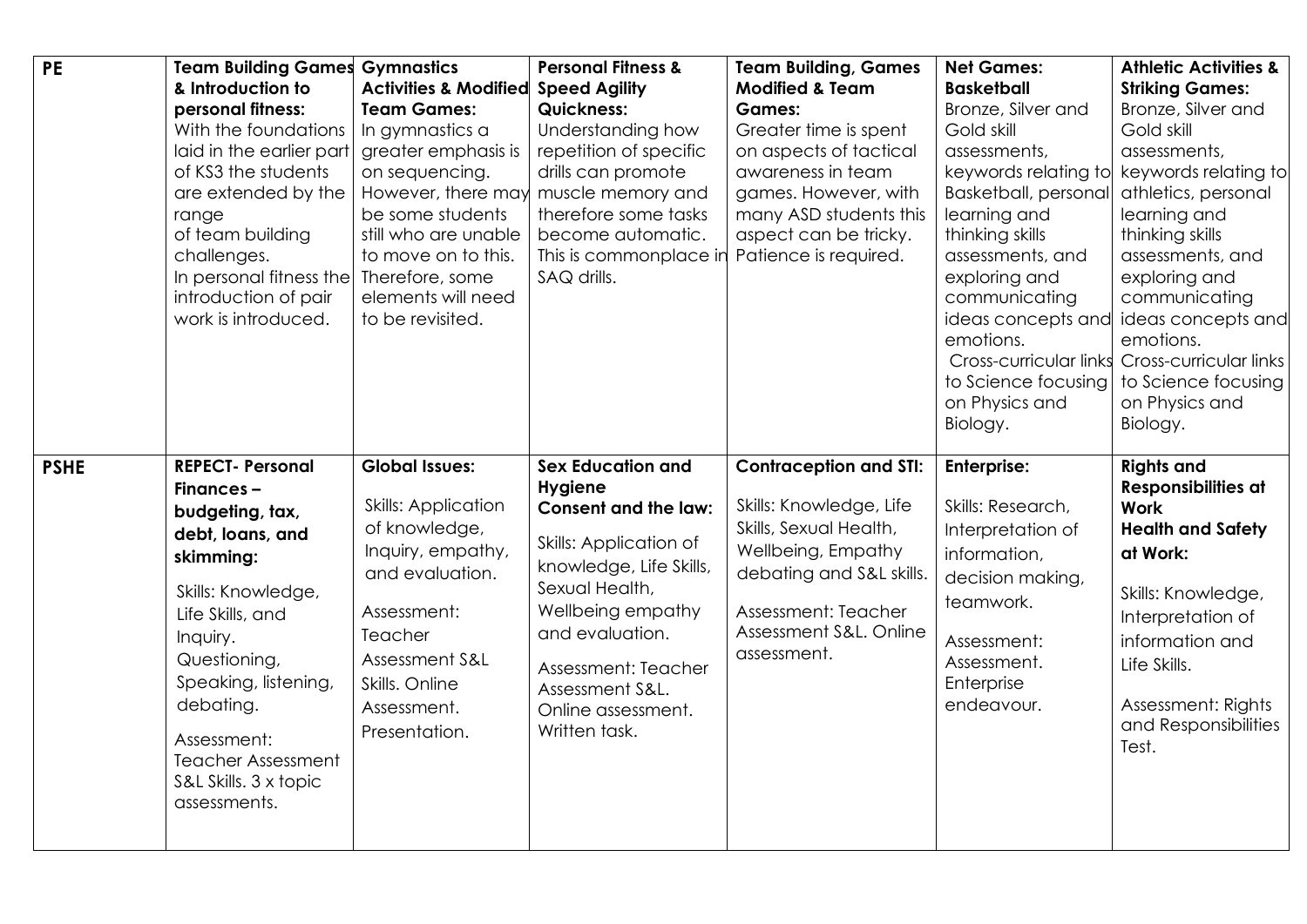| <b>RE</b> | Science vs. religion: | Jerusalem:                 | <b>Religious diversity:</b> | Suffering:             | <b>Rites of passage-</b>      | Rites of passage-          |
|-----------|-----------------------|----------------------------|-----------------------------|------------------------|-------------------------------|----------------------------|
|           | Key Areas of Study:   | Key Areas of Study:        | Key Areas of Study:         | Key Areas of Study:    | <b>Birth ceremonies &amp;</b> | <b>Dealing with Death:</b> |
|           | QCA Unit 9B: Where    | QCA Unit 9D: Why           | QCA Unit 9D: Why are        | QCA Unit 9C: Why do    | Coming of age:                | Key Areas of Study:        |
|           | did the universe      | are some places            | some places special to      | we suffer?             | Key Areas of Study:           | QCA Unit 9A: Where         |
|           | come from?            | special to religious       | religious believers?        |                        | QCA Unit 9A: Where            | are we going? Rites        |
|           |                       | believers?                 |                             | Skills: Historical and | are we going?                 | of passage.                |
|           | Skills: Historical    |                            | Skills: Application of      | cultural impact-       |                               |                            |
|           | evaluation.           | <b>Skills: Application</b> | knowledge&<br>data.         | Knowledge, Empathy,    | <b>Skills: Interpretation</b> | Skills: Interpretation     |
|           | Empathy and           | of knowledge and           | Empathy<br>and              | and enquiry skills.    | of information and            | of information and         |
|           | Inquiry.              | data. Analysis,            | evaluation.                 |                        | ethical decision              | ethical decision           |
|           |                       | empathy, and               |                             |                        | making.                       | making.                    |
|           | Questioning.          | evaluation.                |                             |                        |                               |                            |
|           |                       |                            |                             |                        |                               |                            |
|           |                       |                            |                             |                        |                               |                            |
|           |                       |                            |                             |                        |                               |                            |
|           |                       |                            |                             |                        |                               |                            |
|           |                       |                            |                             |                        |                               |                            |
|           |                       |                            |                             |                        |                               |                            |
|           |                       |                            |                             |                        |                               |                            |
|           |                       |                            |                             |                        |                               |                            |
|           |                       |                            |                             |                        |                               |                            |
|           |                       |                            |                             |                        |                               |                            |
|           |                       |                            |                             |                        |                               |                            |
|           |                       |                            |                             |                        |                               |                            |
|           |                       |                            |                             |                        |                               |                            |
|           |                       |                            |                             |                        |                               |                            |
|           |                       |                            |                             |                        |                               |                            |
|           |                       |                            |                             |                        |                               |                            |
|           |                       |                            |                             |                        |                               |                            |
|           |                       |                            |                             |                        |                               |                            |
|           |                       |                            |                             |                        |                               |                            |
|           |                       |                            |                             |                        |                               |                            |
|           |                       |                            |                             |                        |                               |                            |
|           |                       |                            |                             |                        |                               |                            |
|           |                       |                            |                             |                        |                               |                            |
|           |                       |                            |                             |                        |                               |                            |
|           |                       |                            |                             |                        |                               |                            |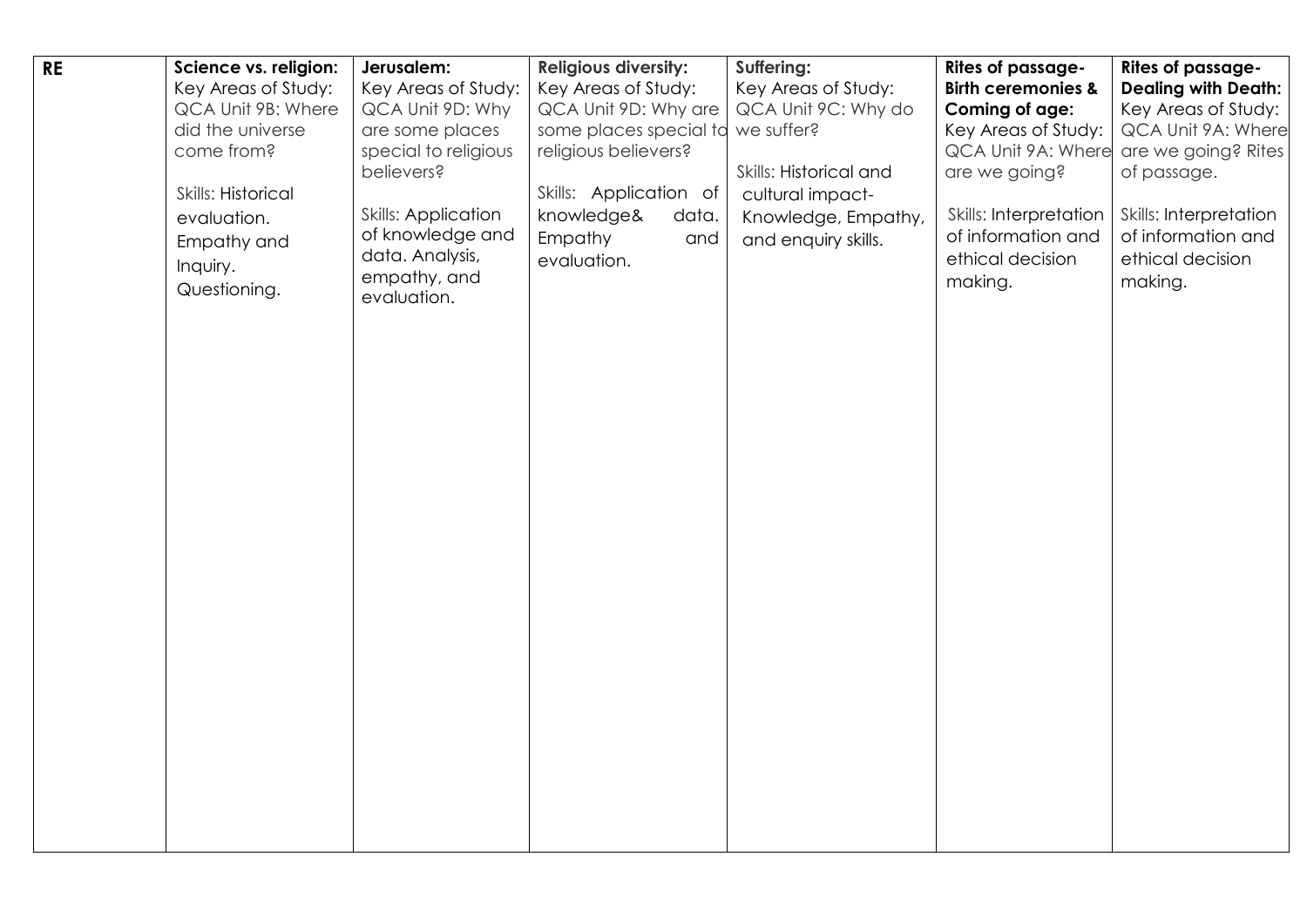| Year 10        | <b>Curriculum Overview</b>                                                                                                                                                                                                                                                                                                     |                                                                                                                                                                                                                                                                                                                                                                                                                          |                                                                                                                                                                                                                                                                                                                                                                                                                                               |                                                                                                                                                                                                                                                                                                                                                                                                                                                                                                                                                           |                                                                                                                                                                                                                                                                                                                                                                                                                                                                                                                                                                                                                              |                                                                                                                                                                                                                                                                                                                                                                                                                                                                                                                                                                                                                                                             |  |  |
|----------------|--------------------------------------------------------------------------------------------------------------------------------------------------------------------------------------------------------------------------------------------------------------------------------------------------------------------------------|--------------------------------------------------------------------------------------------------------------------------------------------------------------------------------------------------------------------------------------------------------------------------------------------------------------------------------------------------------------------------------------------------------------------------|-----------------------------------------------------------------------------------------------------------------------------------------------------------------------------------------------------------------------------------------------------------------------------------------------------------------------------------------------------------------------------------------------------------------------------------------------|-----------------------------------------------------------------------------------------------------------------------------------------------------------------------------------------------------------------------------------------------------------------------------------------------------------------------------------------------------------------------------------------------------------------------------------------------------------------------------------------------------------------------------------------------------------|------------------------------------------------------------------------------------------------------------------------------------------------------------------------------------------------------------------------------------------------------------------------------------------------------------------------------------------------------------------------------------------------------------------------------------------------------------------------------------------------------------------------------------------------------------------------------------------------------------------------------|-------------------------------------------------------------------------------------------------------------------------------------------------------------------------------------------------------------------------------------------------------------------------------------------------------------------------------------------------------------------------------------------------------------------------------------------------------------------------------------------------------------------------------------------------------------------------------------------------------------------------------------------------------------|--|--|
|                | <b>AUTUMN1</b>                                                                                                                                                                                                                                                                                                                 | <b>AUTUMN 2</b>                                                                                                                                                                                                                                                                                                                                                                                                          | <b>SPRING 1</b>                                                                                                                                                                                                                                                                                                                                                                                                                               | <b>SPRING 2</b>                                                                                                                                                                                                                                                                                                                                                                                                                                                                                                                                           | <b>SUMMER 1</b>                                                                                                                                                                                                                                                                                                                                                                                                                                                                                                                                                                                                              | <b>SUMMER 2</b>                                                                                                                                                                                                                                                                                                                                                                                                                                                                                                                                                                                                                                             |  |  |
| <b>English</b> | <b>Romeo and Juliet</b><br><b>Shakespeare Play</b><br>Pre 1914:<br>Background to<br>Shakespeare. Historical<br>context. Plot. Themes.<br>Writer's effects.<br>Speaking and Listening<br>- role play, hot seating,<br>turn taking, using<br>persuasive language,<br>making a point.<br>Agreeing and<br>disagreeing with others. | <b>Romeo and Juliet</b><br><b>Shakespeare Play:</b><br>Character studies.<br>Inference and<br>deduction. Word,<br>sentence, and text<br>level analysis.<br>Speaking and<br>Listening $-$<br>assessment: Who was explanation of the<br>to blame for the<br>deaths of Romeo<br>and Juliet? Reading<br>Assessment: Describe<br>a key scene – Act 3<br>Scene 5. How is<br>tension built and why<br>were there two<br>deaths? | Autobiography<br>Core texts: "Boy" R<br>Dahl "Plug in the<br>baths" P. Howells:<br>Preparation for the<br>Entry Level mock<br>(Always early<br>January) Walk<br>throughs and<br>question types and<br>styles. Reading -<br>examining the genre<br>of self-life writing.<br>Writer's<br>effects/perspectives-<br>humour, sequences<br>of events, subtle hints,<br>Comprehension tasks<br>linked to short texts.<br>Inference and<br>deduction. | Autobiography<br>Core texts: Ann Frank's<br>Diary "May I have your<br>attention please?"<br>J Cordon:<br>Speaking and Listening<br>"Myself" or "A moment<br>I will never forget"<br>Reading - examining<br>the genre of self-life<br>writing. Writer's<br>effects/perspectives-<br>humour, sequences of<br>events, subtle hints,<br>Comprehension tasks<br>linked to short texts.<br>Sharing a<br>chronological<br>sequence and<br>explaining ideas and<br>opinions. Responding<br>to peer group<br>questions. Using<br>rhetorical devices and<br>humour. | Multicultural 20th<br>century Core text:<br>"Of Mice and Men"<br>J Steinbeck:<br>Reading, Character<br>setting and narrative<br>sequence. Actions<br>and consequences.<br>Drama skills<br>exploring character<br>roles to<br>gain greater<br>understanding.<br>Widening<br>vocabulary-<br>American terms and<br>their meaning.<br>Context historically:<br>America during the<br>Wall St crash and<br>great depression.<br>Migration and<br>poverty. Reading<br>assessment – Was<br>Curley's wife a<br>victim or did she<br>deserve what<br>happened to her?<br>Speaking and<br>Listening: Dd Lennie<br>have to die? Writing | Media texts -<br><b>Modern times Core</b><br>texts.<br><b>Newspapers</b><br>(articles)<br>magazines, radio,<br><b>TV/advertising,</b><br>leaflets, letters,<br>electronic<br>communication.<br>The web:<br>Comprehension,<br>inference, and<br>deduction. Word,<br>sentence, and text<br>level analysis.<br>Writer's perspectives<br>and writer's effects.<br>Bias, opinion, fact.<br>Persuasive, arguing,<br>explaining, and<br>entertaining<br>language<br>techniques.<br>Comparing<br>broadsheets and<br>tabloids - specific<br>reference to articles<br>Writing assessment:<br>: A letter to the<br>editor,<br>assessment: (Use the A newspaper article |  |  |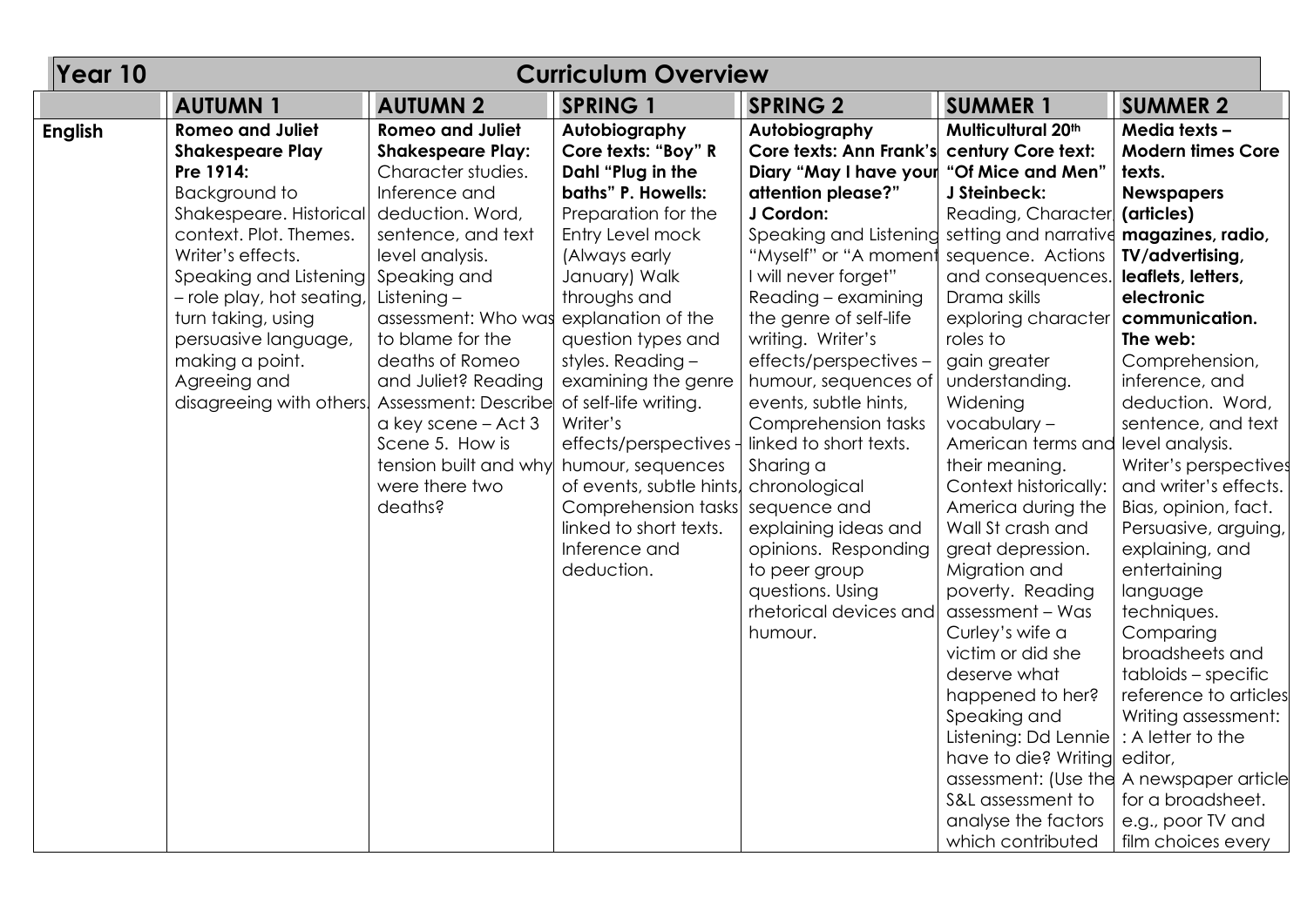| <b>Maths</b>   | <b>Number &amp; Money</b><br><b>Management:</b><br>Proportion, Fractions,<br>Decimals, Percentages,<br>4 rules of number,<br>Number patterns, Ratio,<br>Place value,<br>Interest & compound<br>interest. | Geometry and<br><b>Measures:</b><br>Area & Perimeter,<br>circumference.<br>Pythagoras theorem<br>Properties of<br>polygons. Angles<br>Co-ordinates,<br>Transformations. | Algebra and<br><b>Graphs:</b><br>Algebraic<br>manipulation,<br>Graphs, graph<br>properties and<br>graphical functions.<br>Formulae &<br>Equations. | <b>Probability:</b><br>Vocabulary, Prob<br>scale, notation,<br>Theoretical,<br>Experimental,<br>Predicted outcomes,<br>mutually exclusive<br>events, successive<br>events, All possible<br>outcomes. | to the death of<br>Lennie.)<br><b>Statistics:</b><br>Averages: Discrete<br>& grouped data,<br>comparisons.<br>Collecting,<br>Interpreting &<br>Representing data | Christmas e.g.,<br>Social media -<br>friend or foe? Radio<br>as a communication<br>channel.<br>Visit to a local radio<br>station. Speaking<br>and Listening where<br>each member of<br>the class presents a<br>desert island disk.<br>Number:<br>Properties of<br>number, Squares,<br>cubes, roots and<br>powers, Standard<br>form, Inequalities,<br>Special<br>sequences,<br>Calculator skills,<br>Estimation,<br>approximation &<br>Rounding.<br>Trigonometry. |
|----------------|----------------------------------------------------------------------------------------------------------------------------------------------------------------------------------------------------------|-------------------------------------------------------------------------------------------------------------------------------------------------------------------------|----------------------------------------------------------------------------------------------------------------------------------------------------|------------------------------------------------------------------------------------------------------------------------------------------------------------------------------------------------------|------------------------------------------------------------------------------------------------------------------------------------------------------------------|------------------------------------------------------------------------------------------------------------------------------------------------------------------------------------------------------------------------------------------------------------------------------------------------------------------------------------------------------------------------------------------------------------------------------------------------------------------|
| <b>Science</b> | <b>Biology:</b>                                                                                                                                                                                          | <b>Biology:</b>                                                                                                                                                         | Chemistry:                                                                                                                                         | <b>Chemistry:</b>                                                                                                                                                                                    | <b>Physics:</b>                                                                                                                                                  | <b>Physics:</b>                                                                                                                                                                                                                                                                                                                                                                                                                                                  |
|                | Health and safety in<br>the Science lab.<br><b>Biology: The Human</b><br>Body-Component 1.1<br>- What is the body<br>made of: Animal cells;<br>Looking at cells and                                      | Biology:<br>Component 1.3 -<br>How the body fights<br>disease: Infectious<br>disease;<br>Vaccination;<br>Medical drugs;                                                 | Chemistry:<br>Component 3.8 -<br>Atoms, Elements<br>and Compounds:<br>Atoms and periodic<br>table; Groups and                                      | Chemistry:<br>Component 3:10 -<br>Metals and Alloys:<br>Metals; Alloys;<br><b>Extracting metals;</b><br>Recycling metals; The<br>reactivity series;                                                  | Physics:<br>Component 5:15 -<br>Energy Changes in<br>energy stores;<br>Energy<br>conservation;<br>Energy transfer by                                             | Physics:<br>Component 5:17 -<br>Speed and<br>stopping<br>distances: Speed;<br><b>Breaking</b><br>distances;                                                                                                                                                                                                                                                                                                                                                      |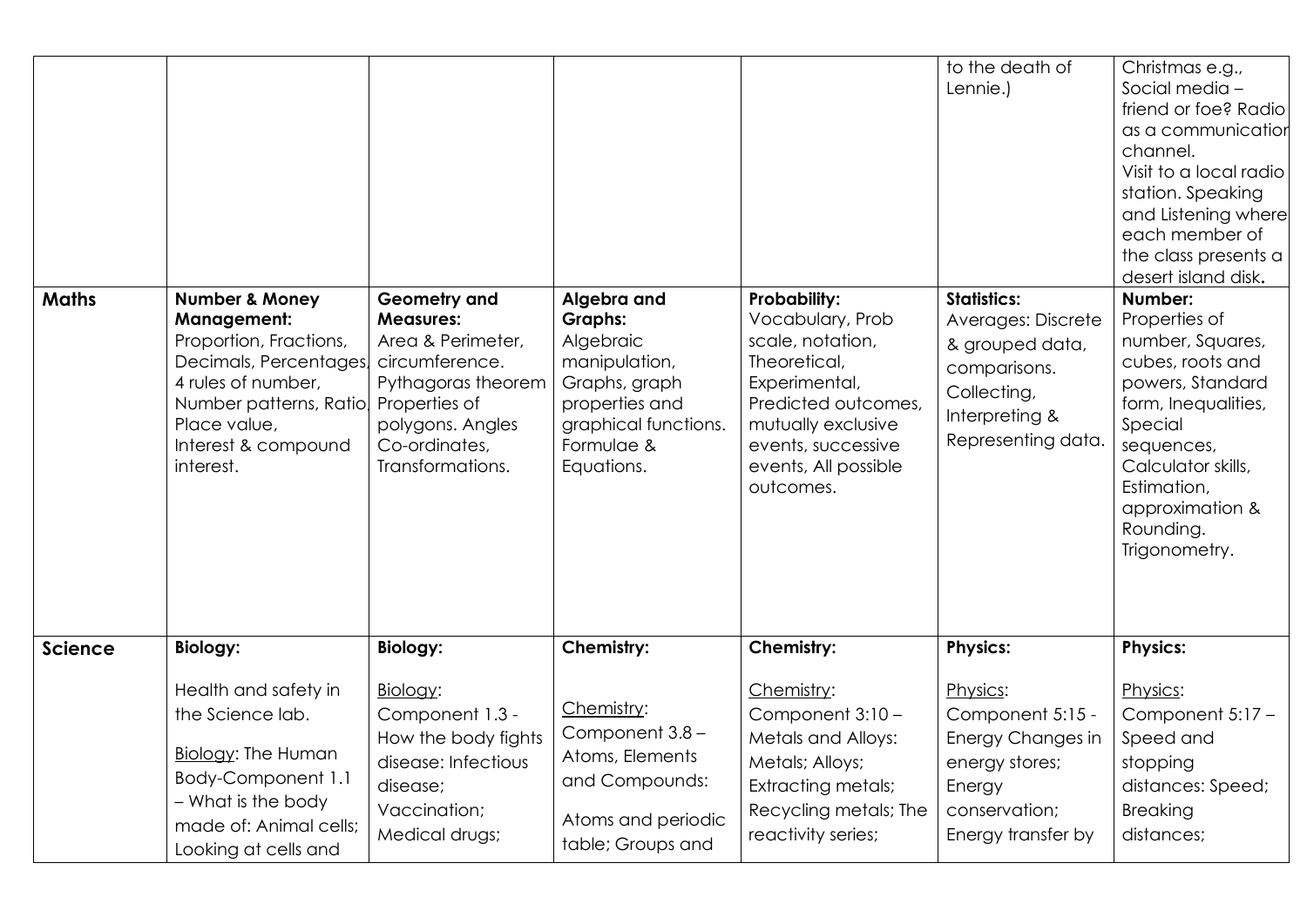|                                                                                                                                                                                                             | Microscopes; Levels of                                                                                                                                                                | Testing the effects                                                                                                                                                                                                                                                                                                                                           | periods; Making                                                                                                                                                                                                                                                                                                                           | Electrolysis;                                                                                                     | heating; Energy                                                                                                                                                                                                                        | Distance and time                                                                                                                                                                                                                                                                                                                                                                                                        |
|-------------------------------------------------------------------------------------------------------------------------------------------------------------------------------------------------------------|---------------------------------------------------------------------------------------------------------------------------------------------------------------------------------------|---------------------------------------------------------------------------------------------------------------------------------------------------------------------------------------------------------------------------------------------------------------------------------------------------------------------------------------------------------------|-------------------------------------------------------------------------------------------------------------------------------------------------------------------------------------------------------------------------------------------------------------------------------------------------------------------------------------------|-------------------------------------------------------------------------------------------------------------------|----------------------------------------------------------------------------------------------------------------------------------------------------------------------------------------------------------------------------------------|--------------------------------------------------------------------------------------------------------------------------------------------------------------------------------------------------------------------------------------------------------------------------------------------------------------------------------------------------------------------------------------------------------------------------|
| Organisation;                                                                                                                                                                                               |                                                                                                                                                                                       | of antibiotics;                                                                                                                                                                                                                                                                                                                                               | compounds; The                                                                                                                                                                                                                                                                                                                            | Investigating                                                                                                     | resources; Energy                                                                                                                                                                                                                      | graphs;                                                                                                                                                                                                                                                                                                                                                                                                                  |
|                                                                                                                                                                                                             | Circulatory System;                                                                                                                                                                   | <b>Bacteria</b> and                                                                                                                                                                                                                                                                                                                                           | model atom;                                                                                                                                                                                                                                                                                                                               | Electrolysis;                                                                                                     | efficiency; Energy                                                                                                                                                                                                                     | Investigating                                                                                                                                                                                                                                                                                                                                                                                                            |
| Digestive System.                                                                                                                                                                                           |                                                                                                                                                                                       | viruses; Preventing                                                                                                                                                                                                                                                                                                                                           | Metals, Non-metals,                                                                                                                                                                                                                                                                                                                       | Sustainability.                                                                                                   | and the                                                                                                                                                                                                                                | acceleration;                                                                                                                                                                                                                                                                                                                                                                                                            |
| Plant and animal<br><b>Blood Vessels;</b><br>Enzymes.<br>the Body Works:<br>diet; Lifestyle and<br>and Anaerobic<br>the risk of disease.<br>Checkpoint and<br>Vocab Builder<br>including Exam<br>questions. | cells; Transport in cells;<br>Component 1.2 - How<br><b>Respiration; Healthy</b><br>disease; Investigating<br>pulse rate; Aerobic<br>respiration; Increasing<br>Each unit to include: | the spread of<br>disease; Testing<br>new drugs.<br>Component 1.4 -<br>How the body is co-<br>ordinated: Nervous<br>system; Testing<br>reactions;<br>Hormones and the<br>menstrual cycle;<br>Controlling fertility;<br>Contraception;<br>Homeostasis.<br>Looking at Paper 1,<br>2 and required<br>practical's - Exam<br>questions.<br>Linking GCSE<br>modules: | and the periodic<br>table.<br>Component 3.9;<br>States of matter;<br>Mixtures;<br>Chromatography;<br>Structure of carbon;<br>Polymers; Pure<br>substances and<br>formulation;<br>Concentration;<br>Covalent<br>molecules; Ionic<br>compounds.<br>Each unit to include:<br>Checkpoint and<br>Vocab Builder<br>including Exam<br>questions. | Revision - Looking at<br>Paper 1, 2 and<br>required practicals.<br>Linking GCSE<br>modules and<br>Practical work. | environment.<br>Component 5:16 -<br>Forces and Work:<br>Forces; Work done;<br>Weight; Work done<br>and power; Forces<br>and elasticity.<br>Each unit to<br>include:<br>Checkpoint and<br>Vocab Builder<br>including Exam<br>questions. | Speed and time<br>graphs.<br>Component 5: 18 -<br>Atoms and<br><b>Nuclear Radiation:</b><br>Atoms and<br>radiation; Alpha,<br><b>Beta and Gamma</b><br>radiation; Using<br>radiation; Half-life;<br>Radioactive<br>contamination.<br>Looking at Paper<br>1, 2 and required<br>practicals.<br>Linking GCSE/ELC<br>modules:<br>Examination<br>techniques and<br>methods of<br>revision past<br>papers and mark<br>schemes. |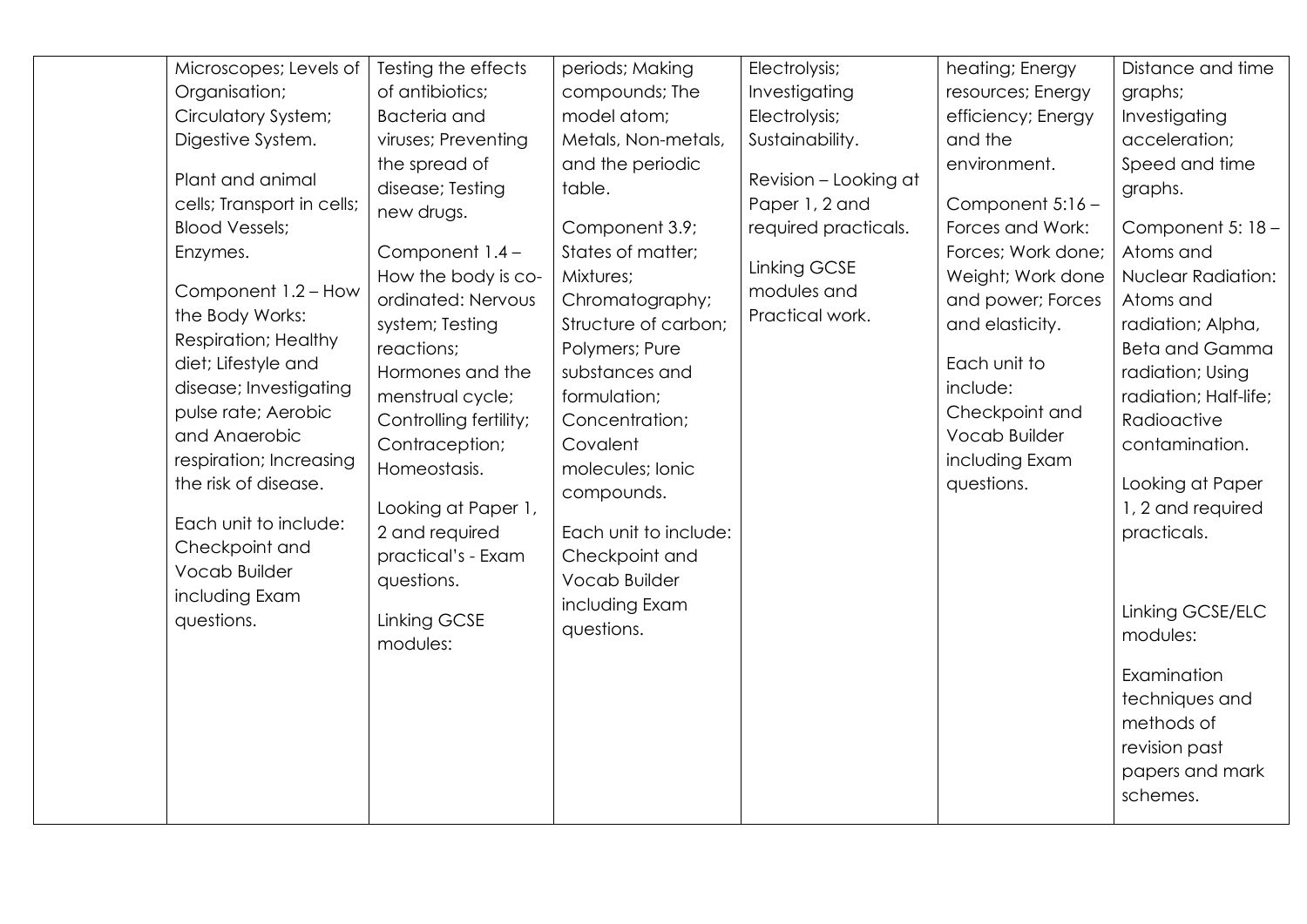| <b>Humanities</b> | <b>WJEC Responding to a</b>        | <b>WJEC Responding to</b>                   | <b>WJEC</b>                                  | <b>WJEC British Society in</b>             | <b>WJEC Threatened</b>    | <b>WJEC Threatened</b>    |
|-------------------|------------------------------------|---------------------------------------------|----------------------------------------------|--------------------------------------------|---------------------------|---------------------------|
|                   | major tectonic event -             | a major tectonic                            | <b>British Society in the</b>                | the Past Humanities                        | Ecosystems-               | Ecosystems-               |
|                   | <b>Humanities Pathway</b>          | event - Humanities                          | <b>Past Humanities</b>                       | <b>Pathway Unit:</b>                       | <b>Humanities Pathway</b> | <b>Humanities Pathway</b> |
|                   | Unit:                              | <b>Pathway Unit:</b>                        | <b>Pathway Unit:</b>                         | <b>LO2 Know similarities</b>               | Unit:                     | Unit:                     |
|                   | LO2 Know how tectonid LO3 Know how |                                             | LO1 Know features                            | and difference                             | LO1 Know the              | LO2 Know how              |
|                   | events may impact on               |                                             | people, organisations and characteristics of | between aspects of a                       | features of a range       | people endanger           |
|                   | people's health and                | and the government   a particular British   |                                              | particular British society                 | of threatened             | the continued             |
|                   | well-being and the                 | in the UK can                               | society in the past.                         | in the past and their                      | ecosystems at a           | existence of              |
|                   | infrastructure and                 | respond to a tectonid                       |                                              | own life.                                  | national and global       | threatened                |
|                   | economy of the area                | event to help reduce AC1.1 Outline          |                                              |                                            | scale and why they        | ecosystems at a           |
|                   | affected.                          | the impact of such                          | features and                                 | AC2.2 Outline how                          | are endangered.           | national and global       |
|                   |                                    | hazards.                                    | characteristics of a                         | people's lives in a                        |                           | scale.                    |
|                   | AC2.1 Give some                    |                                             | particular British                           | particular British society                 | AC1.1 Identify one        |                           |
|                   | effects of a tectonic              | AC3.1 Outline how                           | society in the past.                         | in the past were                           | threatened                | AC2.2 Outline how         |
|                   | event on people's                  | an individual in the                        |                                              | different from life                        | ecosystem in the UK       | an ecosystem in           |
|                   | health and well-being.             | UK can help people                          | AC1.2 Outline the                            | today.                                     | and one on a globa        | other parts of the        |
|                   |                                    | and countries                               | importance of certair                        |                                            | scale.                    | world can be              |
|                   | AC2.2 Give some                    | affected by tectonic                        | people in a particular                       | LO <sub>3</sub>                            |                           | threatened by the         |
|                   | effects of a tectonic              | events.                                     | British society in the                       | Be able to use                             | AC1.2 Outline a           | actions of people.        |
|                   | event on the                       |                                             | past.                                        | historical sources to                      | range of features of      |                           |
|                   | infrastructure of an               | AC3.2 Outline a                             |                                              | find out about a                           | both threatened           | LO3 Know how              |
|                   | affected area.                     | range of aid that car LO2 Know similarities |                                              | particular British society ecosystems.     |                           | threatened                |
|                   |                                    | be given by the British                     | and difference                               | in the past.                               |                           | ecosystems can be         |
|                   | AC2.3 Give some                    | Government.                                 | between aspects of c                         |                                            | AC1.3 Give reasons        | protected at both         |
|                   | effects of a tectonic              |                                             | particular British                           | AC3.1 Categorise                           | why both                  | national and global       |
|                   | event on the economy               | AC3.3 Outline the                           | society in the past                          | different types of                         | ecosystems are            | scales.                   |
|                   | of an area affected by             | work of a British                           | and their own life.                          | historic sources from a                    | endangered.               |                           |
|                   | a tectonic event.                  | Charity of NGO that                         |                                              | particular British society                 |                           | AC3.1 Outline how         |
|                   |                                    | provides aid to                             | AC2.1 Identify                               | in the past.                               | LO2 Know how              | people can protect        |
|                   |                                    | people in affected                          | similarities between                         |                                            | people endanger           | threatened                |
|                   |                                    | areas.                                      | a particular British                         | AC3.2 Use historical                       | the continued             | ecosystems.               |
|                   |                                    |                                             | society in the past<br>and their own time.   | sources to make                            | existence of              |                           |
|                   |                                    | AC3.4 Give ways in                          |                                              | observations about a                       | threatened                | AC3.2                     |
|                   |                                    | which the risks                             |                                              | particular British<br>society in the past. | ecosystems at a           | Outline how               |
|                   |                                    | associated with                             |                                              |                                            |                           | governments and           |
|                   |                                    |                                             |                                              |                                            |                           | or global                 |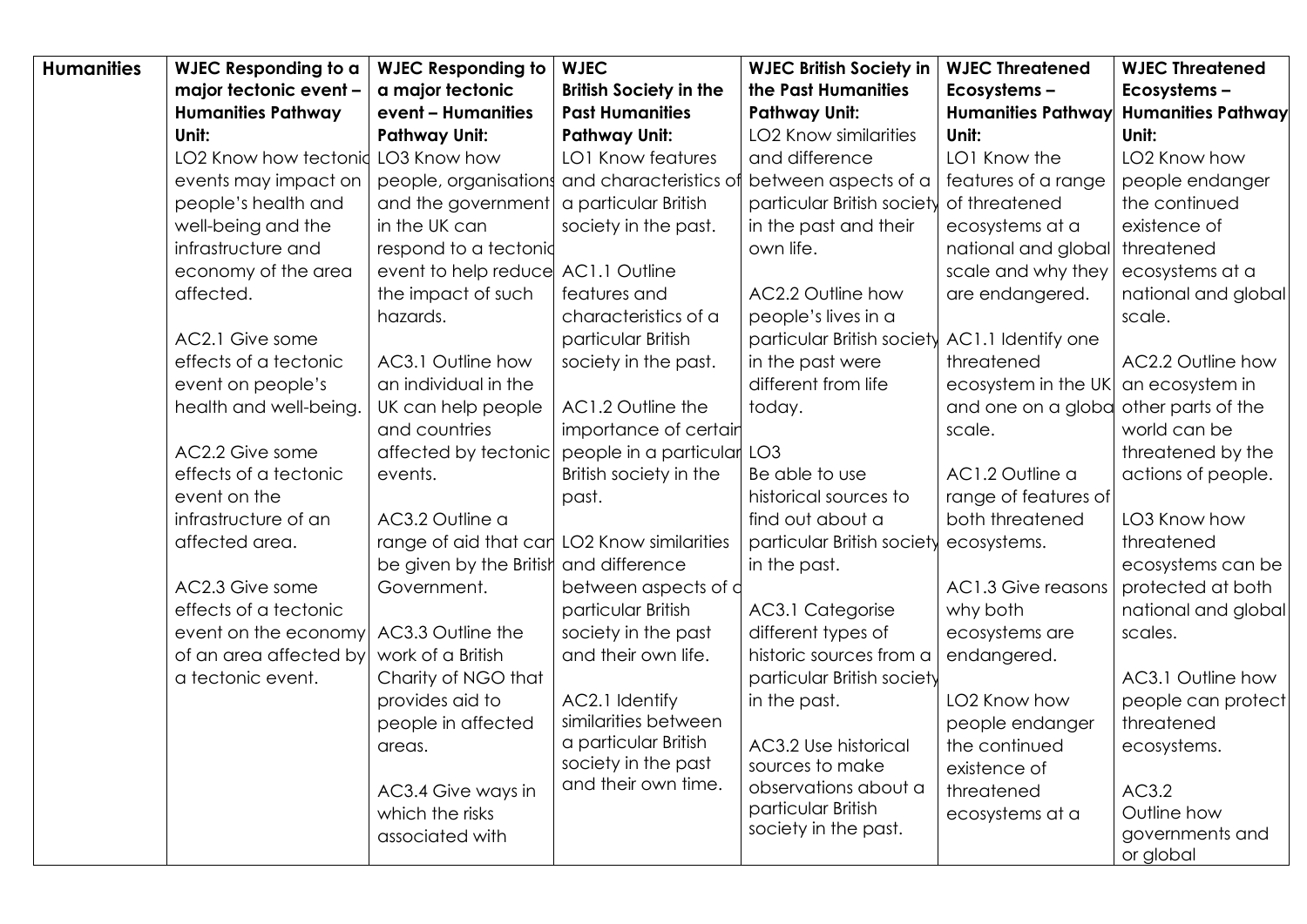|                                |                                                                                                                                                                                                                                                                                                | tectonic evens may<br>be reduced.                                                                                                                                                                                                      |                                                                                                                                                                                                                                                                                                                                                                                                               |                                                                                                                                                                                          | national and global<br>scale.<br>AC2.1 Outline how<br>one ecosystem in<br>the UK has been<br>threatened by the<br>actions of people.                                                                                                                                             | organisations can<br>protect a<br>threatened<br>ecosystem.                                                                                                                                                                                                                       |
|--------------------------------|------------------------------------------------------------------------------------------------------------------------------------------------------------------------------------------------------------------------------------------------------------------------------------------------|----------------------------------------------------------------------------------------------------------------------------------------------------------------------------------------------------------------------------------------|---------------------------------------------------------------------------------------------------------------------------------------------------------------------------------------------------------------------------------------------------------------------------------------------------------------------------------------------------------------------------------------------------------------|------------------------------------------------------------------------------------------------------------------------------------------------------------------------------------------|----------------------------------------------------------------------------------------------------------------------------------------------------------------------------------------------------------------------------------------------------------------------------------|----------------------------------------------------------------------------------------------------------------------------------------------------------------------------------------------------------------------------------------------------------------------------------|
| L1 and 2<br><b>Hospitality</b> | To know how food<br>can cause ill health.<br>Food-related causes<br>of ill health<br>• common types of<br>food<br>• symptoms of food<br>induced ill health<br>• food safety hazards<br>in different situations<br>• risks to food safety<br>• control measures<br>• food safety<br>regulations | To be able to cook<br>dishes using a<br>range of high skills.<br>Practice skills such<br>as:<br>knife skills e.g.,<br>soups, salads,<br>vegetable cuts<br>• methods of cake<br>making<br>• yeast doughs<br>• pastry making<br>• sauces | To understand the<br>importance of<br>nutrition when<br>planning meals<br>To use commodities<br>to create high<br>skilled dishes.<br>describe the<br>functions of nutrients<br>• compare the<br>nutritional needs of<br>specific groups<br>• explain what<br>happens if you<br>don't have a<br>balanced diet<br>• know how the<br>different cooking<br>methods impact on<br>the nutritional value<br>of foods | To understand menu<br>planning.<br>Producing dishes<br>using a range of:<br>commodities: meat<br>$\bullet$ fish $\bullet$ poultry $\bullet$ eggs<br>· dairy • vegetarian<br>alternatives | To produce dishes<br>to be served on a<br>range of different<br>menus.<br>Look at<br>presentation<br>techniques and<br>accompaniments<br>for a range of<br>dishes including<br>vegetarian, vegan<br>dishes, dairy free,<br>gluten free, ow fat<br>diets, healthy<br>school meals | To produce dishes<br>to be served on a<br>range of different<br>menus.<br>Look at<br>presentation<br>techniques and<br>accompaniments<br>for a range of<br>dishes including<br>vegetarian, vegan<br>dishes, dairy free,<br>gluten free, ow fat<br>diets, healthy<br>school meals |
|                                |                                                                                                                                                                                                                                                                                                |                                                                                                                                                                                                                                        | • know the factors<br>to consider when                                                                                                                                                                                                                                                                                                                                                                        |                                                                                                                                                                                          |                                                                                                                                                                                                                                                                                  |                                                                                                                                                                                                                                                                                  |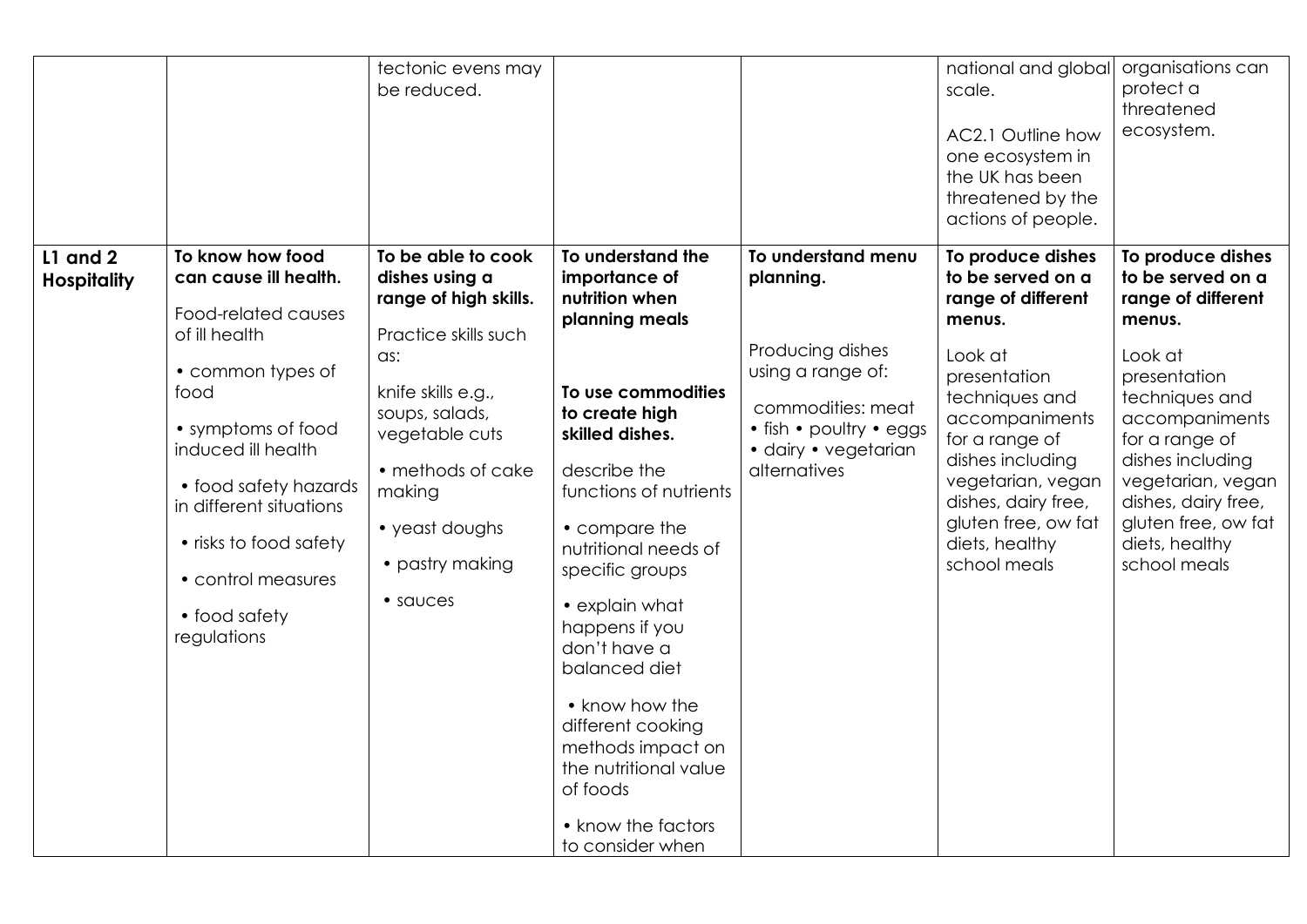|     |                                                                                                                                                                                                                                                                                                                                                                                                                                         |                                                                                                                                                                                                                                                                                                                                                                              | planning menus •<br>be aware of<br>environmental issues<br>when cooking<br>• explain how the<br>dishes meet the<br>customer needs<br>• produce time<br>plans for practical<br>outcomes<br>• be aware of how<br>to check ingredients<br>are of good quality                                                                                                                              |                                                                                                                                                                                                                                                                                                                                                                                                                                                                                                          |                                                                                                                                                                                                                                                                                                                                                                                                                                                                                          |                                                                                                                                                                                                                                                                                                                                                                                              |
|-----|-----------------------------------------------------------------------------------------------------------------------------------------------------------------------------------------------------------------------------------------------------------------------------------------------------------------------------------------------------------------------------------------------------------------------------------------|------------------------------------------------------------------------------------------------------------------------------------------------------------------------------------------------------------------------------------------------------------------------------------------------------------------------------------------------------------------------------|-----------------------------------------------------------------------------------------------------------------------------------------------------------------------------------------------------------------------------------------------------------------------------------------------------------------------------------------------------------------------------------------|----------------------------------------------------------------------------------------------------------------------------------------------------------------------------------------------------------------------------------------------------------------------------------------------------------------------------------------------------------------------------------------------------------------------------------------------------------------------------------------------------------|------------------------------------------------------------------------------------------------------------------------------------------------------------------------------------------------------------------------------------------------------------------------------------------------------------------------------------------------------------------------------------------------------------------------------------------------------------------------------------------|----------------------------------------------------------------------------------------------------------------------------------------------------------------------------------------------------------------------------------------------------------------------------------------------------------------------------------------------------------------------------------------------|
| Art | Portfolio Unit 1 for GCSE Portfolio Unit 1 for<br><b>Natural forms:</b><br>An introduction to<br>GCSE art and natural<br>forms as inspiration to<br>artists work such as Art<br>Nouveau, Georgia<br>O'Keeffe's painting.<br>Work can be produced<br>in a range of media.<br>Students must<br>complete the four<br>assessment targets.<br>Ao1-Critical studies and<br>artist research.<br>Ao2-Experimenting with<br>different materials. | <b>GCSE Natural forms:</b><br>Developing ideas<br>and experiments for<br>painting and prints<br>inspired by natural<br>forms.<br>Students working in<br>their sketchbooks to<br>experiment with<br>collage,<br>photography,<br>pattern making and<br>painting. continuing<br>to research artists<br>work and ideas.<br>Working on larger<br>paintings and work<br>with batik | Portfolio Unit 1 for<br><b>GCSE Natural forms:</b><br>Completing unit 1<br>and completing a<br>mock exam inspired<br>by natural forms. All<br>work to be assessed<br>according to GCSE<br>marking.<br>Students producing<br>a 2d piece in relief<br>inspired by<br>sketchbook ideas<br>that feature the<br>natural elements,<br>working in card and<br>acrylic with found<br>materials. | Portfolio unit 2 Myself<br><b>My identity Alternative</b><br>theme of Icon design:<br>Focus on painting,<br>drawing and<br>composition-process<br>involves recording<br>observations, and<br>analysing sources,<br>developing ideas,<br>realising intentions.<br>Students being<br>inspired by artists<br>such as Andy Warhol,<br>Chris Offili, Frieda<br>Kahlo and Anthony<br>Gormley who have<br>base their work on<br>the theme of myself.<br>Working ideas in<br>sketchbook to cover<br>Ao1 and Ao2. | Portfolio unit 2<br>Myself, My identity:<br>Process involving<br>experimenting with<br>a range of materials ideas and exhibition<br>and art techniques.<br>Annotating personal<br>response and<br>progressing with<br>personal ideas.<br><b>Students</b><br>developing ideas<br>about their own<br>identity influenced<br>by artists ideas<br>such as Peter<br>Blake's fan-based<br>work and pop art.<br><b>Experimenting with</b><br>paint,<br>photography, and<br>ICT skills to create | Portfolio unit 2<br>Myself, My identity:<br>Completion of this<br>unit with Ao4 final<br>of work in the art<br>area.<br>Final criticism of<br>work and assessing<br>according to<br>GCSE criteria.<br>Producing large find<br>piece either in 2d or<br>3d with a range of<br>mixed materials and<br>found objects.<br>Completion of four<br>assessment<br>objective for final<br>unit grade. |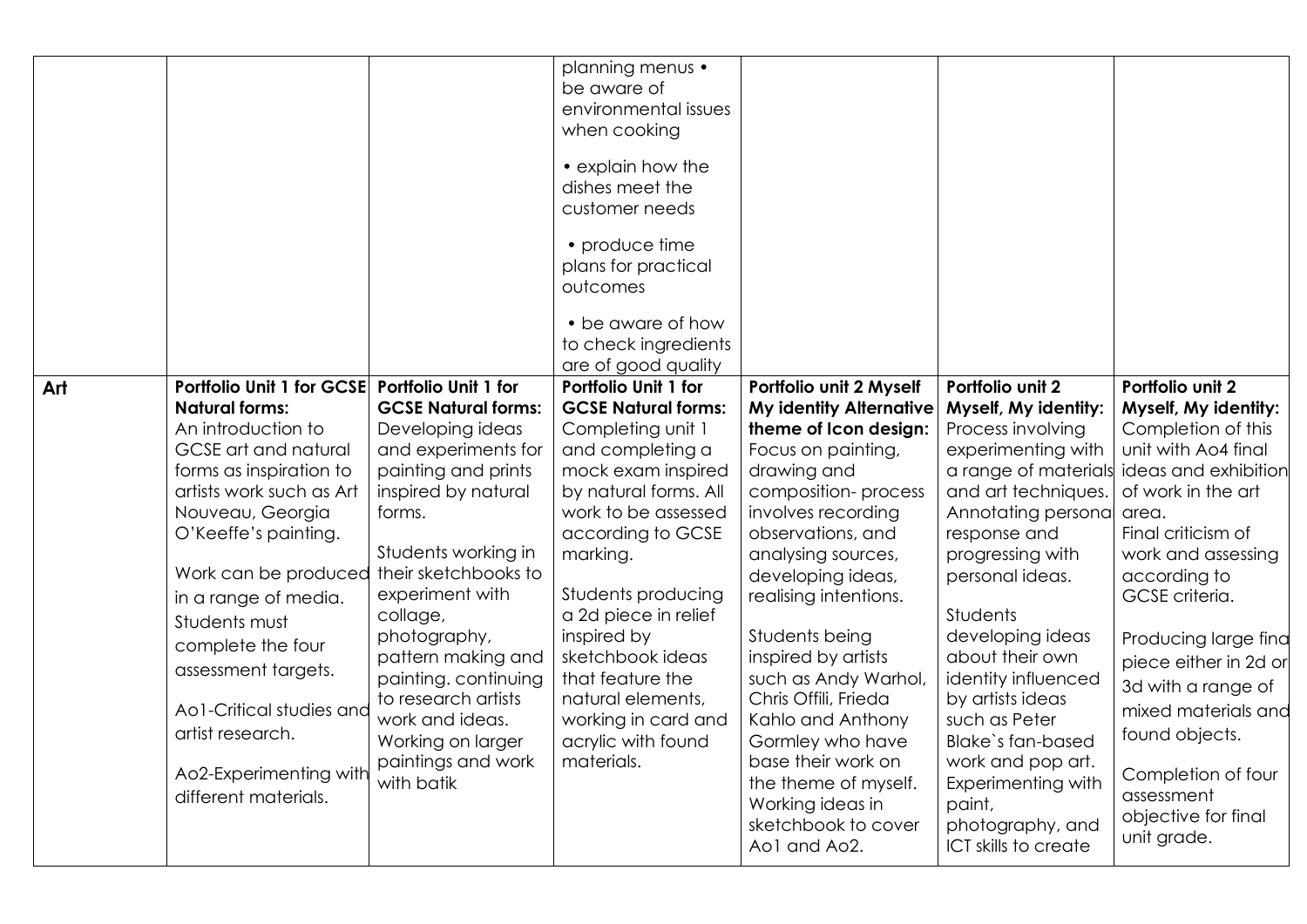|            | Ao3-Recording what<br>they see and imagine.<br>Ao4-Producing final<br>ideas for the theme.<br>Assessment of 60%<br>portfolio grade.            |                                                                                                                                                                                                                                                                                                                                                                                                                                                                                                                                                                                                           |                                                                                                                                            |                                                                                                                                                                                                                                                                                                                                                         | self-portraits and<br>3d responses.                                                                                                                                                                                |                                                                                                                                                                                                                                                                                    |
|------------|------------------------------------------------------------------------------------------------------------------------------------------------|-----------------------------------------------------------------------------------------------------------------------------------------------------------------------------------------------------------------------------------------------------------------------------------------------------------------------------------------------------------------------------------------------------------------------------------------------------------------------------------------------------------------------------------------------------------------------------------------------------------|--------------------------------------------------------------------------------------------------------------------------------------------|---------------------------------------------------------------------------------------------------------------------------------------------------------------------------------------------------------------------------------------------------------------------------------------------------------------------------------------------------------|--------------------------------------------------------------------------------------------------------------------------------------------------------------------------------------------------------------------|------------------------------------------------------------------------------------------------------------------------------------------------------------------------------------------------------------------------------------------------------------------------------------|
| <b>ICT</b> | E-safety:<br>Spiralized learning (from<br>years 7,8, & 9). Review<br>and reintroduce safe<br>practices when working<br>and socialising online. | Presentation software Presentation<br>(spiralized learning)<br>(year 7)<br>Spiralized learning on and Making critical<br>storage devices from<br>previous learning.<br>Creating 2 bespoke<br>Presentations.<br>(Shakespeare & free<br>choice)<br>Demonstrate key skills<br>and knowledge.<br>Following convention<br>on saving and versior<br>mgt. Creating a well-<br>structured and saved<br>unit of work.<br>Good and bad<br>presentation skills.<br>Researching and<br>locating<br>appropriate<br>resources to<br>enhance the<br>PowerPoint<br>message. Editing<br>and amending the<br>work. amending | Software:<br>Recording the show<br>evaluations of peer<br>work.<br>Amending and<br>editing work based<br>on feedback from<br>peer reviews. | <b>Publishing:</b><br>Spiralized learning<br>(year 8) DTP. Review<br>previous learning from<br>KS3 (good and bad<br>logos).<br>2 bespoke<br>publications.<br>Constable and a free<br>choice.<br>Good and bad layout<br>choices.<br>Researching and<br>saving appropriate<br>choices for message.<br>Learning and<br>presenting key<br>necessary skills. | <b>Publishing:</b><br>Demonstrating more<br>advanced skills.<br>Reviewing of others<br>work.<br>Critical analysis of<br>work<br>Amending work if<br>necessary,<br>depending on<br>feedback from<br>peer reviewers. | E-mailing:<br>The etiquette of<br>working online.<br>Opportunity to learn<br>about the etiquette<br>of working online.<br>What is acceptable<br>and not.<br>Mechanics of<br>sending emails.<br>Setting up address<br>lists, attaching files<br>to single or<br>multiple recipients |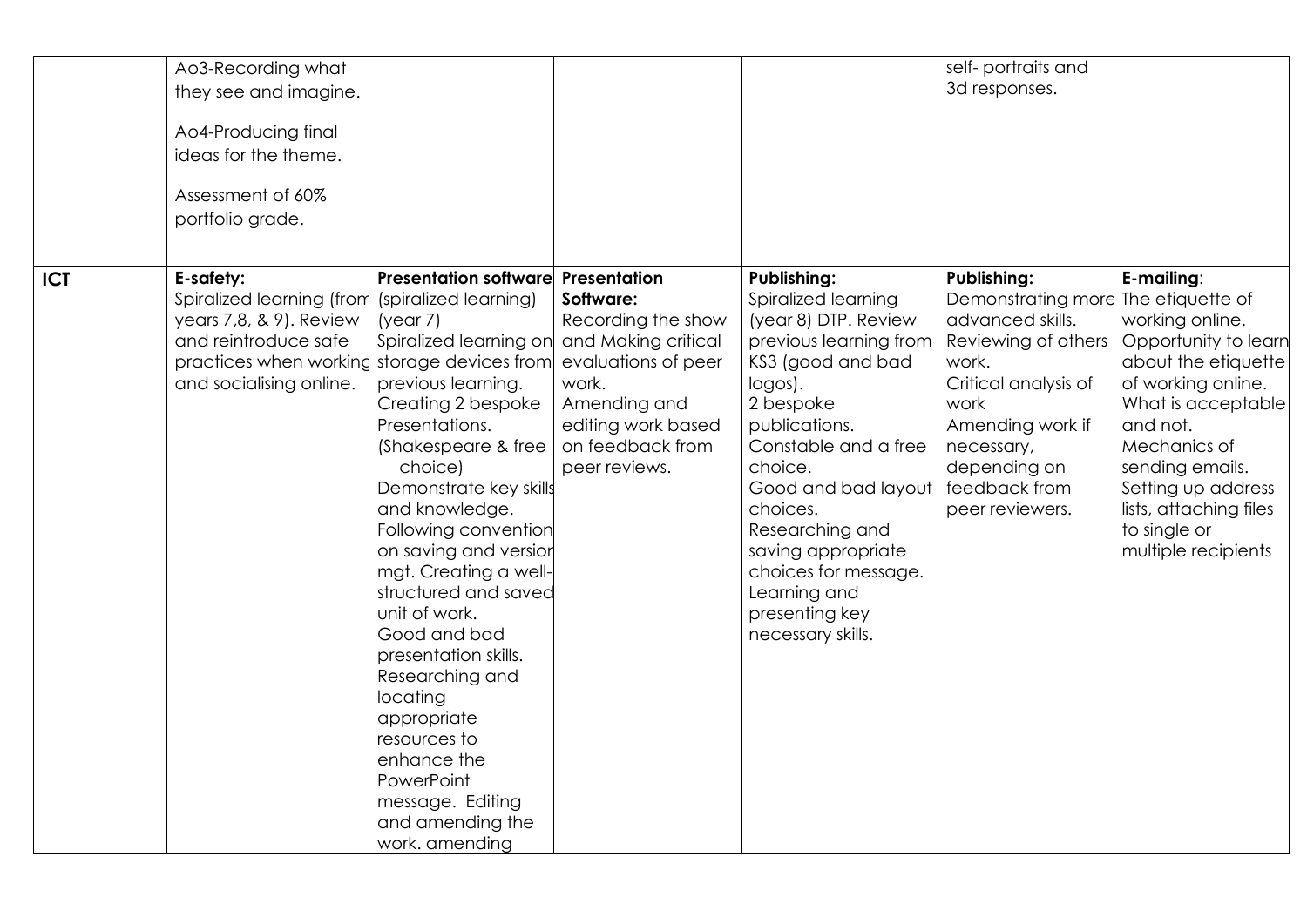|                |                                              | images and text                                     |                         |                                         |                                  |                          |
|----------------|----------------------------------------------|-----------------------------------------------------|-------------------------|-----------------------------------------|----------------------------------|--------------------------|
|                |                                              | appropriate to the                                  |                         |                                         |                                  |                          |
|                |                                              | pp message.                                         |                         |                                         |                                  |                          |
| Motor          | <b>Health &amp; Safety. Tools,</b>           | Tools, Materials,                                   | <b>Basic Vehicle</b>    | <b>Basic Vehicle</b>                    | Intermediate                     | Look at/start LASER      |
| <b>Vehicle</b> | <b>Materials, Equipment &amp;</b>            | <b>Equipment &amp; Their</b>                        | <b>Maintenance:</b>     | <b>Maintenance:</b>                     | <b>Vehicle</b>                   | units:                   |
|                | their uses:                                  | Uses:                                               | Using prior learning to | Intermediate Vehicle                    | <b>Maintenance:</b>              | Group discussions re     |
|                | Discussions and test re:                     | <b>Basic Vehicle</b>                                | complete basic tasks.   | Maintenance.                            | Using prior learning             | the units covered        |
|                | Health & Safety.                             | Maintenance.                                        | Select and safely       | Using prior learning to                 | to complete                      | and the student's        |
|                | Learning the Tools,                          | Learning the Tools,                                 | use fluids and          | complete basic and                      | intermediate tasks               | ability to complete      |
|                | Materials and                                | Materials and                                       | materials when          | intermediate tasks sucl                 | such as:                         | these.                   |
|                | equipment needed.                            | equipment needed.                                   | checking and            | as: Removing a                          | Know the location of             | Looking at the           |
|                | Learning the                                 | Learning the                                        | maintaining fluid       | roadwheel. Identify                     | major engine and                 | Worksheets,              |
|                | Techniques used in the                       | Techniques used in                                  | levels, safely raising, | and locate basic                        | chassis components               | workbooks, write-        |
|                | trade.                                       | the trade. Pupils will                              | and supporting a        | external car parts.                     | Know the major                   | ups, and                 |
|                |                                              | learn to be able to                                 | vehicle, etc.           | Remove, inspect, refit                  | internal engine                  | examples.                |
|                |                                              | safely use                                          |                         | brake pads.                             | components.                      |                          |
|                |                                              | appropriate materials                               |                         |                                         | Know the major                   |                          |
|                |                                              | and equipment.                                      |                         |                                         | cooling system                   |                          |
|                |                                              |                                                     |                         |                                         | components.                      |                          |
|                |                                              |                                                     |                         |                                         |                                  |                          |
|                |                                              |                                                     |                         |                                         |                                  | <b>Net Games &amp;</b>   |
| <b>PE</b>      | <b>Team Building Games</b>                   | <b>Gymnastics Activities Personal Fitness &amp;</b> |                         | <b>Team Building Games,</b>             | <b>Athletic Activities &amp;</b> |                          |
|                | & Personal fitness                           | & Modified Team<br><b>Games:</b>                    | <b>Basketball:</b>      | <b>Badminton &amp; Table</b><br>Tennis: | <b>Striking Games:</b>           | <b>Personal Fitness:</b> |
|                | <b>Challenges:</b>                           |                                                     | Greater reliance        |                                         | In athletic activities           | Revisit hand and         |
|                | For those students                           | Modified team                                       | that in personal        | The game play of table                  | understanding the                | eye skills from a        |
|                | that have been with                          | games relate to                                     | fitness some student    | tennis and badminton                    | role of personal                 | previous term.           |
|                | the PE programme for                         | most invasion                                       | will be required to     | will focus where                        | best. How to                     | Revisit some             |
|                | some time, where                             | games that I have                                   | lead many of the        | possible on how to                      | record information               | aspects of               |
|                | possible student led                         | adapted to meet                                     | sessions.               | manage as an                            | relating to a task.              | personal fitness         |
|                | sessions will be more                        | the physical,                                       |                         | individual participant.                 |                                  | work from a              |
|                | commonplace. For                             | gender and                                          |                         | How to manage                           |                                  | previous term.           |
|                | the students that may                        | numerical needs of                                  |                         | defeat and victory.                     |                                  |                          |
|                | join us as a Year 10,                        | our students. The                                   |                         |                                         |                                  |                          |
|                | then there will be a<br>need to revisit some | basics of tactical                                  |                         |                                         |                                  |                          |
|                |                                              | understanding,                                      |                         |                                         |                                  |                          |
|                | of the aspects that<br>would have been       | team play, and                                      |                         |                                         |                                  |                          |
|                |                                              | mutual respect for                                  |                         |                                         |                                  |                          |
|                | covered in the earlier<br>years.             | those that they<br>work with will                   |                         |                                         |                                  |                          |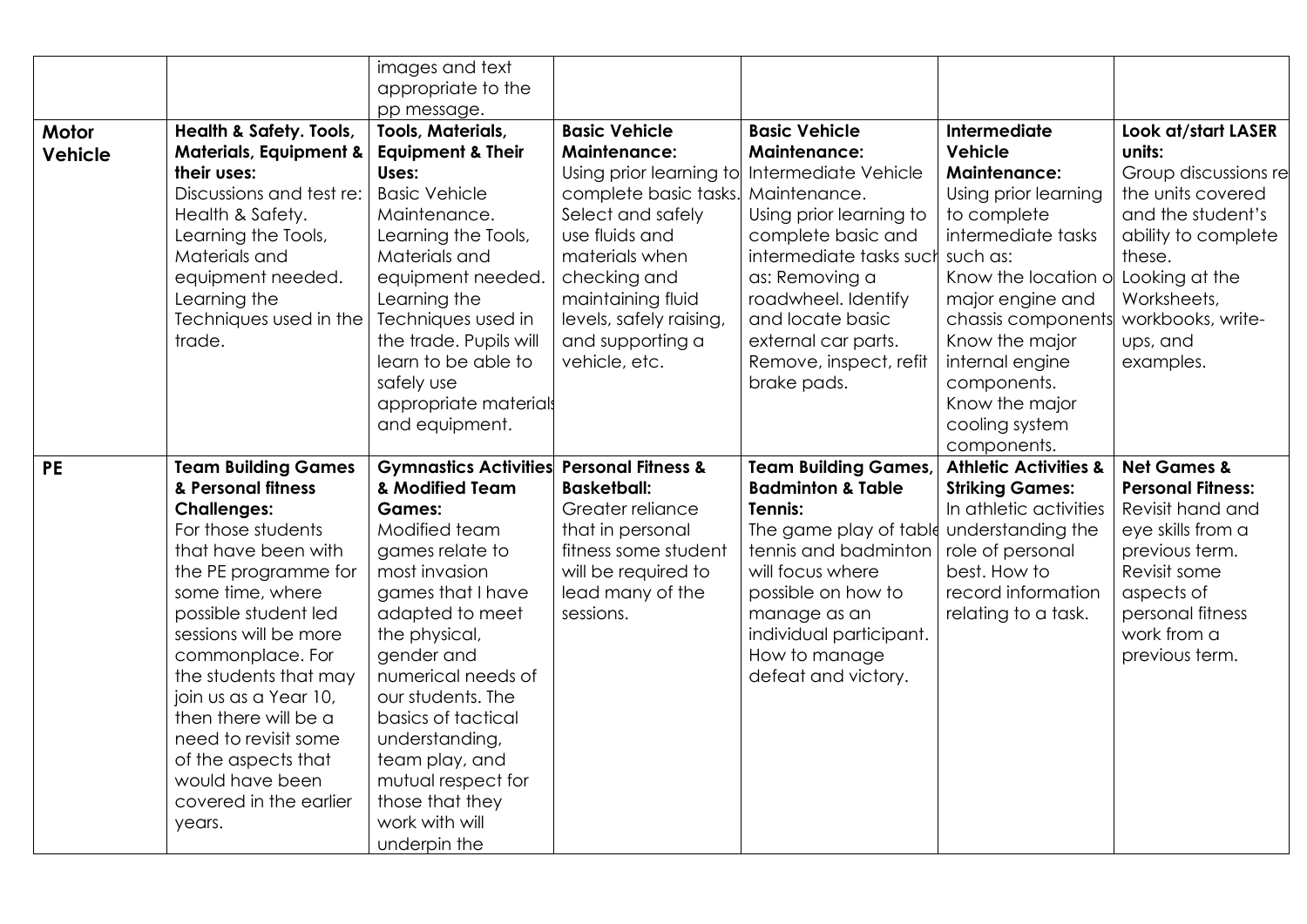|             |                                                                                                                                                                                                                                                                                                                       | teaching and<br>learning.                                                                                                                                                                                                                                                                                                                                                  |                                                                                                                                                                                                                                                                                                                                                                  |                                                                                                                                                                                                                                                                       |                                                                                                                                                                                                                                                                                                  |                                                                                                                                                                                                                                                                      |
|-------------|-----------------------------------------------------------------------------------------------------------------------------------------------------------------------------------------------------------------------------------------------------------------------------------------------------------------------|----------------------------------------------------------------------------------------------------------------------------------------------------------------------------------------------------------------------------------------------------------------------------------------------------------------------------------------------------------------------------|------------------------------------------------------------------------------------------------------------------------------------------------------------------------------------------------------------------------------------------------------------------------------------------------------------------------------------------------------------------|-----------------------------------------------------------------------------------------------------------------------------------------------------------------------------------------------------------------------------------------------------------------------|--------------------------------------------------------------------------------------------------------------------------------------------------------------------------------------------------------------------------------------------------------------------------------------------------|----------------------------------------------------------------------------------------------------------------------------------------------------------------------------------------------------------------------------------------------------------------------|
| <b>PSHE</b> | <b>Making Sense of</b><br><b>Relationships, Sex</b><br><b>Education, STIs, PID</b><br><b>&amp;HPV &amp; Teenage</b><br>Pregnancy:<br>Skills: Knowledge.<br>Personal Wellbeing<br>and Health. Empathy.<br>Speaking and<br>Listening<br>Assessment:<br>Classroom based<br>activities. Teacher<br>assessment S&L Skills. | Sex Education,<br><b>Unplanned</b><br>pregnancy,<br>Contraception,<br>Abortion, Adoption,<br><b>Sexual offence &amp;</b><br><b>Trafficking:</b><br>Skills: Recall and<br>knowledge,<br>decision making,<br>empathy, personal<br>wellbeing and<br>safety, S&L and<br>debating Skills.<br>Assessment: Teacher<br>assessment Speaking<br>and Listening Skills.<br>Case Study. | <b>Drug Education-</b><br><b>Physical effects &amp;</b><br>dangers of alcohol,<br>smoking, drug use.<br>Addiction,<br>substance abuse,<br>safety:<br>Skills: Recall and<br>knowledge,<br>Reasoning,<br>Citizenship Skills,<br>Empathy, and<br>enquiry skills & S&L<br>Skills.<br>Assessment:<br><b>Teacher Assessment</b><br>S&L Skills. Guide for<br>teenagers. | <b>Emotional and</b><br><b>Phycological Health:</b><br>Skills: Recall and<br>Knowledge. Personal<br>wellbeing and safety.<br>Empathy and S&L<br>skills.<br>Assessment: Teacher<br>assessment Speaking<br>and Listening skills.<br>Online topic<br>assessment/quizzes. | <b>Physical Health:</b><br>Skills: Knowledge<br>of components of<br>a healthy diet for<br>personal<br>wellbeing. First Aid<br>- CPR. Personal<br>Health. Awareness.<br>Empathy S&L Skills.<br>Assessment:<br>Teacher<br>assessment<br>Speaking and<br>Listening Skills. End<br>of topic quizzes. | <b>Global Issues:</b><br>Skills: Recall of<br>Knowledge.<br>Research.<br>Formulation of<br>argument and<br>opinion. Empathy<br>and enquiry skills.<br>Assessment:<br>Teacher<br>assessment<br>Speaking and<br>Listening Skills.<br>Debating Skills.<br>Presentation. |
| <b>RE</b>   | <b>Christianity Part 1:</b><br><b>Philosophy of Religion</b><br>and the Nature of<br>Belief.                                                                                                                                                                                                                          | <b>Christianity Part 1:</b><br>Philosophy of<br><b>Religion and the</b><br><b>Nature of Belief.</b>                                                                                                                                                                                                                                                                        | <b>Islam Part 1:</b><br>Philosophy of<br><b>Religion and the</b><br><b>Nature of Belief.</b>                                                                                                                                                                                                                                                                     | <b>Islam Part 1:</b><br><b>Philosophy of Religion</b><br>and the Nature of<br>Belief.                                                                                                                                                                                 | <b>Christianity Part 2:</b><br><b>Ethics and Moral</b><br>Issues.<br>Unit 1: Human                                                                                                                                                                                                               | <b>Christianity Part 2:</b><br><b>Ethics and Moral</b><br>Issues.<br>Unit 2: Medical                                                                                                                                                                                 |
|             | Unit 1- Nature of God<br>Key Areas of Study:<br>Christian beliefs about<br>God and the Holy<br>Trinity.                                                                                                                                                                                                               | Unit 2- Worship,<br>Celebration and<br>Expression<br>Key Areas of Study:<br>Christian<br>celebration and                                                                                                                                                                                                                                                                   | Unit 1- Nature of God<br>Key Areas of Study:<br>what Islam teaches<br>about God.<br>Skills: Historical and<br>cultural impact-                                                                                                                                                                                                                                   | Unit 2- Worship,<br>Celebration and<br>Expression<br>Key Areas of Study:<br><b>Explores how Muslim's</b><br>worship both in public<br>and in private. It also                                                                                                         | Relationships<br>Key Areas of Study:<br>The teachings of<br>the Bible<br>concerning family<br>life and how                                                                                                                                                                                       | Ethics and the<br>Right to Life.<br>Key Areas of Study:<br>The Christian<br>teachings on life<br>and how these                                                                                                                                                       |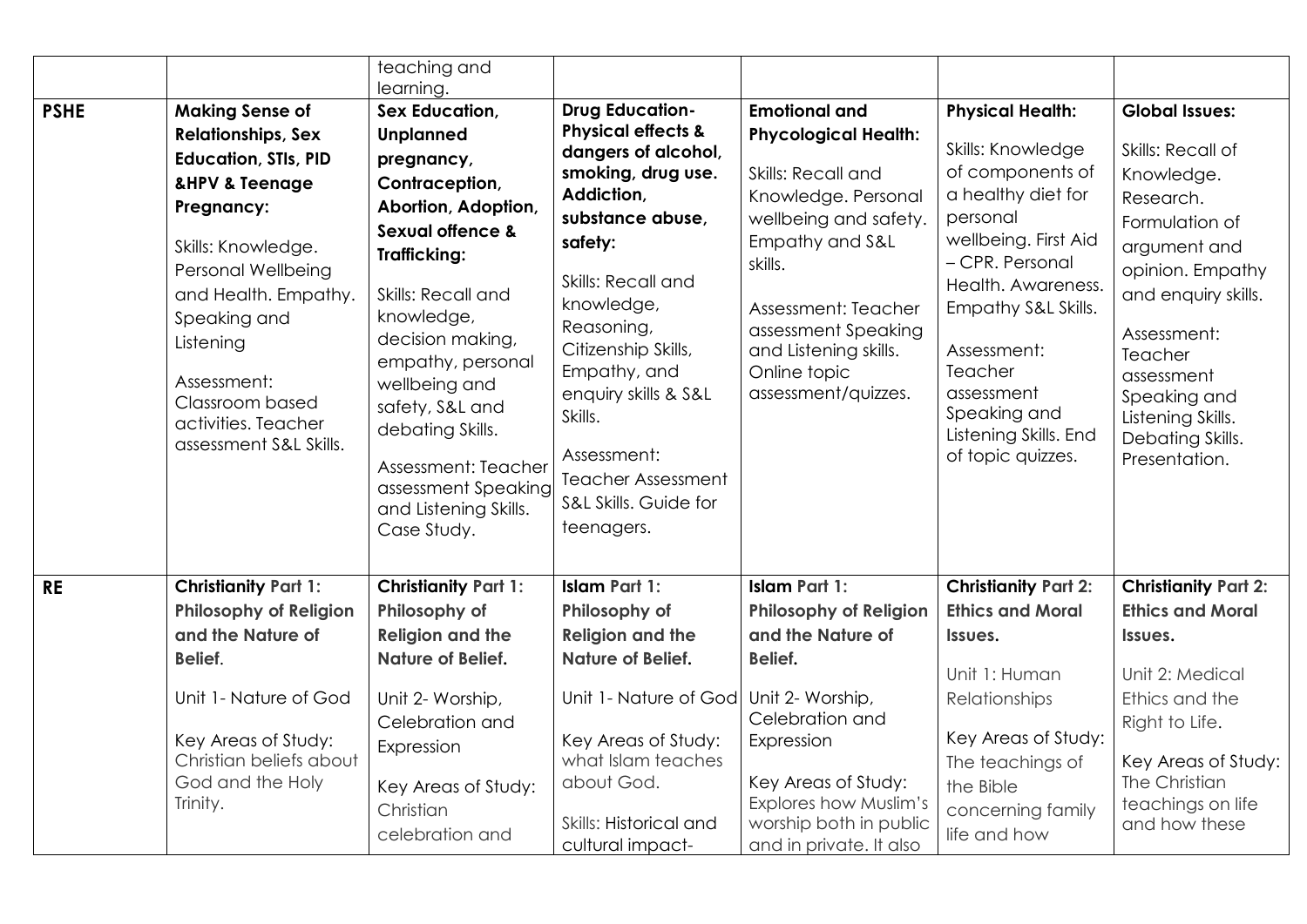| Skills: Historical                                  | expression of faith                                                                                                                                    | Knowledge,                      | looks at Sufism and Sufi Christians bring up<br>worship.                                 |                                                                                                | affect Christian<br>beliefs and opinions                                           |
|-----------------------------------------------------|--------------------------------------------------------------------------------------------------------------------------------------------------------|---------------------------------|------------------------------------------------------------------------------------------|------------------------------------------------------------------------------------------------|------------------------------------------------------------------------------------|
| evaluation. Empathy<br>and Inquiry.<br>Questioning. | through. Religious<br>festivals, art, music,<br>and food.<br>Skills: Application of<br>knowledge and<br>data. Analysis,<br>empathy, and<br>evaluation. | Empathy, and<br>enquiry skills. | Skills: Historical and<br>cultural impact-<br>Knowledge, Empathy,<br>and enquiry skills. | their children.<br>Skills: Interpretation<br>of information and<br>ethical decision<br>making. | <b>Skills: Interpretation</b><br>of information and<br>ethical decision<br>making. |
|                                                     |                                                                                                                                                        |                                 |                                                                                          |                                                                                                |                                                                                    |
|                                                     |                                                                                                                                                        |                                 |                                                                                          |                                                                                                |                                                                                    |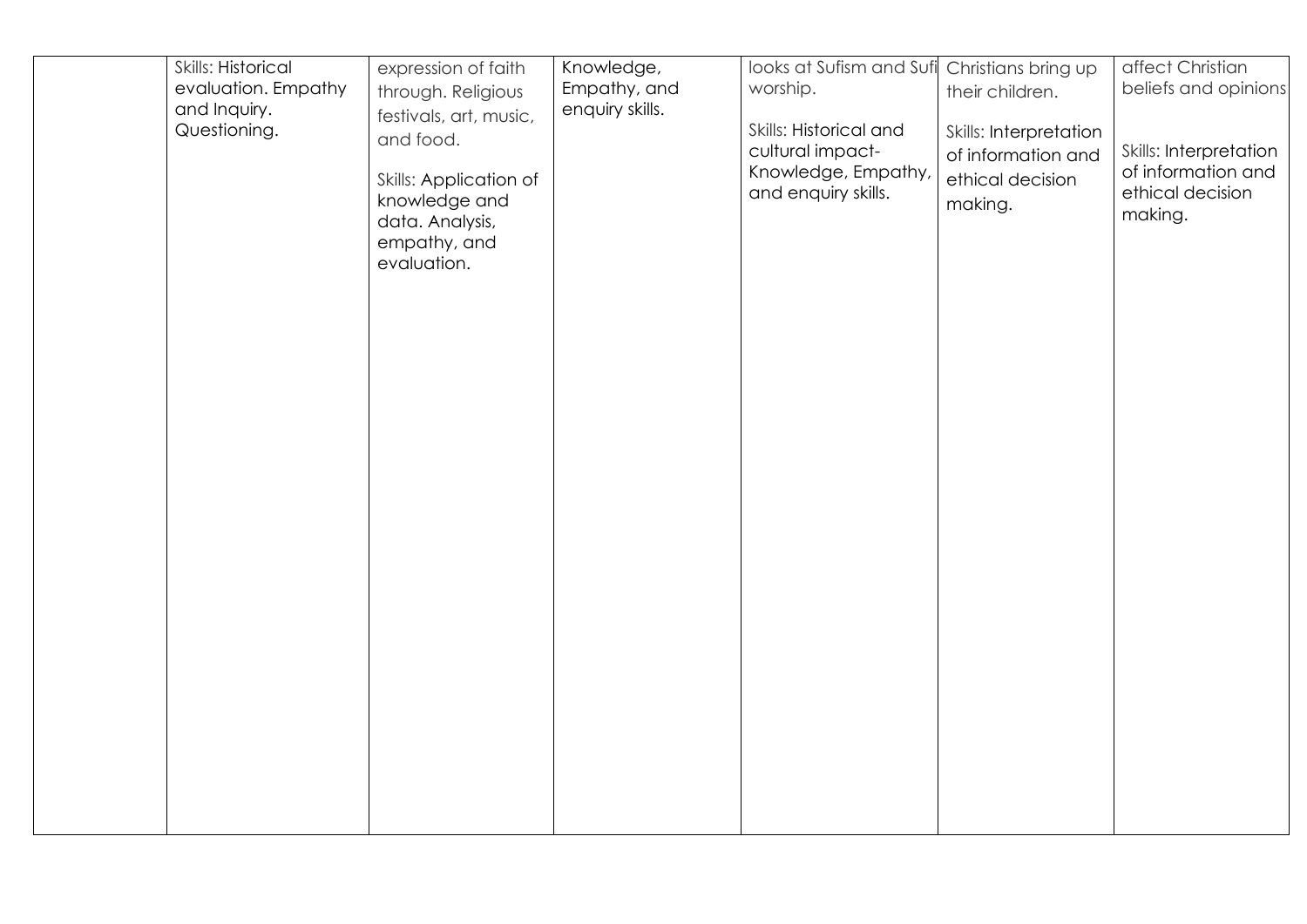| Year 11        | <b>Curriculum Overview</b>    |                                              |                                            |                                                            |                         |                     |  |  |
|----------------|-------------------------------|----------------------------------------------|--------------------------------------------|------------------------------------------------------------|-------------------------|---------------------|--|--|
|                | <b>AUTUMN1</b>                | <b>AUTUMN 2</b>                              | <b>SPRING 1</b>                            | <b>SPRING 2</b>                                            | <b>SUMMER 1</b>         | <b>SUMMER 2</b>     |  |  |
| <b>English</b> | <b>Core Text: AQA</b>         | <b>AQA Paper 2 GCSE</b>                      |                                            | AQA Paper 1 - Writing AQA Paper 2 - Reading AQA final exam |                         | <b>Revision and</b> |  |  |
|                | <b>Sunlight on the Grass.</b> | Core text: 19th and                          | focus. Much teacher                        | focus. Use of past                                         | practice -              | rehearsal of        |  |  |
|                | An anthology of               | 20 <sup>th</sup> century literary            | modelling and shared papers for resources. |                                                            | demonstration exam      | timings and         |  |  |
|                | modern and culturally         | non-fiction. Several                         | writing tasks linked to                    | <b>Rehearsing timed</b>                                    | technique in front of   | looking at folders: |  |  |
|                | rich short stories:           | linked by theme short picture and" hook      |                                            | writing about reading -                                    | all pupils. EL final    | Timed questions.    |  |  |
|                | Reading                       | texts - AQA materials, stimuli". Use of past |                                            | questions 1-4.                                             | exam practice -         | Immediate           |  |  |
|                | Comprehension.                | <b>Comparative and</b>                       | papers for resources.                      | Speaking and Listening past papers and                     |                         | feedback. Plugging  |  |  |
|                | Studying the                  | standalone extracts                          | <b>Speaking and</b>                        | key assessments GCSE                                       | revision techniques:    | gaps. Looking at    |  |  |
|                | Assessment objectives         | which cover 19th 20th                        | Listening key                              | and EL:                                                    | Timed questions.        | mis-conceptions.    |  |  |
|                | for Paper 1 AQA: AO1,         | and 21 <sup>st</sup> century                 | assessments GCSE                           | GCSE Paper 2.                                              | Immediate               | Spiral curriculum   |  |  |
|                | AO2, AO3, AO4.                | writers. Writing focus:                      | and EL:                                    | Understanding the                                          | feedback. Plugging      | work.               |  |  |
|                | Developing deduction          | Looking at the                               | Mocks in both GCSE                         | core skills and                                            | gaps. Looking at        | Actual exams.       |  |  |
|                | and inferencing skills.       | requirements for                             | and Entry level.                           | knowledge for the key                                      | mis-conceptions.        |                     |  |  |
|                | Locating and                  | Questions 1-5 Exam                           | (Usually in early                          | objectives: AO1, AO2,                                      | Spiral curriculum       |                     |  |  |
|                | extracting information        | technique and                                | January-Paper 2)                           | AO3, AO4. Paper 2:                                         | work.                   |                     |  |  |
|                | for a variety of              | maximising marks:                            | GCSE – Paper 1 focus                       | Themed topics of                                           | Using folders as        |                     |  |  |
|                | purposes. Identifying         | AO5, AO6. Paper 2                            | on core assessment                         | poverty, crime,                                            | revision aids -         |                     |  |  |
|                | character, setting,           | Themed topics of                             | objectives: AO5                            | technology, pollution,                                     | reviewing past          |                     |  |  |
|                | narrative sequence            | poverty, crime,                              | AO6(SPAG) Particular                       | plastics, animal rights,                                   | examples of letters,    |                     |  |  |
|                | and making                    | technology, pollution                        | emphasis on narrative                      | weather, sports, sea                                       | essays, speeches,       |                     |  |  |
|                | predictions. Extend           | plastics, animal rights,                     | writing. Picture/                          | journeys. Developing                                       | articles, and leaflets. |                     |  |  |
|                | abilities to express          | weather, sports, sea                         | sentence hook stimuli                      | deduction and                                              | <b>Entry Level</b>      |                     |  |  |
|                | thoughts and ideas            | journeys.                                    | to be used for                             | inferencing skills.                                        | "additional             |                     |  |  |
|                | through spoken tasks.         | Entry Level Topic                            | developing creative                        | Locating and                                               | endorsements"           |                     |  |  |
|                |                               | tasks-preparation                            | writing from a starter                     | extracting information                                     | - tasks and activities  |                     |  |  |
|                |                               | revision                                     | prompt. GCSE focus                         | for a variety of                                           | to prepare them for     |                     |  |  |
|                |                               | and practice and                             | on the speaking and                        | purposes. Identifying                                      | next steps              |                     |  |  |
|                |                               | then 4x1 hour units:                         | listening endorsement                      | key language features                                      | - speeches to the       |                     |  |  |
|                |                               | reading and writing                          | NEA. Topics to be                          | DAFOREST and how                                           | school at the           |                     |  |  |
|                |                               | foci. Revision for the                       | chosen by the                              | they demonstrate                                           | leaver's assembly       |                     |  |  |
|                |                               | January mocks.                               | candidates and                             | intended effects.                                          | and college             |                     |  |  |
|                |                               |                                              | recorded. Entry Level                      | Writer's craft.                                            | preparation.            |                     |  |  |
|                |                               |                                              | focus on Past paper                        | Structural features and                                    | Invitations and         |                     |  |  |
|                |                               |                                              | practice; Report                           | comparative writing.                                       | reading for pleasure    |                     |  |  |
|                |                               |                                              | writing, and letters                       | Extend abilities to                                        | / guided reading.       |                     |  |  |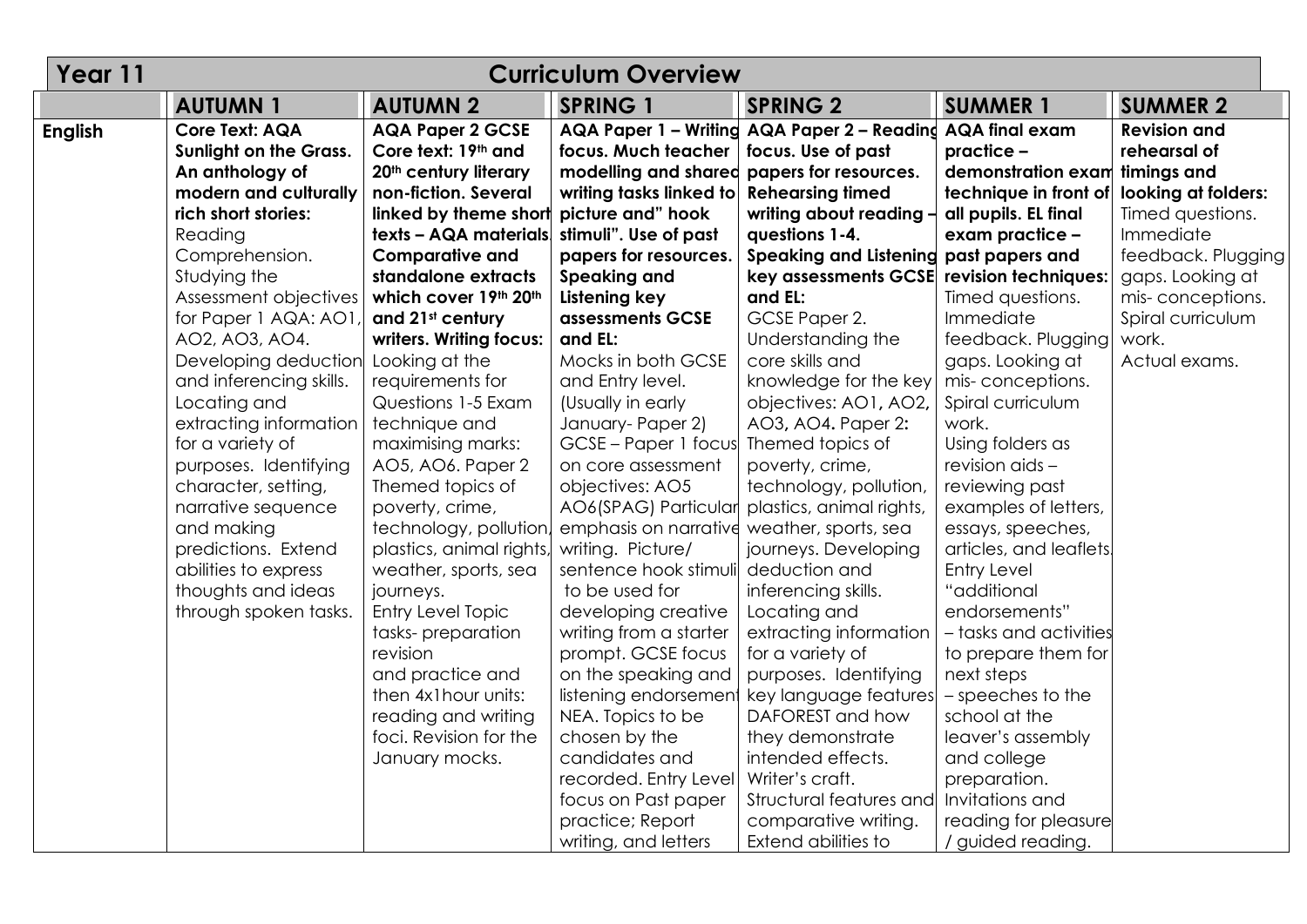|              |                                                                                                                          |                                                                                               | and explanations.<br>Part 1 of the speaking<br>and listening<br>assessment<br>for the exam. World o<br>work.                                  | express thoughts and<br>ideas through spoken<br>tasks linked to texts.<br>Entry Level focus on<br>Past paper practice;<br>Reading three short<br>texts and answering<br>graded levels of<br>comprehension<br>questions. Proof<br>reading and cloze<br>exercises. Entry Level<br>focus on<br>Past paper practice<br>and part 1 of the<br>speaking and listening<br>assessment for the<br>exam. Planning a<br>presentation | Filling in forms e.g.,<br>passport / driving<br>license.                                                                                                                    |                                                                                                                                                                                                   |
|--------------|--------------------------------------------------------------------------------------------------------------------------|-----------------------------------------------------------------------------------------------|-----------------------------------------------------------------------------------------------------------------------------------------------|--------------------------------------------------------------------------------------------------------------------------------------------------------------------------------------------------------------------------------------------------------------------------------------------------------------------------------------------------------------------------------------------------------------------------|-----------------------------------------------------------------------------------------------------------------------------------------------------------------------------|---------------------------------------------------------------------------------------------------------------------------------------------------------------------------------------------------|
| <b>Maths</b> | Number:<br>4 operations with<br>Decimals and<br>fractions. Perform<br>calculations with<br>density, mass, and<br>volume. | Algebra and<br><b>Graphs:</b><br>Algebraic<br>Manipulation,<br>Plotting graphs,<br>sequences. | Algebra, Graphs &<br><b>GCSE/ELC Revision:</b><br>Graphical<br>interpretation,<br>Algebraic<br>$manipulation -$<br>Formulae and<br>equations. | Geometry and<br><b>Measures. GCSE/ELC</b><br><b>Revision:</b><br>Angles and Lines,<br>congruence, area,<br>perimeter & volume.<br>Transformations,<br>Converting units,<br>Properties of shape,<br>Trigonometry,<br>Pythagoras.                                                                                                                                                                                          | <b>Geometry and</b><br>Measures.<br><b>GCSE/ELC</b><br><b>Revision:</b><br>Transformations,<br>Converting units,<br>Properties of<br>shape,<br>Trigonometry,<br>Pythagoras. | Examination<br>techniques and<br>methods of<br>revision using past<br>papers and mark<br>schemes<br>Dependant on<br>route taken GCSE<br>or ELC:<br>Revision; Required<br>practicals and<br>Exams. |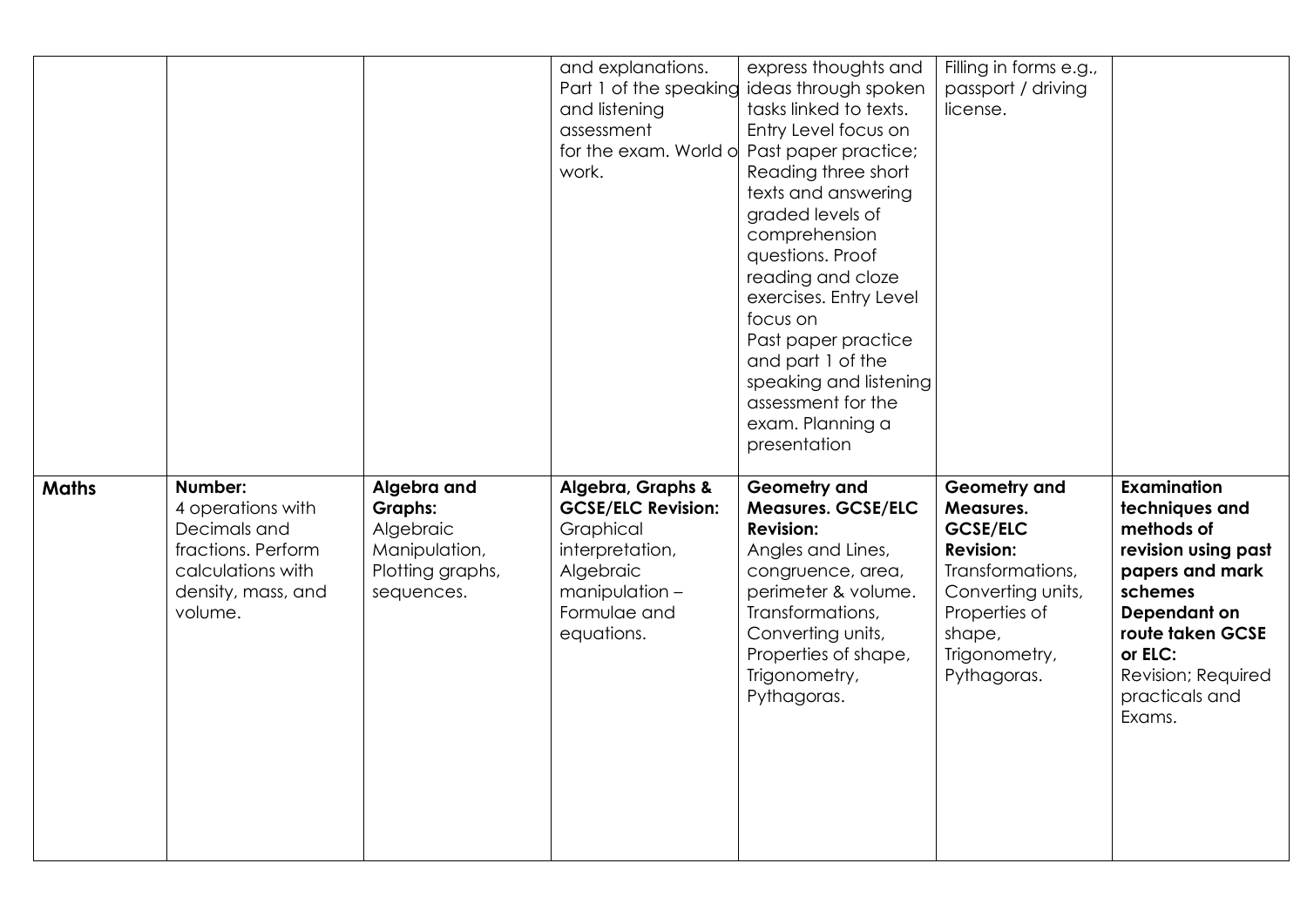| <b>Science</b> | <b>Biology:</b>                                                                                                                                                                                                                                                                                                                                                                                                                                                                                                                                                                                | <b>Biology:</b>                                                                                                                                                                                                                                                                                                                                                                                                                                                                                            | Chemistry:                                                                                                                                                                                                                                                                                                                                                                                                                                                                                                                           | Chemistry:                                                                                                                                                                                                                                                                                                                                                                                                                                                                                                                                    | <b>Physics:</b>                                                                                                                                                                                                                                                                                                                                                                                                                                                                                                    | <b>Biology, Chemistry</b><br>& Physics:                                                                                                                                                                                                                                                                                                                                                                                                                                |
|----------------|------------------------------------------------------------------------------------------------------------------------------------------------------------------------------------------------------------------------------------------------------------------------------------------------------------------------------------------------------------------------------------------------------------------------------------------------------------------------------------------------------------------------------------------------------------------------------------------------|------------------------------------------------------------------------------------------------------------------------------------------------------------------------------------------------------------------------------------------------------------------------------------------------------------------------------------------------------------------------------------------------------------------------------------------------------------------------------------------------------------|--------------------------------------------------------------------------------------------------------------------------------------------------------------------------------------------------------------------------------------------------------------------------------------------------------------------------------------------------------------------------------------------------------------------------------------------------------------------------------------------------------------------------------------|-----------------------------------------------------------------------------------------------------------------------------------------------------------------------------------------------------------------------------------------------------------------------------------------------------------------------------------------------------------------------------------------------------------------------------------------------------------------------------------------------------------------------------------------------|--------------------------------------------------------------------------------------------------------------------------------------------------------------------------------------------------------------------------------------------------------------------------------------------------------------------------------------------------------------------------------------------------------------------------------------------------------------------------------------------------------------------|------------------------------------------------------------------------------------------------------------------------------------------------------------------------------------------------------------------------------------------------------------------------------------------------------------------------------------------------------------------------------------------------------------------------------------------------------------------------|
|                | Biology: Environment,<br>Evolution, and<br>Inheritances<br>Component $2 - 5:1 -$<br>Feeding relationships;<br>Photosynthesis;<br>Adaptations; Food<br>chains and food<br>webs; decay;<br>Interdependence;<br>Factors affecting<br>photosynthesis;<br>Investigating the rate<br>of photosynthesis; The<br>carbon cycle.<br>Component 2 - 6: -<br>Organisms and the<br>Environment:<br>Competition; Living<br>and non-living<br>factors; Investigating<br>plant distribution;<br>Pollution; Loss and<br>maintaining<br>biodiversity.<br>Each unit to include:<br>Checkpoint and<br>Vocab Builder | Biology:<br>Environment,<br>Evolution, and<br><b>Inheritances</b><br>Component 2-7-<br>How life developed<br>on Earth: Genetic<br>material; Asexual<br>and Sexual<br>reproduction;<br>Investigating<br>variation; Evolution<br>and natural<br>selection; Artificial<br>selection; Genetic<br>engineering;<br>Dominant and<br>recessive alleles;<br>Genetic crosses.<br>Revision for Mock<br>Exams: - Looking at<br>Paper 1, 2 and<br>required practical's<br>- Exam questions.<br>Linking GCSE<br>modules: | Chemistry:<br>Chemistry in our<br>world<br>Component 4:11<br><b>Reactions of Acids:</b><br>Neutralisation;<br>Metals and acids;<br>Investigating acids<br>and carbonates;<br>The pH scale;<br><b>Balanced symbol</b><br>equations.<br>Component 4-12:<br>Energy and the rate<br>of reactions<br>Energy transfers;<br>Rate of reaction;<br>Monitoring rate of<br>reaction; Reaction<br>profiles; Measuring<br>the rate of reaction.<br>Each unit to include:<br>Checkpoint and<br><b>Vocab Builder</b><br>including Exam<br>questions | Chemistry: Chemistry<br>in our world:<br>Component 4:13<br>Fuels and the<br>atmosphere:<br>Development of our<br>atmosphere; Crude<br>oil; Fuels and<br>combustion; Air<br>pollution; Climate<br>change; Cracking;<br>Carbon footprint.<br>Component 4: 14<br>Water for drinking:<br>Drinking water;<br>Investigating water;<br>Water treatment.<br>Revision for Exams: -<br>Looking at Paper 1, 2<br>and required<br>practical's - Exam<br>questions.<br>Linking GCSE<br>modules.<br>Linking ELC modules:<br>Keeping Health;<br>Electricity. | Physics: Electricity,<br>Magnetism and<br>Waves:<br>Component 6: 19 -<br>Electrical current.<br>Electrical current;<br>Types of current;<br>Resistance;<br>Investigating<br>components;<br>Series and parallel<br>Circuits.<br>Component 6: 20 -<br>Domestic<br>Electricity: Wiring a<br>plug; Fuses and<br>Earth wires;<br>Transferring<br>energy; Power; The<br>national grid.<br>Component 6: 21 -<br>Magnetism and<br>Electromagnetism:<br>Magnetic fields;<br>Electromagnets;<br>Plotting magnetic<br>fields. | Physics: Electricity,<br>Magnetism and<br>Waves:<br>Component 6: 22 -<br>Different types of<br>waves:<br>Longitudinal and<br>transverse;<br>Properties of<br>waves; Wave<br>measurements.<br>Component 6: 23 -<br>Electromagnetic<br>waves:<br>Electromagnetic<br>spectrum; ELM<br>waves 1 and 2;<br>Density; Kinetic<br>Theory; Changes<br>of state.<br>Required<br>practicals and<br>Exam revision.<br>Completion of<br>modules.<br>Dependant on<br>route taken GCSE |
|                |                                                                                                                                                                                                                                                                                                                                                                                                                                                                                                                                                                                                |                                                                                                                                                                                                                                                                                                                                                                                                                                                                                                            |                                                                                                                                                                                                                                                                                                                                                                                                                                                                                                                                      |                                                                                                                                                                                                                                                                                                                                                                                                                                                                                                                                               |                                                                                                                                                                                                                                                                                                                                                                                                                                                                                                                    |                                                                                                                                                                                                                                                                                                                                                                                                                                                                        |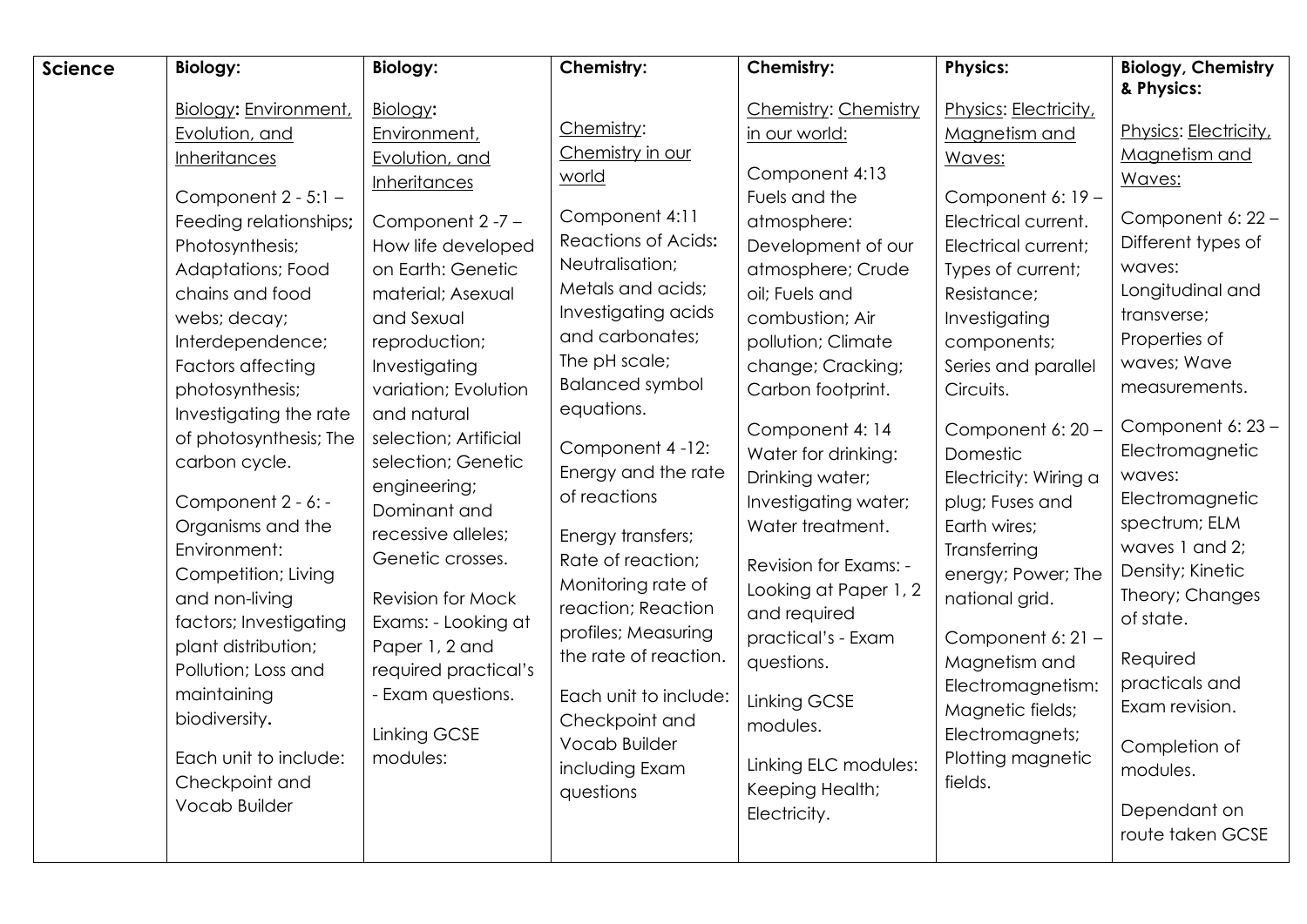|                   | including Exam<br>questions.<br>Dependant on route<br>taken GCSE or ELC. |                                           | Dependant on<br>route taken GCSE or<br><b>ELC</b> |                                          |                           | or ELC,<br>examination<br>techniques and<br>methods of<br>revision using past<br>papers and mark |
|-------------------|--------------------------------------------------------------------------|-------------------------------------------|---------------------------------------------------|------------------------------------------|---------------------------|--------------------------------------------------------------------------------------------------|
|                   |                                                                          |                                           |                                                   | <b>WJEC Threatened</b>                   | <b>WJEC Threatened</b>    | schemes.<br><b>Individuals</b>                                                                   |
| <b>Humanities</b> | WJEC Responding to a                                                     | <b>WJEC Responding to</b>                 | <b>WJEC Threatened</b><br>Ecosystems-             |                                          | Ecosystems-               | outstanding work to                                                                              |
|                   | major tectonic event -<br><b>Humanities Pathway</b>                      | a major tectonic<br>event - Humanities    | <b>Humanities Pathway</b>                         | Ecosystems-<br><b>Humanities Pathway</b> | <b>Humanities Pathway</b> | be completed this                                                                                |
|                   | Unit:                                                                    | <b>Pathway Unit:</b>                      | Unit:                                             | Unit:                                    | Unit:                     | half term - Study                                                                                |
|                   | LO2 Know how                                                             | LO3 Know how                              | LO1 Know the                                      | LO2 Know how people                      | LO3 Know how              | Leave:                                                                                           |
|                   | tectonic events may                                                      |                                           | people, organisations features of a range of      | endanger the                             | threatened                |                                                                                                  |
|                   | impact on people's                                                       | and the government                        | threatened                                        | continued existence of                   | ecosystems can be         |                                                                                                  |
|                   | health and well-being                                                    | in the UK can respond ecosystems at a     |                                                   | threatened ecosystem                     | protected at both         |                                                                                                  |
|                   | and the infrastructure                                                   | to a tectonic event td                    | national and global                               | at a national and                        | national and global       |                                                                                                  |
|                   | and economy of the                                                       | help reduce the                           | scale and why they                                | global scale.                            | scales.                   |                                                                                                  |
|                   | area affected.                                                           | impact of such                            | are endangered.                                   |                                          |                           |                                                                                                  |
|                   |                                                                          | hazards.                                  |                                                   | AC2.1 Outline how one                    | AC3.1 Outline how         |                                                                                                  |
|                   | AC2.1 Give some                                                          |                                           | AC1.1 Identify one                                | ecosystem in the UK                      | people can protect        |                                                                                                  |
|                   | effects of a tectonic                                                    | AC3.1 Outline how ar                      | threatened                                        | has been threatened                      | threatened                |                                                                                                  |
|                   | event on people's                                                        | individual in the UK                      | ecosystem in the UK                               | by the actions of                        | ecosystems.               |                                                                                                  |
|                   | health and well-being                                                    | can help people and                       | and one on a global                               | people.                                  | AC3.2                     |                                                                                                  |
|                   | AC2.2 Give some                                                          | countries affected by<br>tectonic events. | scale.                                            | AC2.2 Outline how an                     | Outline how               |                                                                                                  |
|                   | effects of a tectonic                                                    |                                           | AC1.2 Outline a                                   | ecosystem in other                       | governments and or        |                                                                                                  |
|                   | event on the                                                             | AC3.2 Outline a                           | range of features of                              | parts of the world can                   | global organisations      |                                                                                                  |
|                   | infrastructure of an                                                     | range of aid that can                     | both threatened                                   | be threatened by the                     | can protect a             |                                                                                                  |
|                   | affected area.                                                           | be given by the British                   | ecosystems.                                       | actions of people.                       | threatened                |                                                                                                  |
|                   |                                                                          | Government.                               |                                                   |                                          | ecosystem.                |                                                                                                  |
|                   |                                                                          |                                           |                                                   |                                          |                           |                                                                                                  |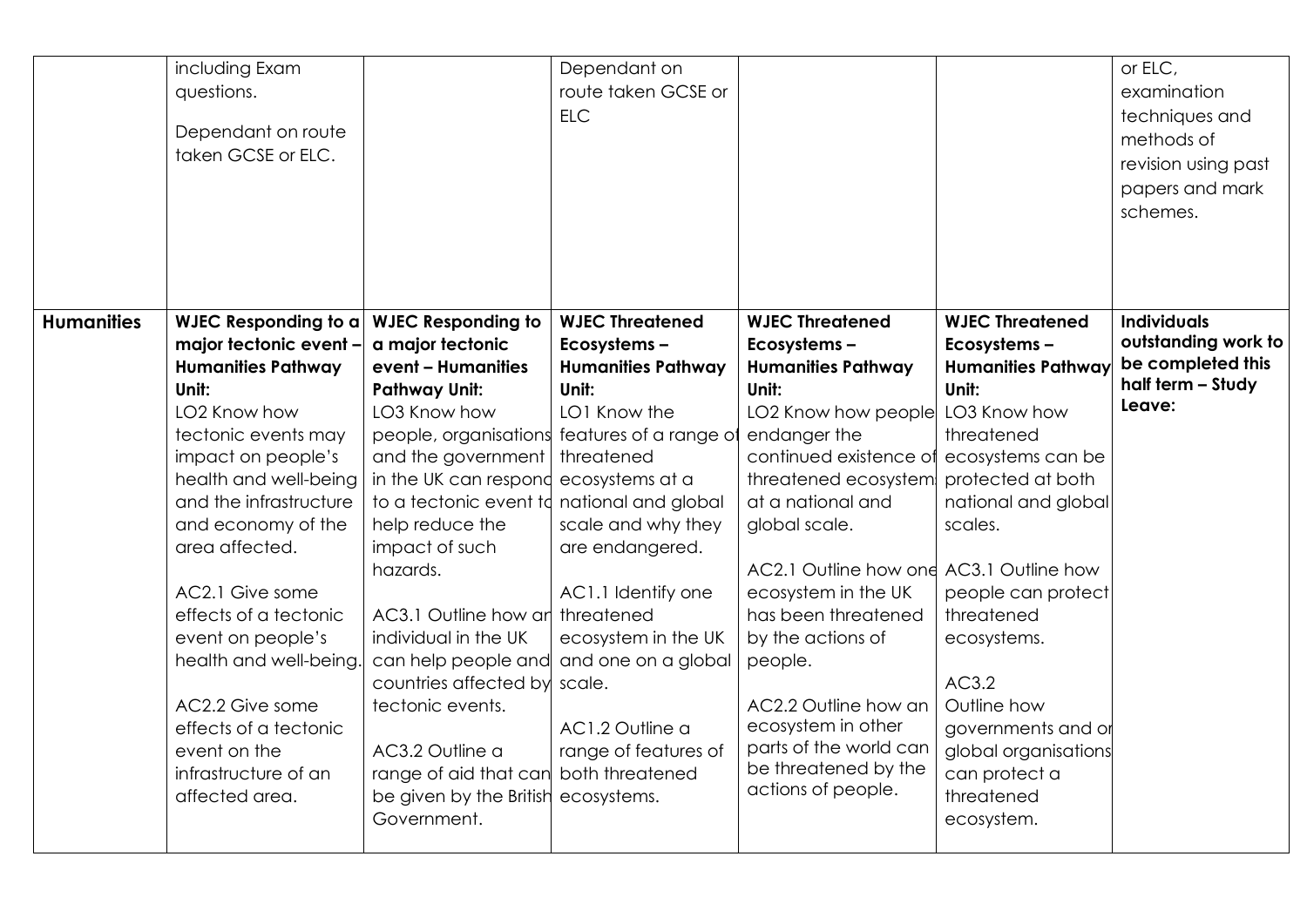|              | AC2.3 Give some<br>effects of a tectonic<br>event on the economy Charity of NGO that<br>of an area affected by<br>a tectonic event.                                                                                                                                                                                           | AC3.3 Outline the<br>work of a British<br>provides aid to<br>people in affected<br>areas.<br>AC3.4 Give ways in<br>which the risks<br>associated with                                                                  | AC1.3 Give reasons<br>why both ecosystems<br>are endangered.                                                                                                              |                                                                                                                                       |                                                                                                                                                                                                                                                          |                                                                              |
|--------------|-------------------------------------------------------------------------------------------------------------------------------------------------------------------------------------------------------------------------------------------------------------------------------------------------------------------------------|------------------------------------------------------------------------------------------------------------------------------------------------------------------------------------------------------------------------|---------------------------------------------------------------------------------------------------------------------------------------------------------------------------|---------------------------------------------------------------------------------------------------------------------------------------|----------------------------------------------------------------------------------------------------------------------------------------------------------------------------------------------------------------------------------------------------------|------------------------------------------------------------------------------|
|              |                                                                                                                                                                                                                                                                                                                               | tectonic evens may<br>be reduced.                                                                                                                                                                                      |                                                                                                                                                                           |                                                                                                                                       |                                                                                                                                                                                                                                                          |                                                                              |
| Construction | <b>Practical for</b><br>assessment:<br>Completing workbook<br>for unit WJC350.                                                                                                                                                                                                                                                | <b>Practical for</b><br>assessment:<br>Completing<br>workbook for unit<br><b>WJC454.</b>                                                                                                                               | <b>Practical for</b><br>assessment:<br>Completing<br>workbook for unit<br><b>WJC722.</b>                                                                                  | <b>Practical for</b><br>assessment:<br>Completing workbook<br>for unit WJC616.                                                        | <b>Practical for</b><br>assessment:<br>Completing<br>workbook for unit<br><b>WJC245.</b>                                                                                                                                                                 | <b>Completing any</b><br>outstanding work in<br>workbooks/folders:           |
| <b>DT</b>    | Health and safety.<br>Design proposals from<br><b>GCSE</b> paper:<br>Select and use tools,<br>equipment and<br>processes to shape<br>and form materials<br>safely and<br>accurately and finish<br>them appropriately.<br>To manage their<br>environment to<br>ensure the health<br>and safety of<br>themselves and<br>others. | <b>GCSE</b> questions.<br>Portfolio.<br>Manufacturing<br>project:<br>Context and design<br>brief.<br>Research.<br>Reasons for<br>research.<br>Analysis and<br>investigation.<br>Reasons for analysis<br>Specification. | <b>GCSE</b> questions.<br>Portfolio.<br><b>Manufacturing of</b><br>project:<br>Chosen idea.<br>Developing the<br>chosen idea.<br>Final idea.<br>Parts list.<br>Templates. | <b>GCSE</b> questions.<br>Portfolio.<br><b>Manufacturing of</b><br>project:<br>Modifications.<br>Industrial processes.<br>Evaluation. | <b>GCSE</b> questions.<br>Portfolio.<br><b>Manufacturing of</b><br>project:<br>Compete context<br>and portfolio.<br>Internet search,<br>catalogue search<br>etc.<br>Analyse research<br>material.<br>Build mind map.<br>Explanation of<br>specification. | Exam 2 hours:<br>Revision work for<br>GCSE exam<br>including past<br>papers. |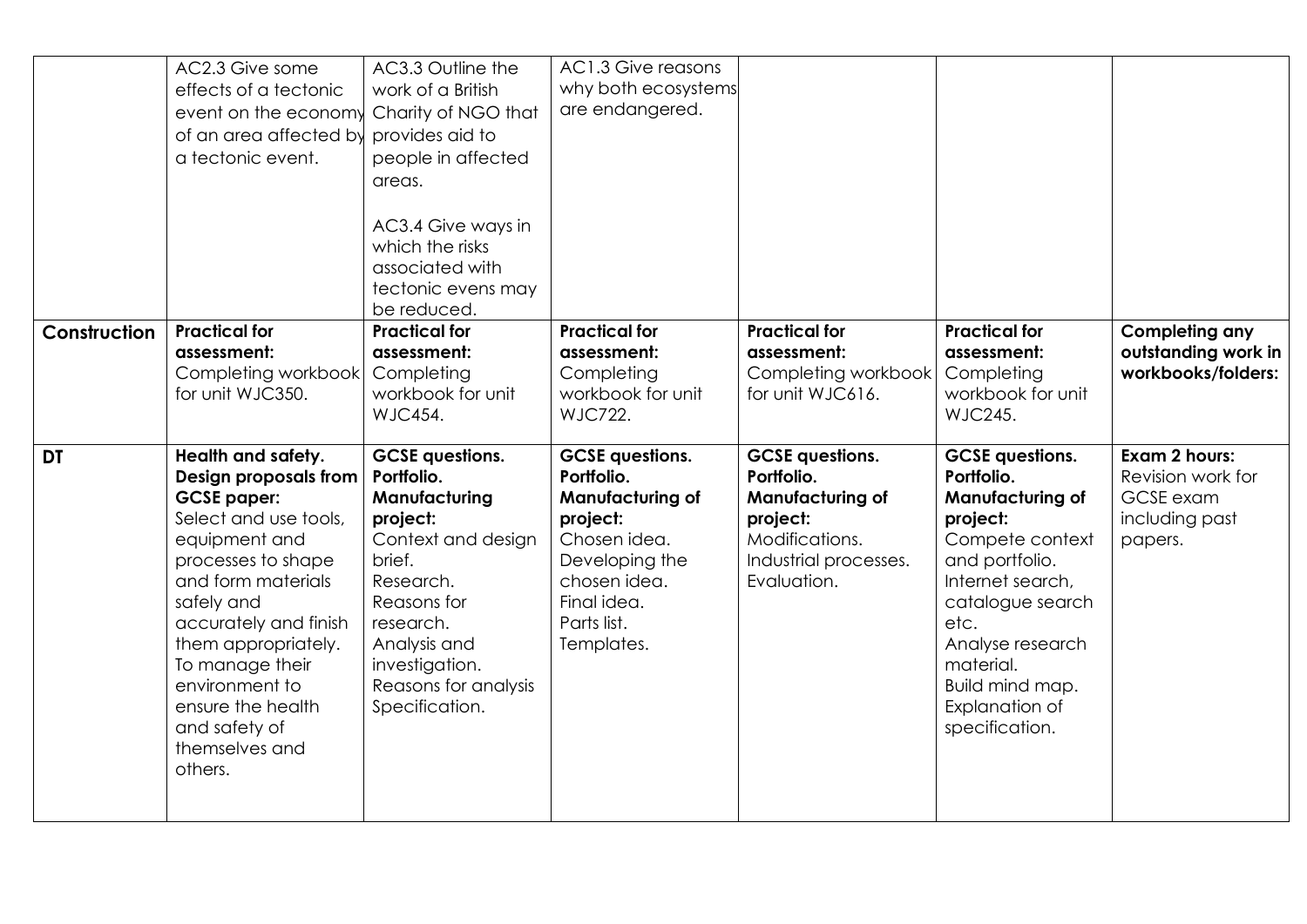| <b>Food Tech</b> | <b>NEA 1:</b>                                | <b>NEA 1:</b>                     | <b>NEA 2:</b>         | <b>NEA 2:</b>                              | NEA 1 and NEA 2          | <b>Final exam Revision</b> |
|------------------|----------------------------------------------|-----------------------------------|-----------------------|--------------------------------------------|--------------------------|----------------------------|
|                  | To choose a Food                             | To choose a Food                  | To choose a Food      | To choose a Food                           | <b>Review Final exam</b> | Exams:                     |
|                  | Science brief provided                       | Science brief                     | Preparation brief     | Preparation brief                          | <b>Revision:</b>         | To revise using            |
|                  | by AQA to research,                          | provided by AQA to                | provided by AQA to    | provided by AQA to                         | To review all            | revision resources         |
|                  | create and hypothesis,                       | research, create                  | research a topic,     | research a topic,                          | coursework and           | provided. To               |
|                  | experiment using                             | and hypothesis,                   | research dishes       | research dishes                            | send to external         | complete and               |
|                  | research and                                 | experiment using                  | suitable for chosen   | suitable for chosen                        | examiner.                | exam paper under           |
|                  | evaluate.                                    | research and                      | topic, practice four  | topic, practice four                       | To revise using          | exam conditions.           |
|                  |                                              | evaluate.                         | dishes, adapt three   | dishes, adapt three                        | revision resources       |                            |
|                  |                                              |                                   | of the dishes, plan   | of the dishes, plan                        | provided. To             |                            |
|                  |                                              |                                   | the making of the     | the making of the                          | complete and             |                            |
|                  |                                              |                                   | dishes and evaluate   | dishes and evaluate                        | exam paper under         |                            |
|                  |                                              |                                   | the dishes.           | the dishes.                                | exam conditions.         |                            |
| <b>ICT</b>       | <b>Database software:</b>                    | <b>Database software:</b>         | Spreadsheet software  | Spreadsheet                                | N/A                      | N/A                        |
|                  | School library DB, &                         | Using it tools to create          | (Spiralized learning) | software:                                  |                          |                            |
|                  | fitness model. Creation                      | a software model                  | School sweet shop &   | Amend, Edit,                               |                          |                            |
|                  | of a DB. Recognising                         | which is fit for                  | fitness model.        | interrogate, and                           |                          |                            |
|                  | the key components of                        | purposes.                         | Creation of a         | annotate the                               |                          |                            |
|                  | a DB. Importance of                          | Testing of model for              | bespoke Sweet shop    | spreadsheet.                               |                          |                            |
|                  | validation and<br>verification.              | end user needs.                   | model.                | Demonstrate                                |                          |                            |
|                  |                                              | Understanding the<br>advantages & | Identify the main     | awareness of                               |                          |                            |
|                  | Using it tools to create<br>a software model | disadvantages of DB.              | components of a       | appropriate graph<br>selection. Evaluation |                          |                            |
|                  | which is fit for purposes                    |                                   | spreadsheet.          | of the product and                         |                          |                            |
|                  | Testing of model for                         |                                   |                       | fitness for purpose.                       |                          |                            |
|                  | end user needs.                              |                                   | Using It tools adapt  |                                            |                          |                            |
|                  |                                              |                                   | and edit the model.   |                                            |                          |                            |
|                  |                                              |                                   | Demonstrating basic   |                                            |                          |                            |
|                  |                                              |                                   | and advanced skills   |                                            |                          |                            |
|                  |                                              |                                   | and functions.        |                                            |                          |                            |
|                  |                                              |                                   | Changing variables    |                                            |                          |                            |
|                  |                                              |                                   | and rules, explaining |                                            |                          |                            |
|                  |                                              |                                   | the rules regarding   |                                            |                          |                            |
|                  |                                              |                                   | amendments and        |                                            |                          |                            |
|                  |                                              |                                   |                       |                                            |                          |                            |
|                  |                                              |                                   | changes e.g.,         |                                            |                          |                            |
|                  |                                              |                                   | predicted outcomes.   |                                            |                          |                            |
|                  |                                              |                                   |                       |                                            |                          |                            |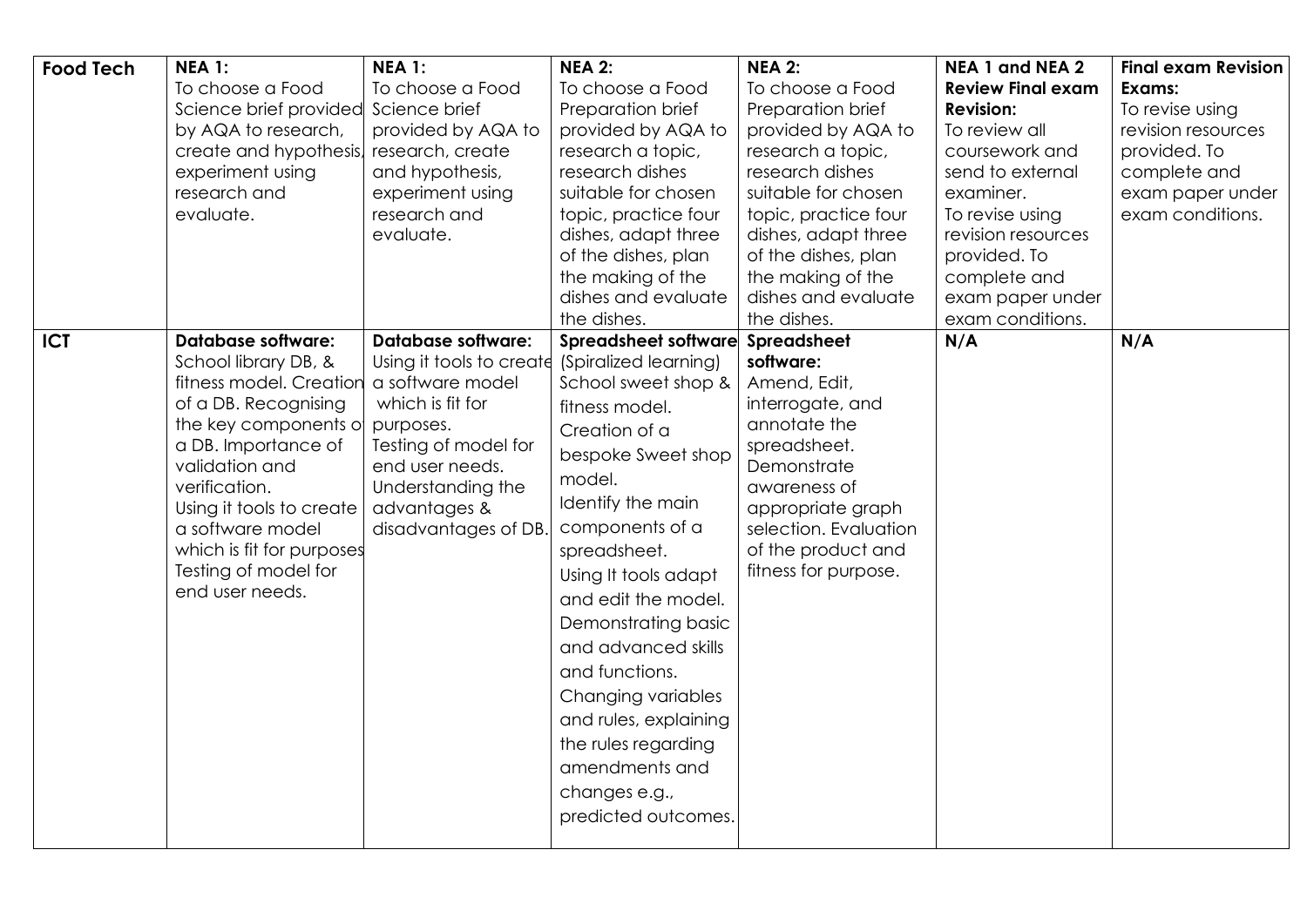| Motor<br><b>Vehicle</b>  | <b>Practical for</b><br>assessment:<br>Completing workbook<br>for unit WJC274.                                                                                                                   | <b>Practical for</b><br>assessment:<br>Completing<br>workbook for unit<br><b>WJC643.</b>                                                                                                             | <b>Practical for</b><br>assessment:<br>Completing<br>workbooks for unit<br>WJC431 and WJC327                                                                                                                                                                             | <b>Practical for</b><br>assessment:<br>Completing workbook<br>for unit WJC283.                                                                                                         | <b>Practical for</b><br>assessment:<br>Completing<br>workbook for unit<br><b>WJC758.</b>                                                                                                                                                                     | <b>Practical for</b><br>assessment:<br>Completing<br>workbook for unit<br><b>WJC533.</b><br>Completing any<br>outstanding work in<br>workbooks/folders. |
|--------------------------|--------------------------------------------------------------------------------------------------------------------------------------------------------------------------------------------------|------------------------------------------------------------------------------------------------------------------------------------------------------------------------------------------------------|--------------------------------------------------------------------------------------------------------------------------------------------------------------------------------------------------------------------------------------------------------------------------|----------------------------------------------------------------------------------------------------------------------------------------------------------------------------------------|--------------------------------------------------------------------------------------------------------------------------------------------------------------------------------------------------------------------------------------------------------------|---------------------------------------------------------------------------------------------------------------------------------------------------------|
| <b>PE</b><br><b>PSHE</b> | <b>Gymnastics &amp;</b><br><b>Basketball:</b><br>Relating to the WJEC<br>Sports and Healthy<br>Pathways<br><b>Making Sense of</b>                                                                | <b>Personal Fitness &amp;</b><br><b>Preparation for</b><br>moderation:<br>Relating to the WJEC<br>Sports and Healthy<br>Pathways.<br><b>Careers:</b>                                                 | <b>Team Building Games</b><br>& Preparation for<br>moderation:<br>Relating to the WJEC<br>Sports and Healthy<br>Pathways.<br><b>Enterprise:</b>                                                                                                                          | <b>Personal Fitness,</b><br><b>Badminton/table</b><br>tennis:<br>WJEC Sports and<br><b>Healthy Living External</b><br>moderation<br>Learning to Learn:                                 | All tasks completed:<br>Students are now<br>in knowledge<br>recall and exam<br>revision.<br>Safety in the                                                                                                                                                    | All tasks completed:<br>Students are now<br>in knowledge<br>recall and exam<br>revision.                                                                |
|                          | <b>Relationships</b><br><b>Personal Finance:</b><br>Skills: Knowledge,<br>Numeracy, S&L skills,<br>and enquiry skills.<br>Assessment: Teacher<br>Assessment S&L Skills.<br>Worksheet Activities. | Skills: Knowledge<br>Recall, Life skills, S&L<br>skills, and enquiry<br>skills.<br>Assessment: Teacher<br><b>Assessment Speaking</b><br>and Listening Skills.<br><b>Online Career</b><br>Assessment. | Skills: Application of<br>knowledge<br>economic<br>wellbeing, work skills<br>independent<br>inquiry. S&L skills.<br>Assessment:<br><b>Teacher Assessment</b><br>Speaking and<br>Listening Skills.<br><b>Personal Statement</b><br>w/s. CV Template.<br>Application Form. | Skills: Knowledge<br>recall, work skills, S&L<br>skills, empathy<br>personal safety.<br>Assessment: Teacher<br>assessed S&L<br>contributions. SMART<br>targets. Revision<br>timetable. | workplace:<br>Responsibilities<br>Rights<br><b>Risks</b><br>Discrimination<br><b>Bullying</b><br>Sexual<br>Harassment<br>Skills: Knowledge<br>recall, work skills<br>S&L skills, Empathy.<br>Assessment: Teache<br>assess S&L skills.<br>Online assessments. |                                                                                                                                                         |